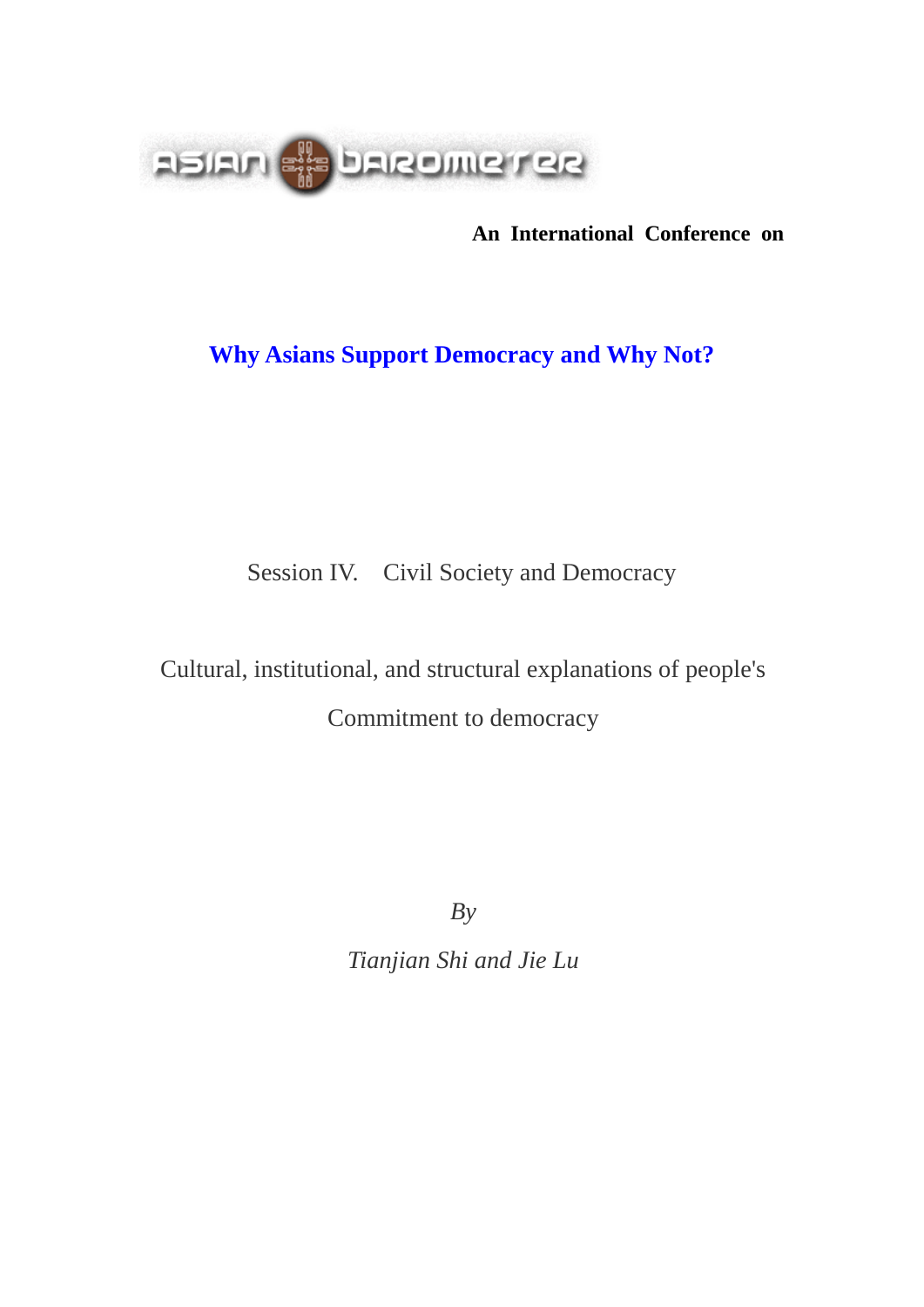# Cultural, institutional, and structural explanations of people's

Commitment to democracy

Tianjian SHI and Jie LU

Department of Political Science, Duke University

Paper Prepared for An International Conference on "Why Asians Support Democracy and Why Not?", Institute of Political Science, Academia Sinica, Taipei, August 9-12, 2007

(Draft, please do not quote; critique welcome)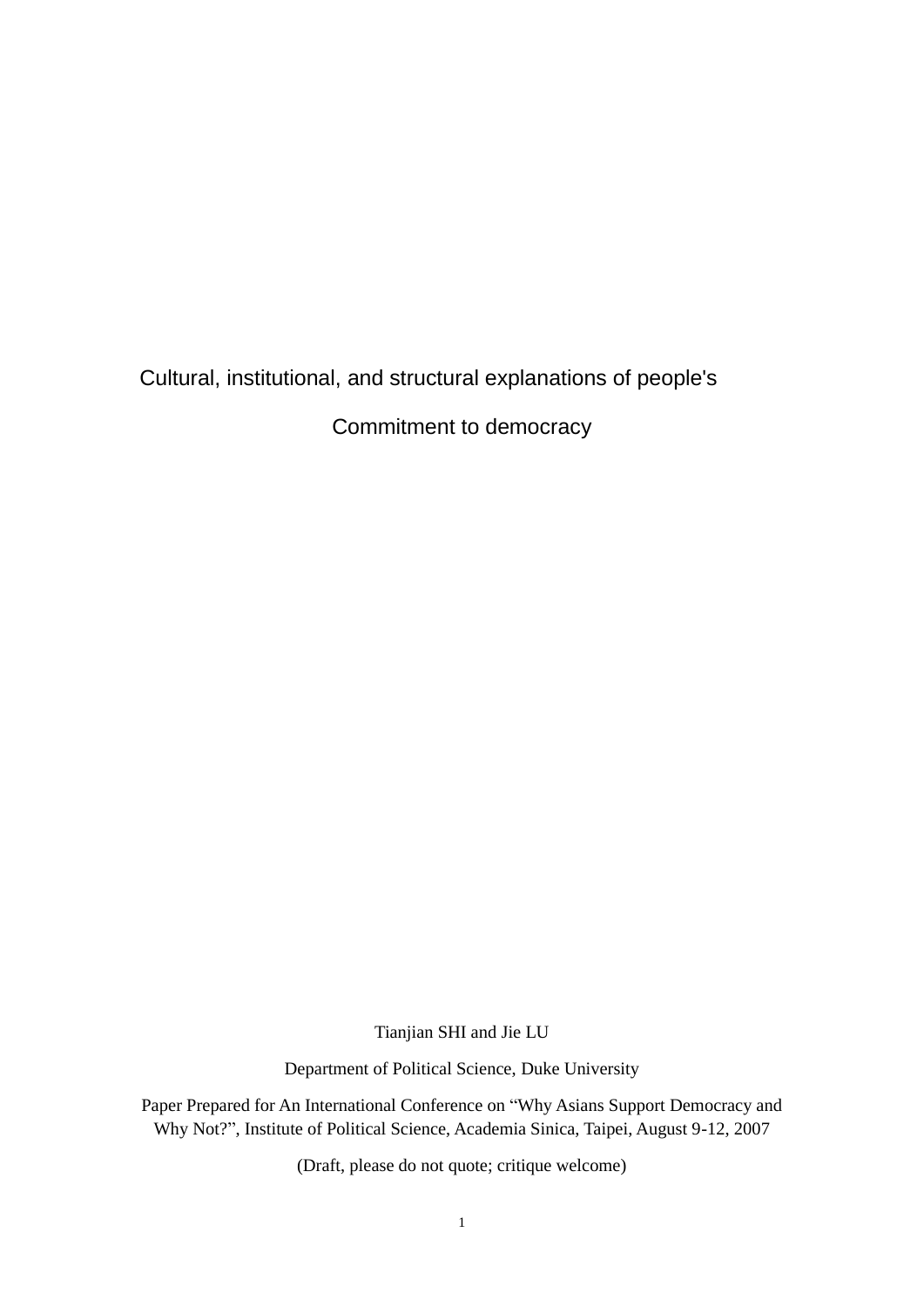#### Abstract

On what basis do Asians form their attitudes toward democracy? Does detachment from dictatorship automatically make one commit oneself to democracy? Answers to these questions are critical in furthering our understandings of the process of democratization and possible reversion to authoritarianism. Though students of politics have paid great attention to the structural and institutional features that facilitate democratic transition and consolidation, few studies have been devoted to what ordinary people think about democracy and whether they are seriously detached from dictatorship. As democracy is the regime of the people, public opinion should play an important role in democratic consolidation. Using data collected in Asian Barometer Surveys, we probe the origin of mass attitudes towards democracy in eight Asian countries and regions. Specifically, we tested cultural, structural, and institutional explanations of people's preferences toward regime types with a special emphasis on a particular institutional factor -- political participation.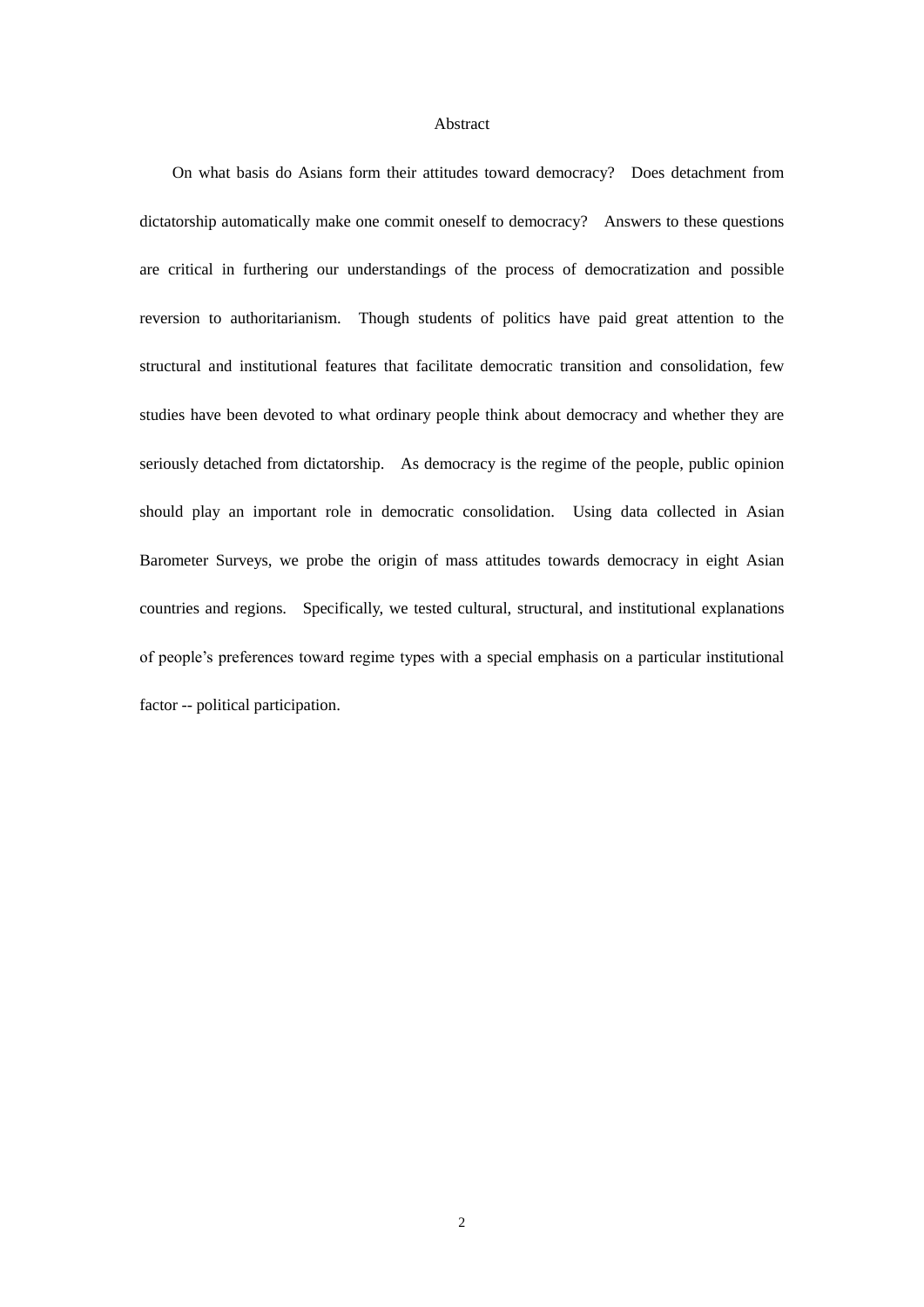How committed are Asians to principles of democracy? Will they allow procedures and principles of liberal democracy to be temporarily disregarded and violated in difficult situations, e.g. economic crisis? If a charismatic leader or military strongman shows up during difficult times, will they accept him as an alternative to chaos, even an expedient one, at the cost of democracy? Answers to these questions are critical for us to understand the prospects for consolidation of new democracies in Asia. Since democracy is a polity "for the people," its sustentionability requires citizens who demand democracy and cherish the values associated with this political forum {Mattes & Bratton 2007 #16142}. Though scholars have been working hard in identifying structural and institutional features that facilitate democratic transitions and consolidation (e.g. Boix 2003; Przeworski 2000), much less effort has been devoted to the role of people's attitudes towards democracy vs. authoritarianism. Even fewer empirical studies have tried to explore the sources and origin of people's attitudes toward democracy aiming at uncovering underlying mechanisms that may generate, reinforce, or weaken such attitudes.

With the help of the first wave of Asian Barometer Survey (ABS) data, we 1) explore people's commitment to democracy and detachment from authoritarianism in eight Asian countries and regions included in the survey; 2) study the relationship between commitment to democracy and detachment from authoritarian rule; and 3) test cultural, structural, and institutional explanations of people's preferences regarding different regime types, with special emphasis on a particular institutional factor -- political participation. We conclude this article with a discussion of the implications of the findings from our empirical work and suggest some avenues for future research on similar topics.

#### What Is Missing in Theories of Democratization?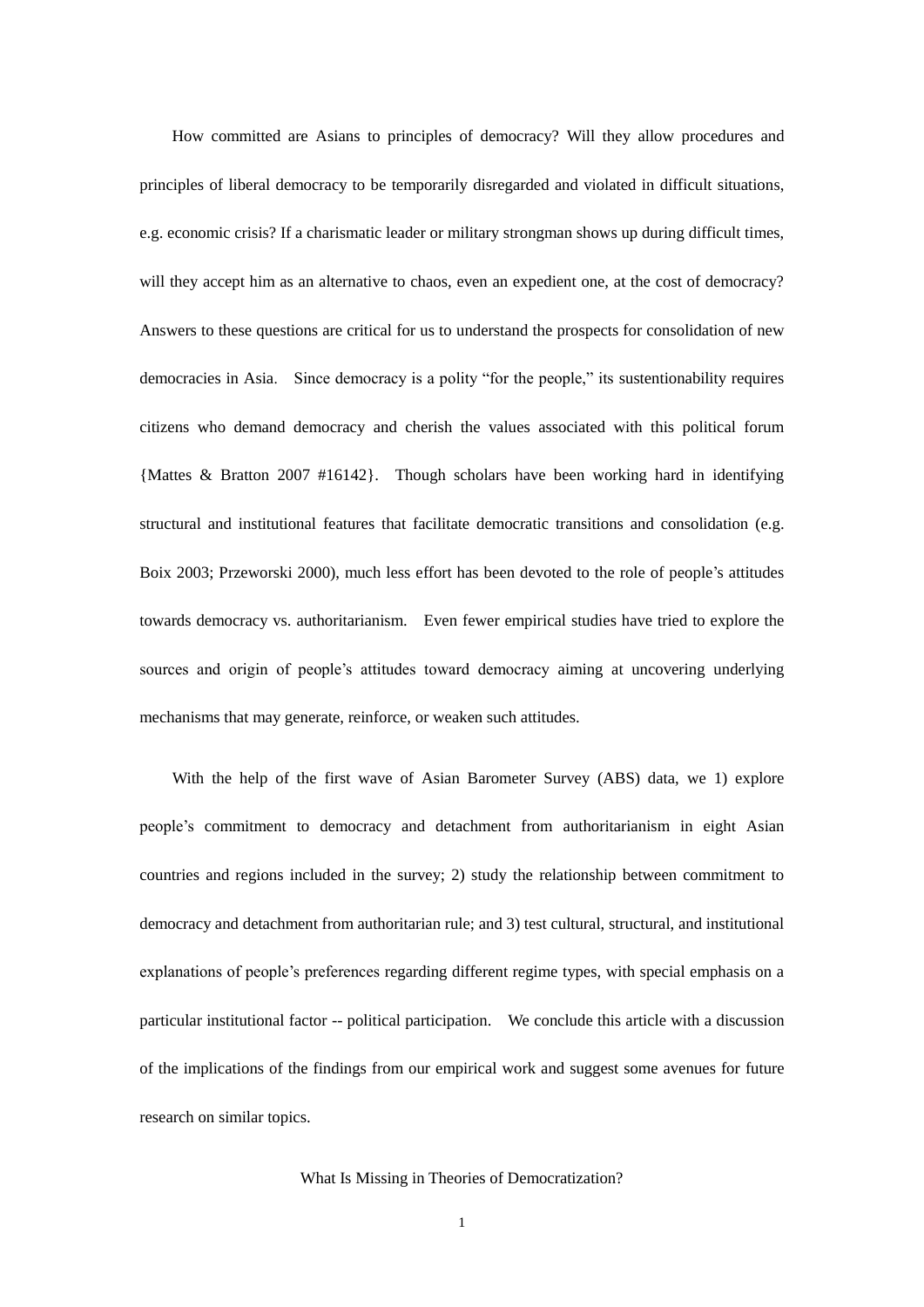Contemporary literature on democratic transition and consolidation has predominantly focused on identifying socioeconomic and institutional foundations for countries to reject dictatorship and establish democracy. Most studies have focused on the impacts of economic growth (e.g. Lipset 1959; Przeworski 2000), the emergence of the middle class (e.g. Moore 1967; Rueschemeyer, Stephens, and Stephens 1992), economic crisis (e.g. Haggard and Kaufman 1995), or economic inequality (e.g. Boix 2003; Boix and Stokes 2003; Feng and Zak 1999) on the probability that a country might democratize and consolidate democracy. However, it is important for us to remember that one macro correlation might be explained by various possible micro stories and such different stories can have substantially different political implications. Without empirically testing and specifying underlying micro-mechanisms, researchers can never understand well documented macro relationships and their political implications.<sup>1</sup> Coleman (1990) thus cogently argued that research of social scientists should not be confined to showing macro correlations but should also explore the underlying micro-mechanisms that sustain such correlations.

No structural and institutional features can "determine" the preferences and choices of people embedded within them. As political agents, people in different societies usually have the freedom to choose their strategies in response to outside stimuli. Therefore, the responses of people toward structural and institutional changes in their societies can and usually vary. Unfortunately, few scholars have tried to study the micro mechanisms by which structural and

 $1$  Both Boix (2003) and Feng and Zak (1999) have found that economic growth can facilitate democratic transition. For Boix, it was through decreasing income inequality that economic growth generated more favorable environment for democratization. However, for Feng and Zak, the bridging mechanism is totally different. They suggested that people's value for freedom and political rights actually increased accompanying economic growth. It was this increased demand for freedom and political rights that generated the momentum for democratic transition. Studying only macro correlations cannot solve these different interpretations of the same empirical phenomenon.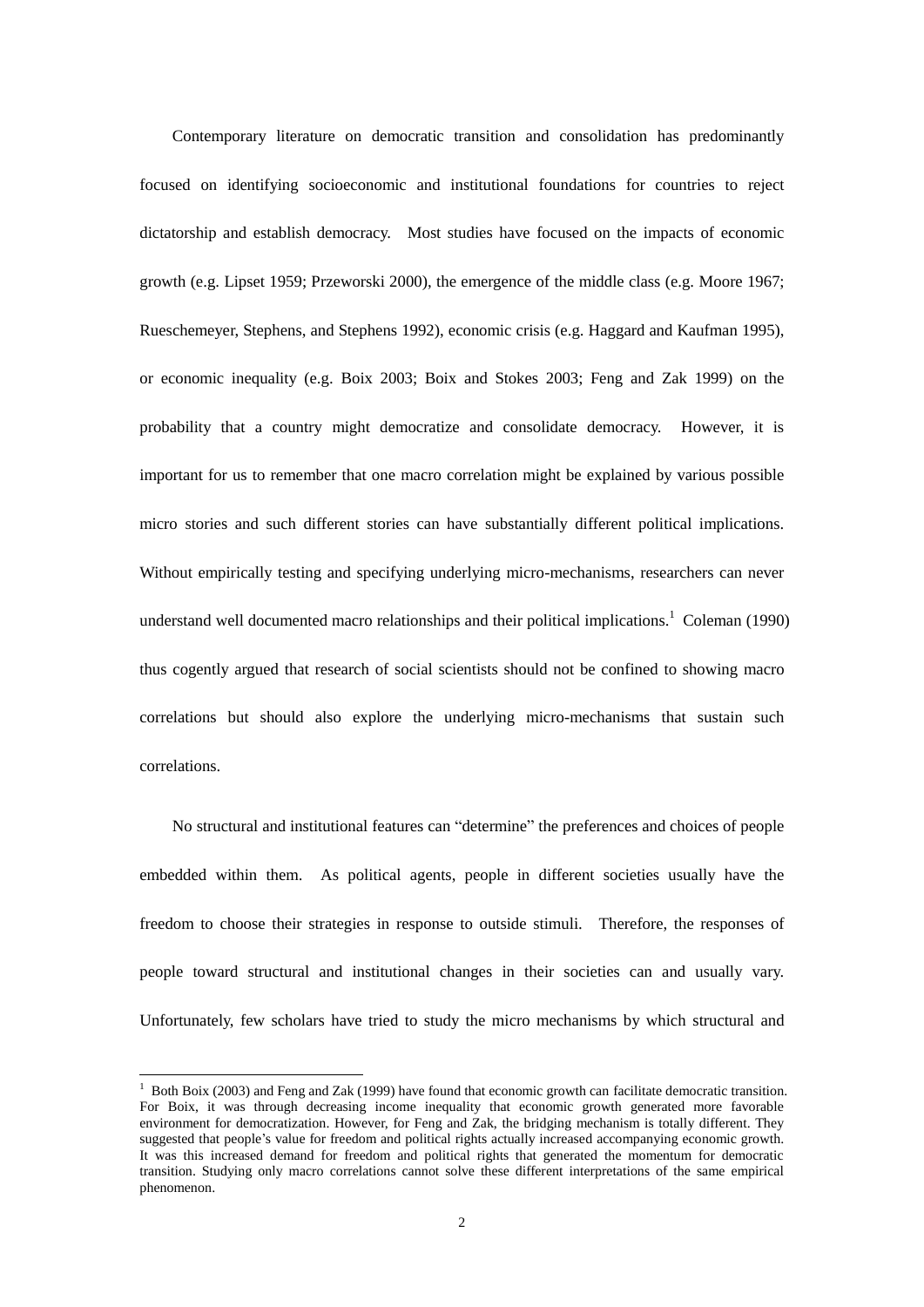institutional factors influence and shape the preferences of individuals. Democracy is but one of many institutional arrangements that may be adopted by people in different societies to resolve their problems; thus sustainable democracy requires constant support from its citizens. Unless people see democracy as "the only game in town" {Linz & Stepan 1996 #16143 /ft " 15"}, there would always be a possibility for newly established democratic regimes to breakdown. Unfortunately, this critical micro linkage is mysteriously missing from current theories of democratization. Without evidence showing that the structural and institutional changes in Asian societies have altered people's attitudes towards demands for democracy and rejection of authoritarian alternatives, we cannot fully understand the probability of democratic consolidation in these societies.

#### Measuring Demand for Democracy

Students of political culture have been arguing for more than half a century that people's attitudes and values can play an important role in macro-socioeconomic changes and regime transition. 2 Among various values and attitudes, people's commitment to democracy and

<sup>&</sup>lt;sup>2</sup> Actually, people's value and attitudes collected through representative sampling surveys have long been used by political scientists to examine the quality and development of democracy in different countries. The ground-breaking work by Almond and Verba (1963) has sent a strong signal to political scientists that: values and attitudes held by individual citizens might be strongly associated with the quality and development of democracy. Unfortunately, this research avenue pioneered by Almond and Verba had not developed as fruitful as expected in the following decades due to theoretical and methodological deficiencies. Now with dramatic progress in theories of cultural studies and significant improvement in survey and statistical techniques, survey research has increasingly attracted brilliant minds in comparative politics and made serious contributions to theories of democracy and democratic transition (e.g. Inglehart 2003; Inglehart and Welzel 2005). Now it has been generally acknowledged that, whether following the paradigm of rational choice (e.g. Tsebelis 1999) or cultural studies (e.g. Geertz 1973), the impact of values and attitudes held by individuals on their behaviors and choices, at least, cannot be overlooked. A booming industry based on survey research, such as various barometer surveys in different continents, has clearly shown that values and attitudes do have independent and significant impacts over people's political behavior and their choice among different strategies during political and social transitions, both of which are consequential for the development of democracy in their respective countries. In a nutshell, values and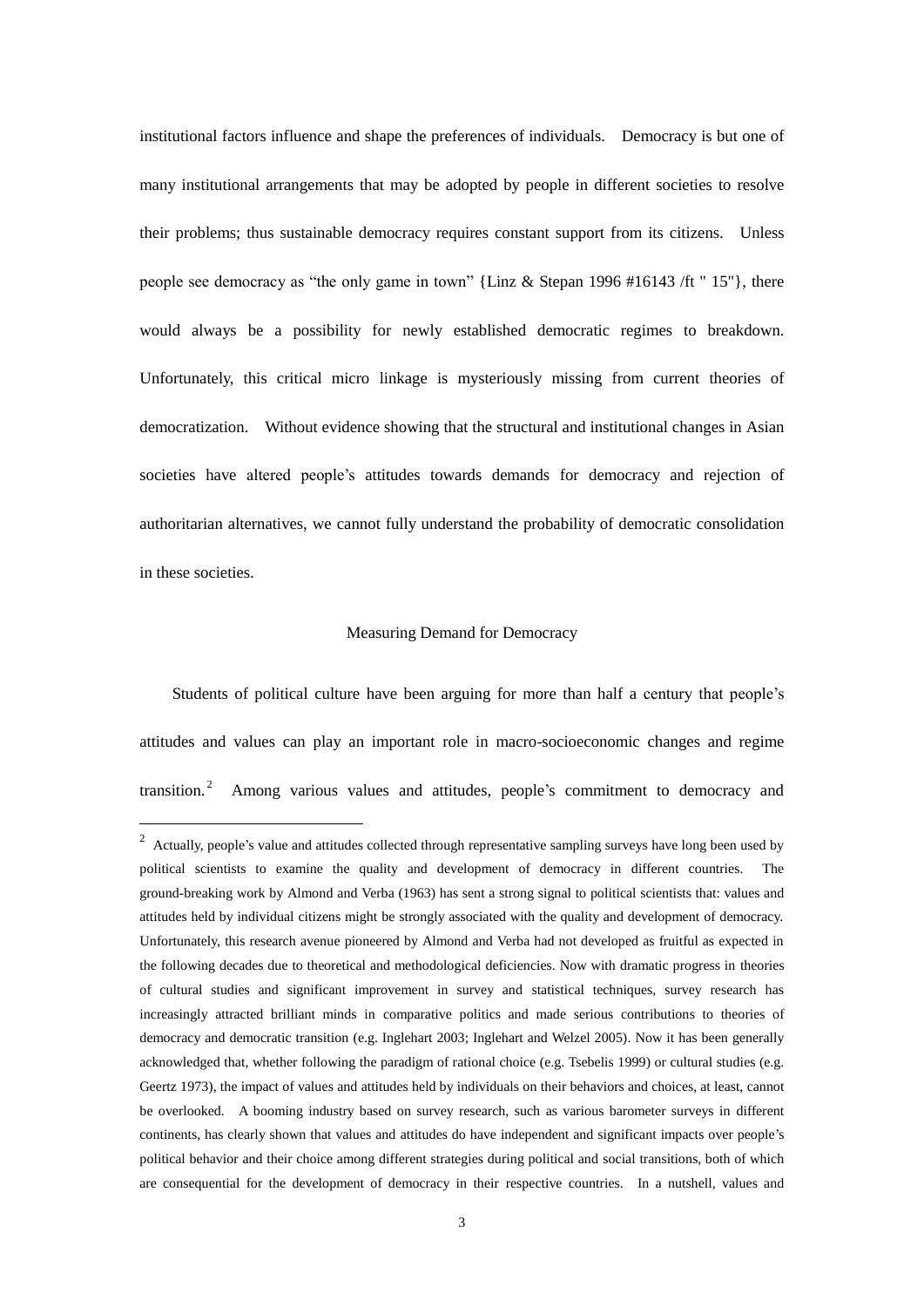detachment from dictatorship, are perceived as directly related to democratic transition and possible reversions, which are salient for many new democracies {Dalton 1999 #16144}{Logos 2001 #16145}{Mattes & Bratton 2007 #16142}. In transitional societies, popular demands for democracy may take two forms; commitment to democracy (CTD) and/or detachment from authoritarianism (DFA). To measure people's commitment to democracy, researchers need to offer people with choices among different types of regime. Following other cross-national research, we choose a widely used and reported question to track people's preferences among various regime types {Mattes & Bratton 2007 #16142}. The question asked respondents: which of the following statements is closest to your opinion: A) democracy is preferable to any other form of government; B) in certain situations, a non-democratic government can be preferable; or C) to people like me, it does not matter what form of government we have. Those who choose A over B and C are coded as fully committed to democracy, and the rest are coded the other way. This gives us a dummy variable for analysis.

As we have reported elsewhere, people's understanding of democracy can and usually differ. To make the issue more complicated, authoritarian regimes also deliberately twist the meaning of democracy and try to indoctrinate the people under their governances with such ideas. As forcefully argued by Larry Diamond, every regime in the modern world, even a totalitarian one, claims itself to be some form of democracy. Therefore, even if we do learn from the previous survey question that our respondents prefer democracy over other regime types, we still do not know if they are committed to genuine democratic principles. Commitment to democracy

attitudes held by individuals do matter for democratic transitions along with different structural and institutional features.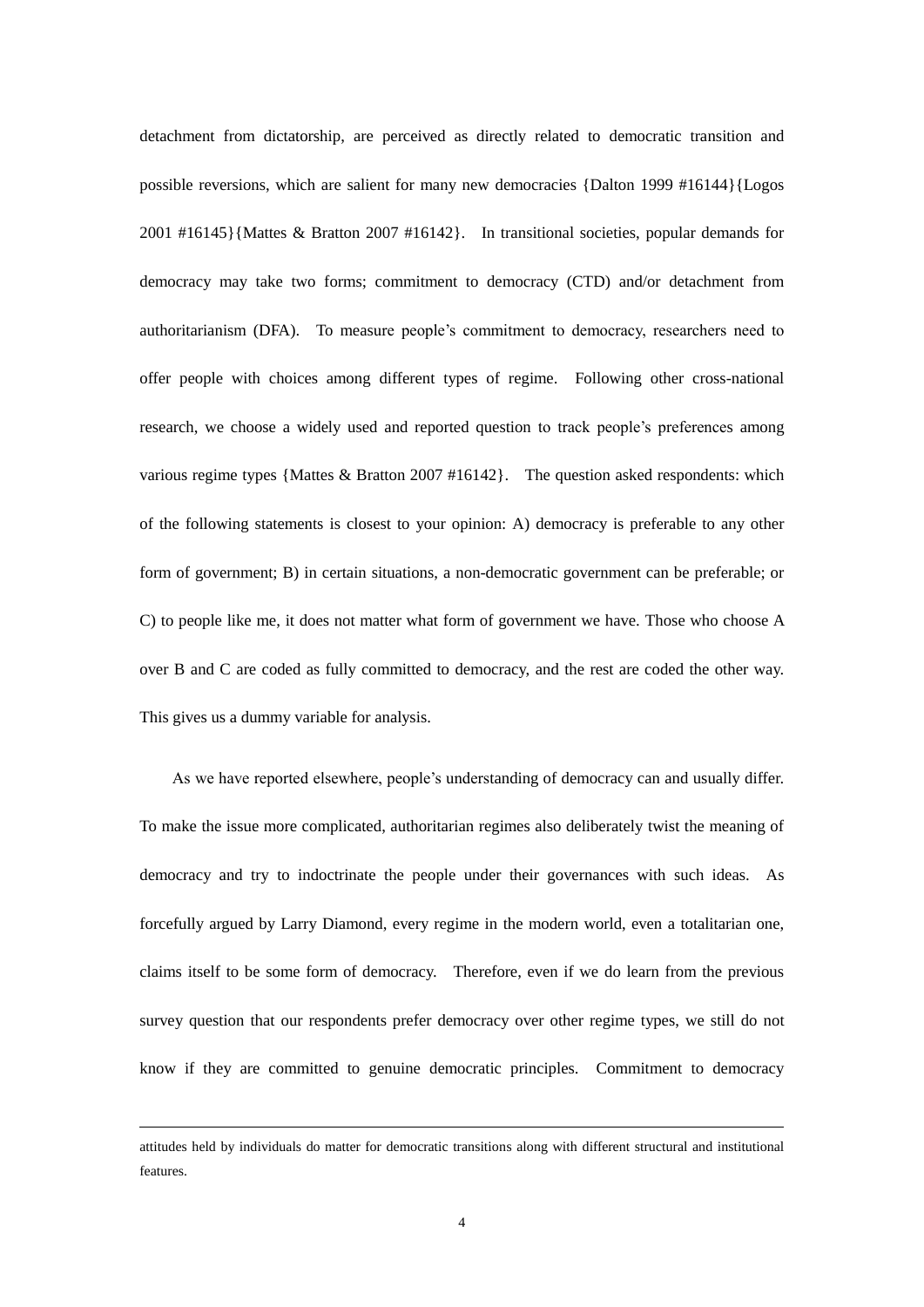requires people not only paying lip service to democracy but also rejecting possible alternative forms of government.

To measure people's detachment from authoritarian regimes, ABS adopted a scale developed by Rose, Mishler, and Haerpfer {Rose, Mishler, et al. 1998 #16146}. Each respondent was asked if they approve or disapprove of a range of non-democratic alternatives, including presidential dictatorship, one party rule, and military government. The question assured people that "some people in our country would like to change the way in which our country is governed." Then, interviewers informed respondents that they wanted to know their personal views on this issue. Specifically, respondents were asked to report if they strongly agree, agree, disagree, or strongly disagree with the following statements: A) we should get rid of parliament and elections and have a strong leader decide things; B) no opposition party should be allowed to compete for power; C) the military should come in to govern the country; and D) we should get rid of parliament and elections and have experts decide everything. To make presentations and analysis easier, we collapsed the four response categories into dummy coding, in which a zero score (coded as 0) means respondents have some attachment to authoritarian rule and a positive score (coded as 1) indicates respondent is detached from authoritarianism with respect to the particular alternative. In this paper, only those who reject all authoritarian alternatives will be coded as fully detached from authoritarianism; and the rest are coded the other way.<sup>3</sup>

#### Commitment to Democracy and Detachment from Authoritarian Rules

In Figure I, we report the percentage of population in each of the eight Asian polities who

<u>.</u>

<sup>&</sup>lt;sup>3</sup> In mainland China, only the last two statements had been presented to respondents for their opinions. Thus, inhabitants of mainland China will be coded as rejecting all authoritarian alternatives if they give negative answers to both statements.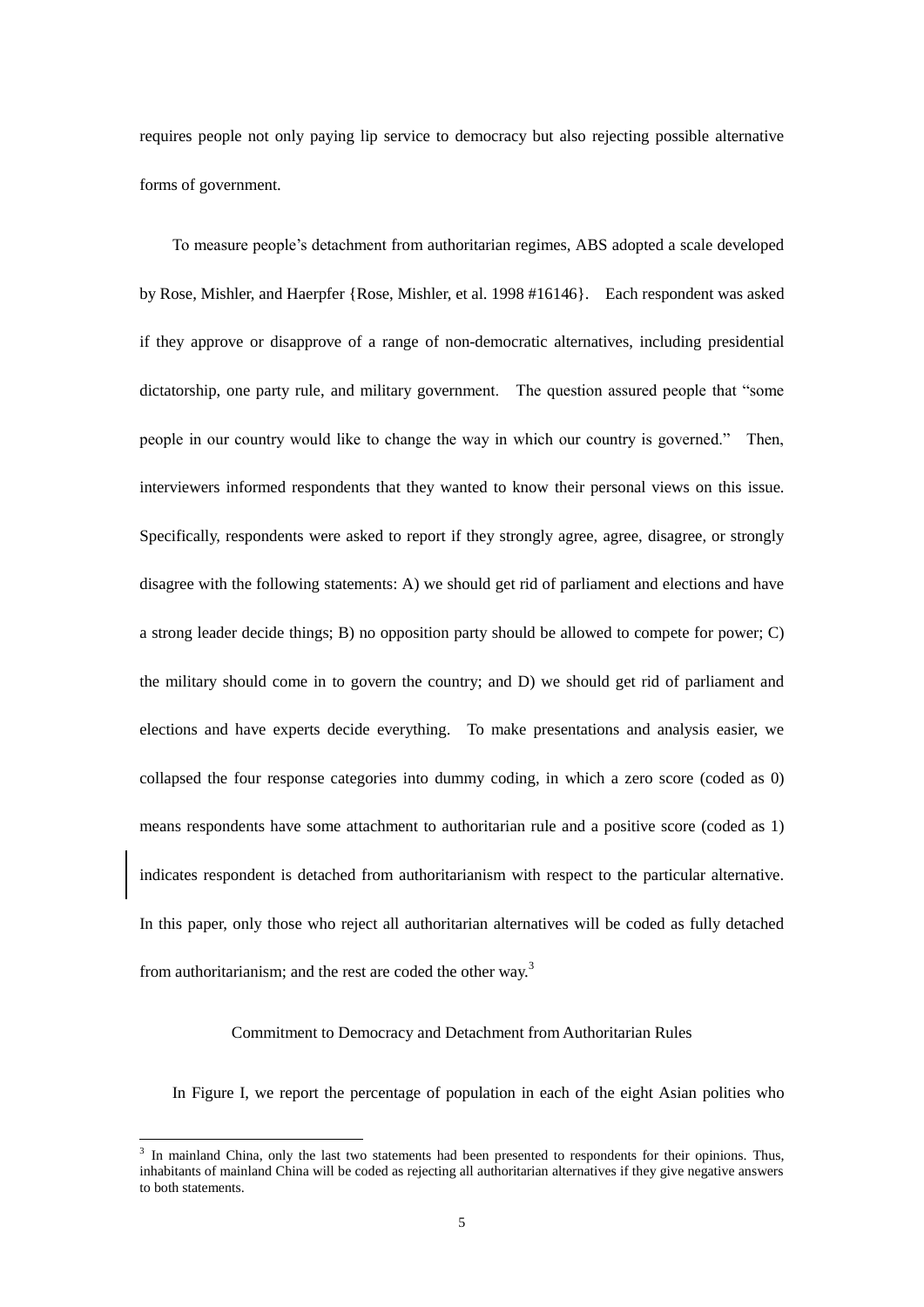clearly indicated their preferences for democracy and reject all possible alternatives to democratic regimes, i.e., detached from dictatorship, together with the Freedom House ratings of democracy in 2001 which have been normalized from 100 (completely free) to 0 (completely not free). The analysis shows that democracy enjoys considerable popular support in Asia  $-57.3$  percent of people reported that they were committed to democracy. However, the analysis also reveals the level of commitment to democracy among Asians varies significantly from society to society. While a majority of people in 5 out of 8 societies included in the survey expressed their support for liberal democracies, only in one country (Thailand) did popular support reach 80 percent. What puzzles us more from the analysis is that the popular commitment to democracy is rather low for new democracies in this region, especially South Korea and Taiwan, where it is even lower than in mainland China. Although pro-democracy sentiment in post-transition regimes is usually low, the level of popular commitment to democracy in these two societies should be more alarming. Last but not least, the most committed population in this region are people in Thailand. However, it is exactly large portions of that population that warmly welcomed a military coup two years ago.

#### [Figure I about here]

*Two Sides of the Same Coin?* Are people who claim to be committed to democratic rule really committed to democracy, i.e. its principles and the practice associated with democratic rule? Do those who are committed to democracy clearly understand the fundamental principles of democratic rule thus firmly reject various non-democratic alternatives? Most empirical democratic theorists treat these questions as two sides of the same coin in their studies. They expect the more a person is committed to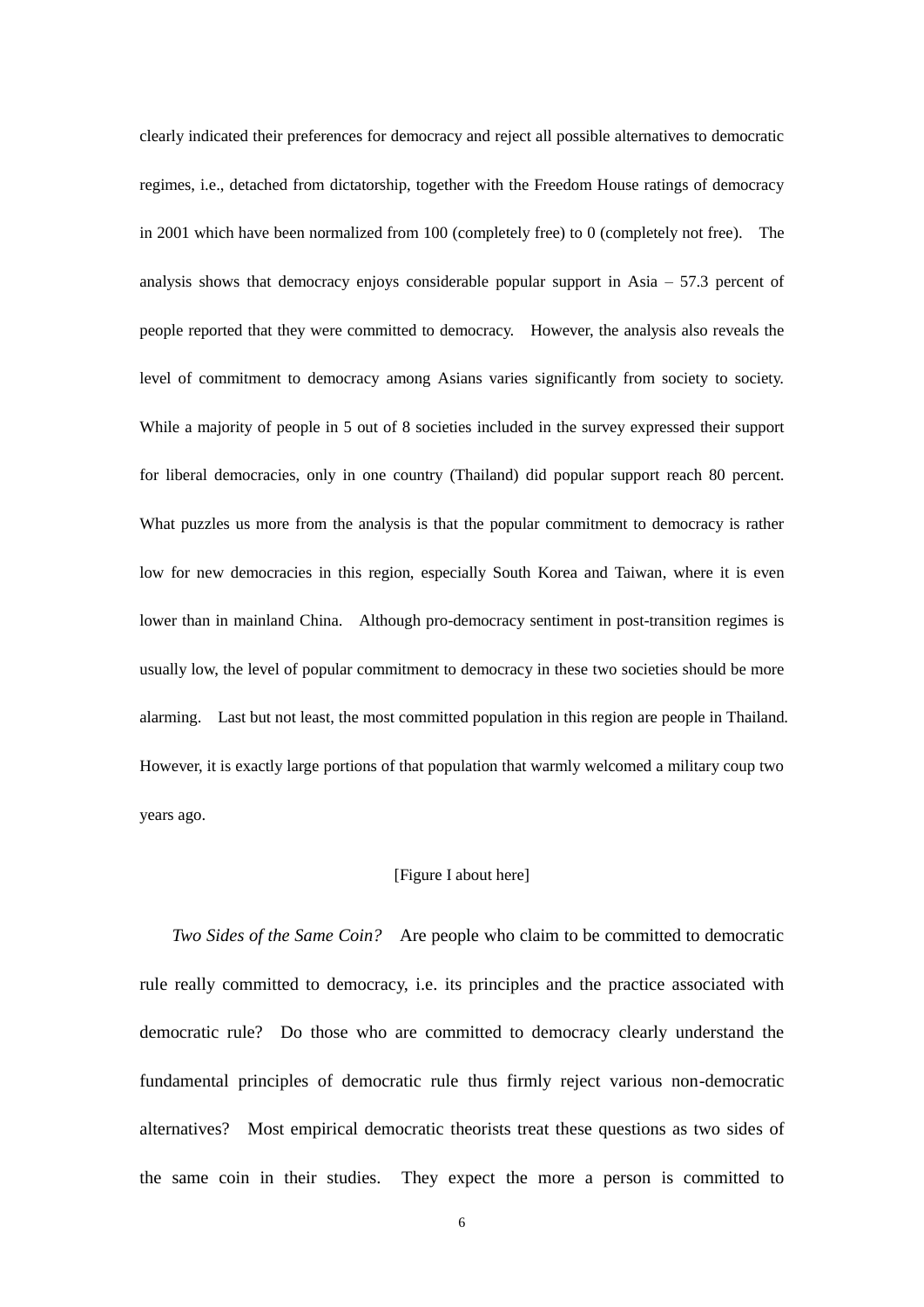democracy, the more this person will reject authoritarian alternatives; and vice versa. For example, students of African politics actually grouped these two attitudes together to represent people's democratic demands. They further argued that democratic demands measured by popular commitment to democracy and rejection of dictatorship work together to promote democratic transitions and facilitate the consolidation of newly democracies (e.g. Bratton and Van de Walle 1997; Bratton, Mattes, and Gyimah-Boadi 2005; Mattes and Bratton 2007).

But is this the case in reality? In addition to the complexity caused by distinct meanings assigned by different people to democracy, the counterpart of democracy may not necessarily be dictatorship. Though some students of comparative politics have criticized the approach of stretching key concepts like democracy in academic works (e.g. Collier and Levitsky 1997; Collier and Mahoney 1993), "democracies with adjectives" do reflect the reality in today's world (e.g. Lijphart 1977; O'Donnell 1994). Many regimes are somewhat different from both democracy and dictatorship, and can only be appropriately labeled as hybrid regimes. In some non-democracies, people's interests might still be addressed and taken care of when political leaders make decisions, though the channels of doing so may not be as formalized and institutionalized as that in democracy. For example, the Confucian culture that dominates many Asian countries and has significant impact over people's behavior requires rulers to take people's interests into consideration and listen to people's opinions {Pye 1985 #510}. Although such regimes are characterized by many politicians as democracies, they are essentially different from the liberal democratic ideology of the Schumpeterian tradition.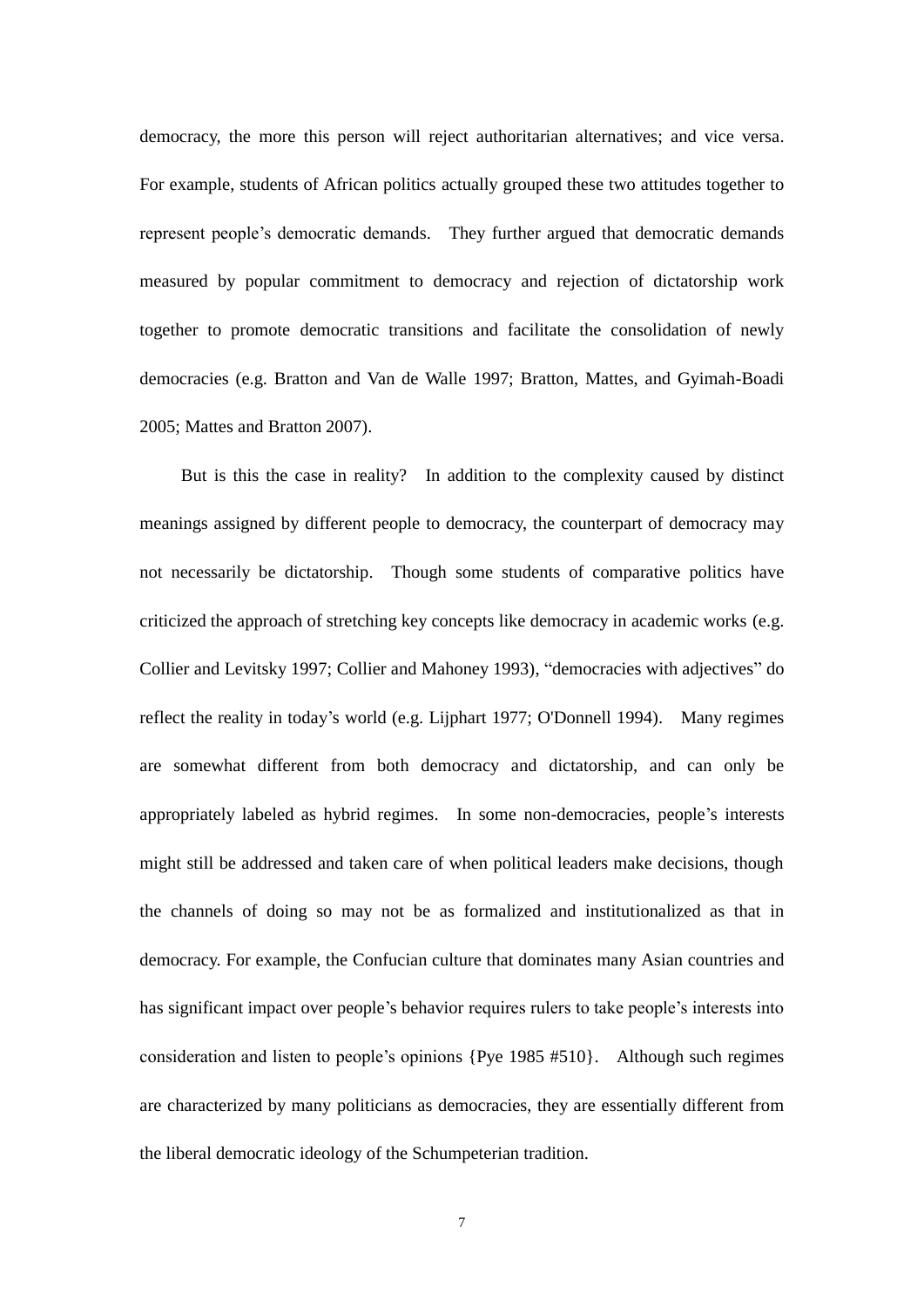This raises a possibility that those who perceive themselves as committed to democracy are actually committed to "democracies with special characteristics," i.e., something that is essentially different from what has been conceptualized by students of political science in the West. If "democracy" in the minds of Asians is identical to the "liberal democracy" understood by most Western political scientists, then the two measurements we examined should be two sides of the same coin. In other words, those who were committed to "democracy" should at the same time reject all authoritarian alternatives; and vice versa. Moreover, if commitment to democracy and detachment from dictatorship represent two sides of the same coin, as conventionally assumed, then we would expect that these two critical attitudes come from the same sources: any increase in people's commitment to democracy would be automatically transmitted into their rejection of authoritarian alternatives. Unfortunately, abundant empirical cases and anecdotes suggested other trends: these two concepts are related but different psychological traits -- they are NOT two sides of the same coin.

A closer examination of the data presented in Figure I reveals that there is great variation in self reported commitments to democracy and detachment from dictatorship among Asians covered in the ABS. In terms of people's commitment to democracy, Thailand has the largest percentage of committed people, with Japan, the Philippines, Mongolia, mainland China, South Korea, Taiwan, and Hong Kong following in descending order. With respect to people's detachment from dictatorship, however, South Korea enjoys the highest score among the above eight societies, with mainland China, Japan, Taiwan, Hong Kong, Thailand, Mongolia, and Philippines follows in descending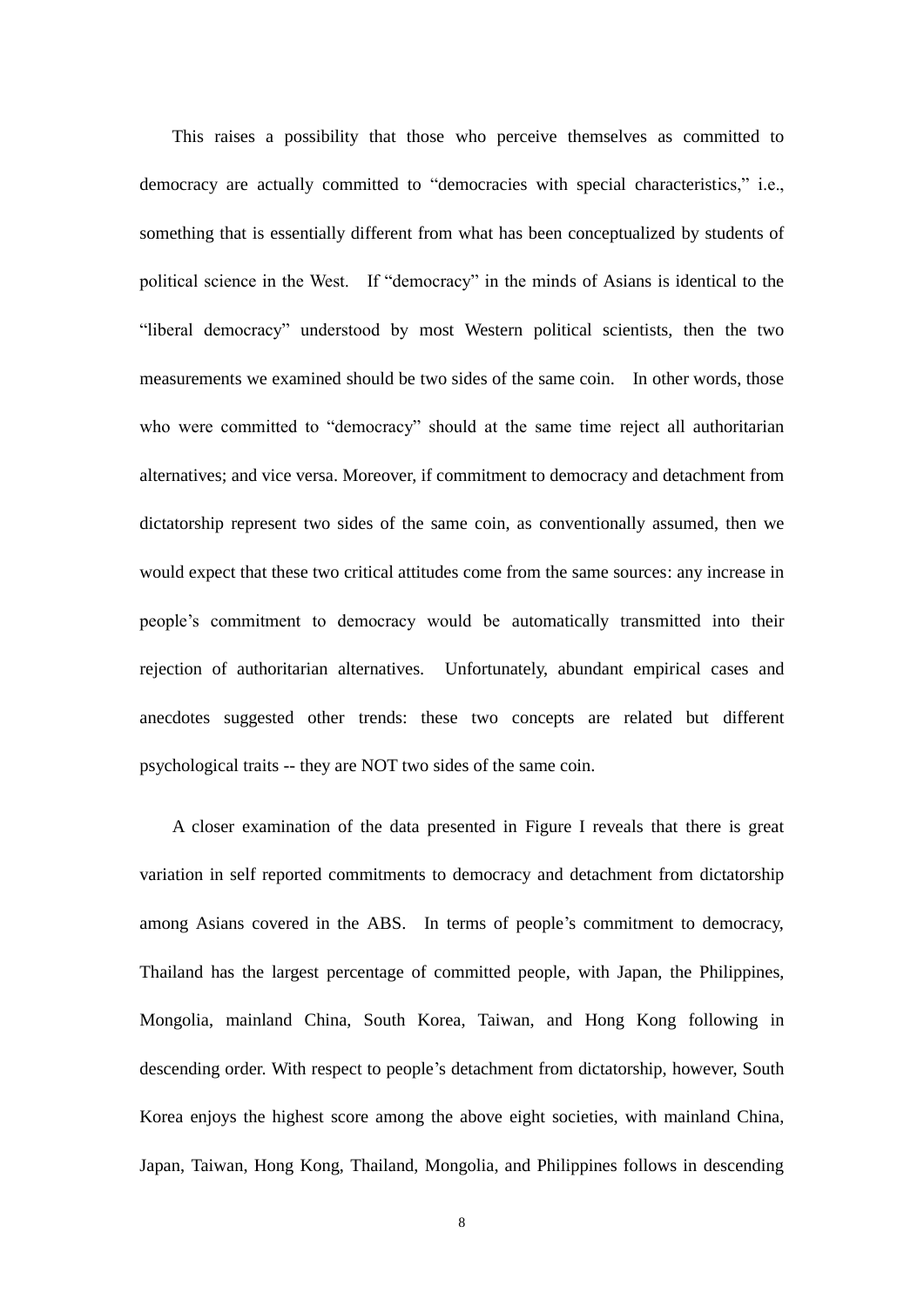order. Further statistical analysis reveals that the correlation between commitment to democracy and detachment form dictatorship is really low: the Pearson's correlation coefficient is only 0.185. Finally, the distribution of these two attitudes appears to be different from each other. While in four societies (Japan, Mongolia, the Philippines, and Thailand), the percentage of people who claimed commitment to democracy exceeds the percentage of people who reject authoritarian alternatives; in the other four other societies (Hong Kong, South Korea, mainland China, and Taiwan), the percentage of people who reported rejecting authoritarian alternatives exceeds the percentage of people who reported that they were committed to democracy. Moreover, the variance of the percentage of people claiming commitment to democracy across these societies is larger than that for the percentage of people reporting detachment form dictatorship, with the coefficient of variation standing at 0.235 for the former and 0.194 for the latter. In other words, for Asian societies covered in ABS I, on average, people are more similar to each other in rebuffing dictatorship, and more diverse in embracing democracy.

Taiwan has been rated as a free political system by Freedom House, while mainland China has been constantly criticized as being politically not free by the same organization. These two societies can be used as a critical case to further demonstrate the above two attitudes are related but distinctive psychological properties. While 13% percent more people in mainland China reported that they are committed to democracy than the percentage of people who reported the same in Taiwan, the difference between the two societies with respect to the percentage of people who reported that they are detached from dictatorship is only 8 percent. All the above suggests that there exists a major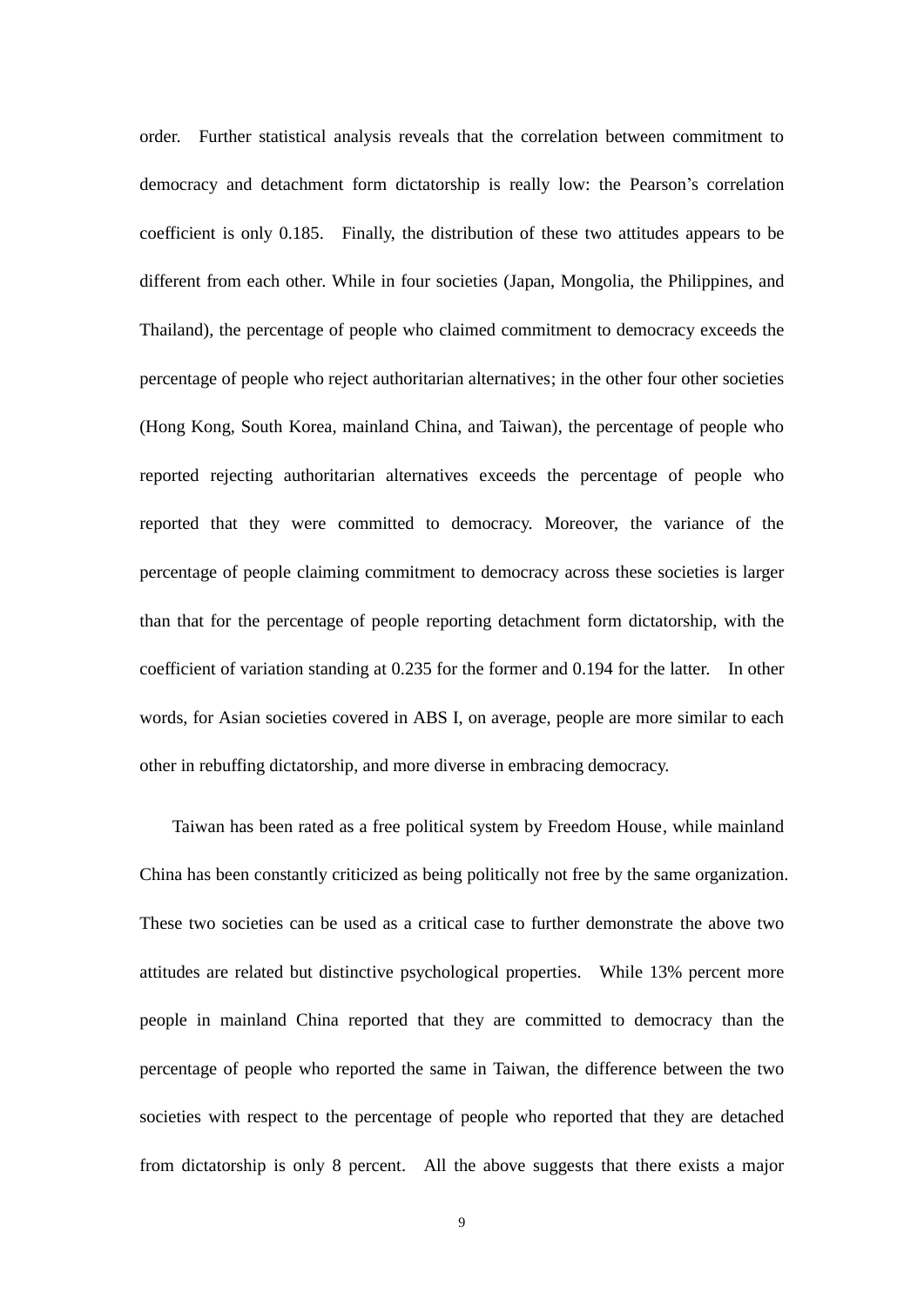difference between the claimed commitment to democracy and detachment from dictatorship. An important implication of this finding is that the perceived support for democracy cannot automatically make people distance themselves from authoritarian rule. Instead, pro-democracy sentiment may coexist with support for some kind of authoritarian rule. More important, the finding also suggests that these two critical attitudes may come from different socio-economical, institutional, and cultural sources. Empirically, we should treat them as separate issues and study their respective impact on democratic transition and consolidation.

#### Explaining CTD and DFA

Students of comparative politics attribute democratic transition and consolidation to cultural, structural, and institutional reasons. If we believe those variables shape people's choices on regime type, which in turn influences regime transition, we should argue that those three sets of variables may also help us understand the formation of people's preferences over different regime types.

*Structural Explanations* Despite having been buried by scholars several times, modernization theory is still used by students of Asian politics to explain democratic transition in this region. "Becoming modern" (Inkeles and Smith 1974) refers not only to the way people deal with each other and their increasing demands for modernized institutions to deal with transformed live and increased involvement in national politics, but also the values and norms they hold (e.g. Inglehart and Welzel 2005; Lerner and Pevsner 1962; Smelser 1966), among which commitments to democracy and detachment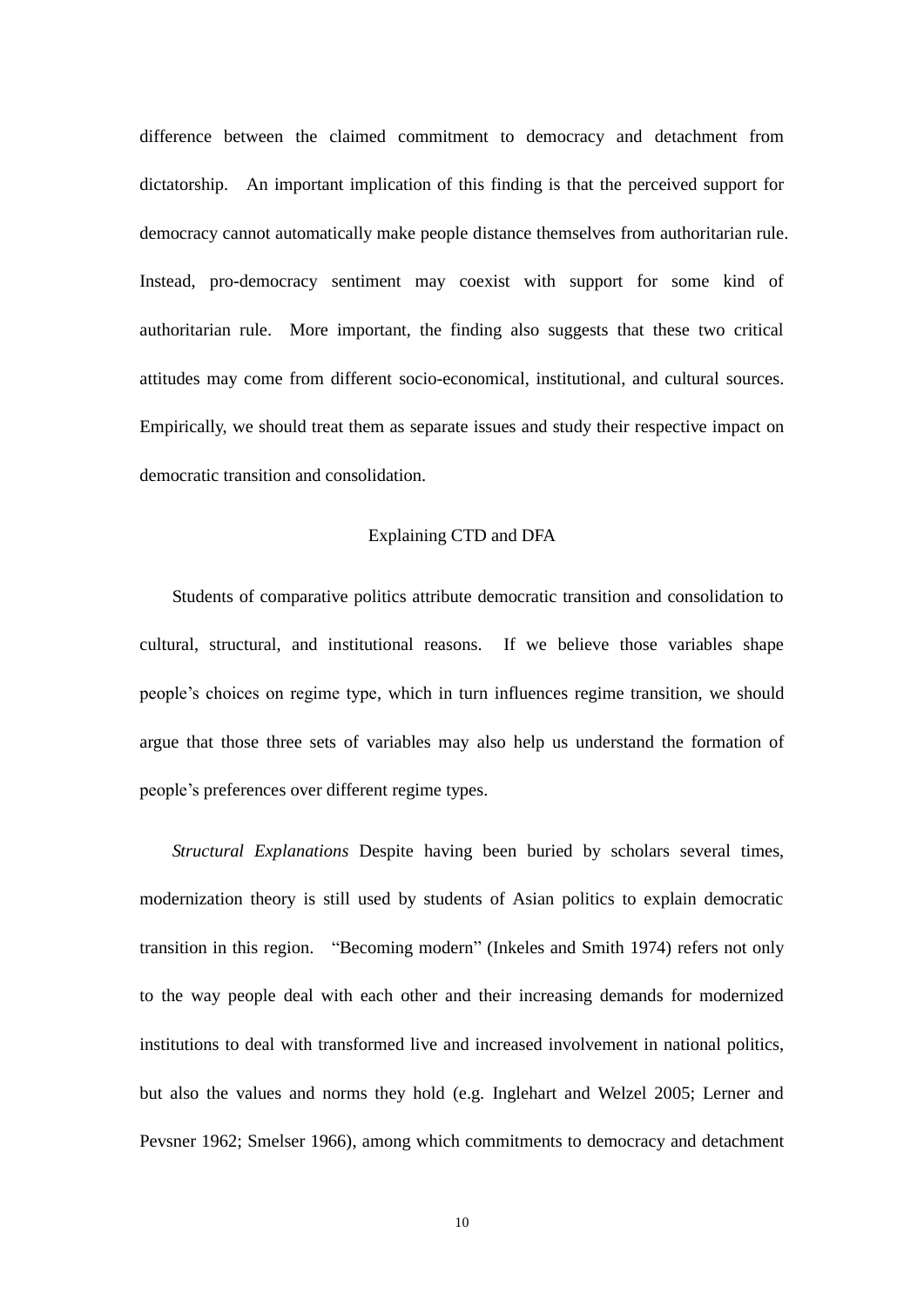from dictatorship might be important ones. Traditional research reveals that modernization can change people's attitudes towards regimes through the interaction of two key mechanisms: 1) it increases contact between people and their government which can make people raise demands for increased participation; and 2) increases in the level of education brought about by modernization improves the skill and resources under people's control for participation in politics. Progressive attitudinal change is considered as a critical intervening variable between modernization and democratic transition {Nie, Powell, et al. 1969 #436}{Nie, Powell, et al. 1969 #437}{Huntington, Nelson, et al. 1976 #4280}. Another important, but generally neglected causal link attributes the impact of modernization on attitudinal change to transformed communication. It is important to remember that the idea of democracy in different societies may come from different sources. For most industrial societies, the idea of liberal democracy usually endogenously developed over a couple of hundred years. For most developing societies, the idea of liberal democracy is *always* exogenously imported from abroad. The process of modernization which increases mass communication, scholarly exchange, and education should play a critical role in facilitating the transformation of ideas. Therefore, we have incorporated each respondent's 1) education,<sup>4</sup> 2) income<sup>5</sup> 3) age and age squared, <sup>6</sup> 4) gender, and 6) media exposure<sup>7</sup> in our statistical model for analysis. Furthermore, people who are interested in politics are

<u>.</u>

<sup>4</sup> Education level has been measured with years of formal education that our respondents finished.

 $<sup>5</sup>$  Income has been measured with our respondents' relative position in the distribution of income in his/her country,</sup> from the lowest quintile to the highest quintile.

<sup>&</sup>lt;sup>6</sup> Squared age has also been entered into the regression equation to capture a possible curve-linear relationship. When both age and squared age are not statistically significant in the following regression analysis, we also dropped the squared item to see if a simple linear relationship exists.

Media exposure has been measured with a 5-point scale from 1 (practically never) to 5 (almost every day) to gauge people's frequency of following political news in different media.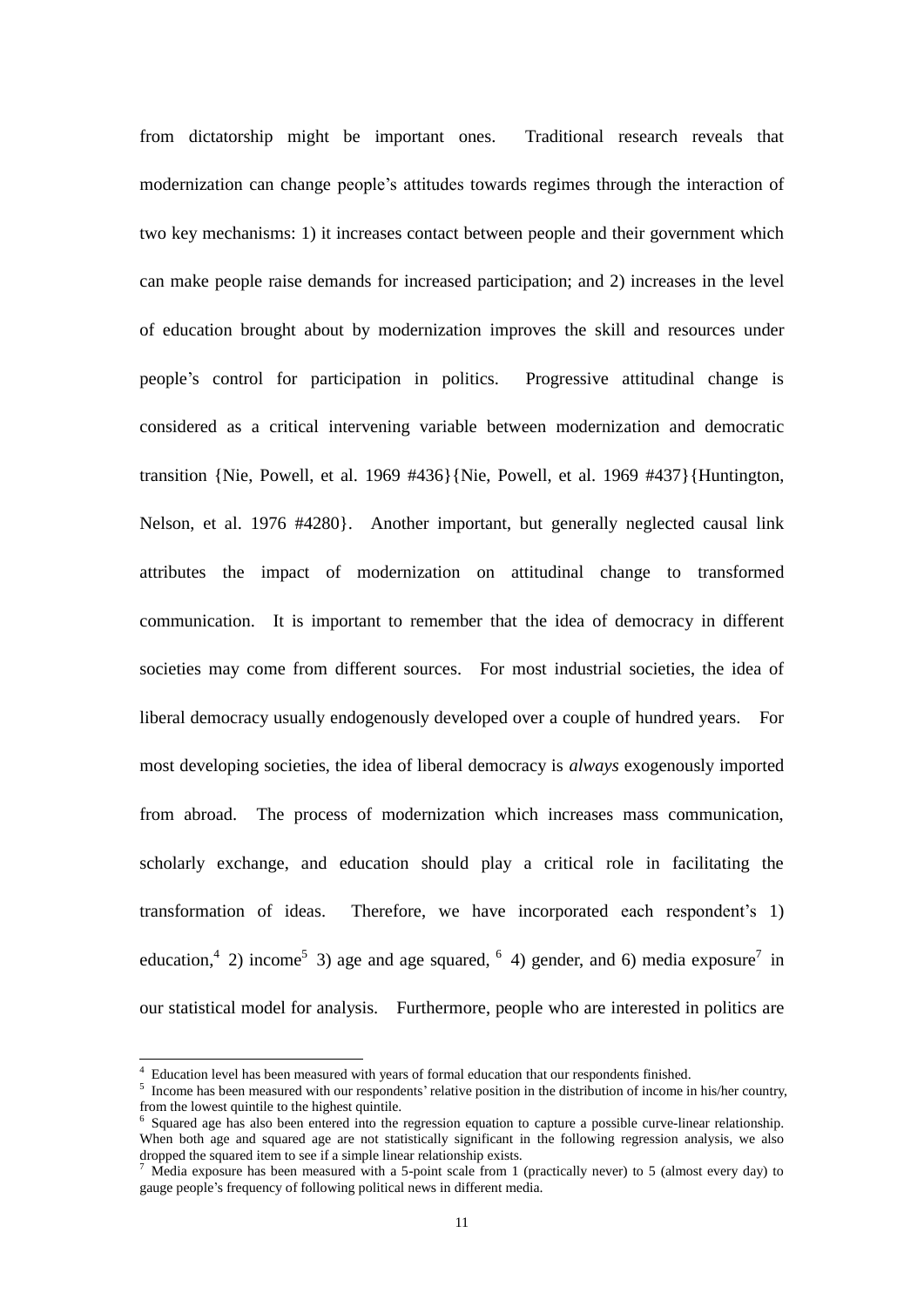more likely to seek information about politics and, thus, more inclined to hold strong opinions on political issues, we expect people's interest in politics<sup>8</sup> to be a strong predictor of their commitment to democracy and detachment from authoritarianism. Following the logic proposed by Huntington, those who perceive significant impact of government<sup>9</sup> on their life are also inclined to form strong opinions on what kind of government should be more appropriate and better for their lives. We therefore also included the perceived influence of government in the following analyses.

*Institutional Influences* A second approach argues that the attitudes of individuals are shaped by political institutions in a society. Among various institutional effects, some argue that political participation should play a critical role in shaping people's support for democracy. Repeated participation in various democratic processes can increase skills, interests, and efficacy and through which forges people's support for democracy. Although political participation is an indispensable institutional arrangement for democratic societies, that institution is also available in some non-democratic regimes. Of course, the function of political participation is somewhat different for democratic and non-democratic regimes. In democracies, people communicate their opinion to national leaders and choose government personnel through elections (e.g. Verba and Nie 1972; Verba, Nie, and Kim 1971; Verba, Nie, and Kim 1978; Verba, Schlozman, and Brady 1995). In non-democracies, people may still have opinions expressed through various forms of participation or non-participation (e.g. Gilison 1968; Karklins 1986), or address

<sup>&</sup>lt;sup>8</sup> Political interest has been measured with a 4-point scale from 1 (not at all interested in politics) to 4 (very interested in politics)

<sup>9</sup> The impact of government has been measured with a 4-point scale from 1 (no impact at all) to 4 (a great deal of impact)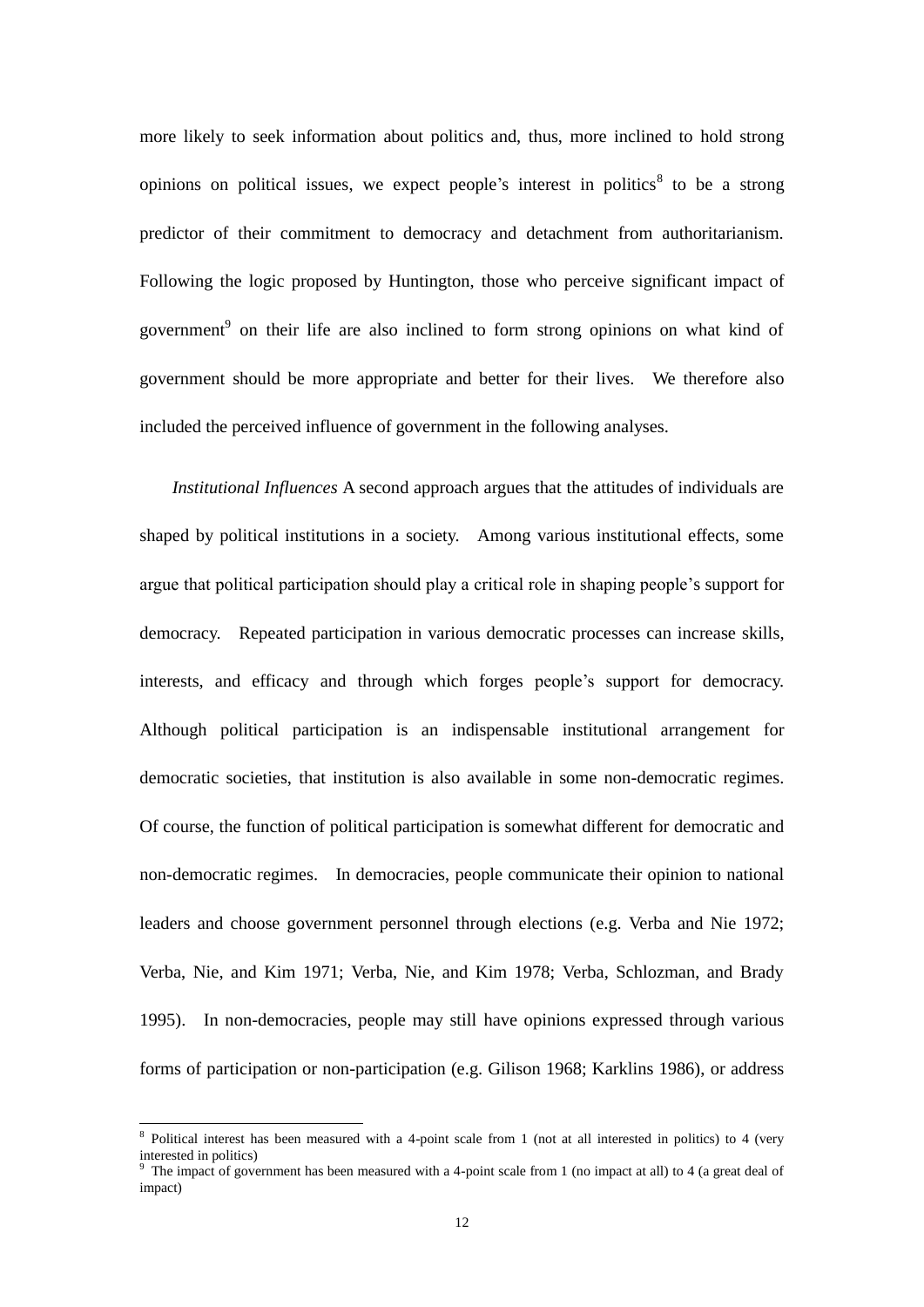their own problems through participatory behaviors shaped by institutional set-ups that are essentially different from those in democracy (e.g. Shi 1997), although they cannot choose government personnel through elections. Given the different functions served by political participation in different societies included in the ABS, it is difficult for us to specify a general impact of participation on people's commitment to democracy and detachment from dictatorship. Following the approach adopted by Verba and his colleagues (1971), we will theoretically and empirically examine the possible impact of different modes of political participation on people's commitment to democracy and detachment from dictatorship respectively.<sup>10</sup>

Despite voting occupying a critical position in democratic theory, research seldom tries to examine the impact of voting on people's attitudes towards democracy. Theoretically, one may argue that as long as voters can express their preferences through voting, participation in elections should enhance their support for democracy. However, different arguments may also be offered to explain the effects of voting on people's attitudes towards democracy. Students of voting behavior generally agree that voting involves low costs, provides low benefit, thus is believed to require low initiative for participants in different societies (e.g. Aldrich 1993; Campbell 1964; Verba and Nie 1972). When casting a ballot in national and local elections becomes a routine of almost every day life, the impact of voting on people's attitudes towards democracy would decline. Recent studies on voting behavior reveal that once voting becomes a habitual activity, different parts of the brain brought people to the ballot booth which deprives the political

<u>.</u>

<sup>&</sup>lt;sup>10</sup> Another reason that we decompose a political participation into four modes is that factor analyses of the items used by ABS show that for most countries and regions these items are loaded on four different dimensions, rather than a single one. Results of factor analyses are available from the authors upon requests.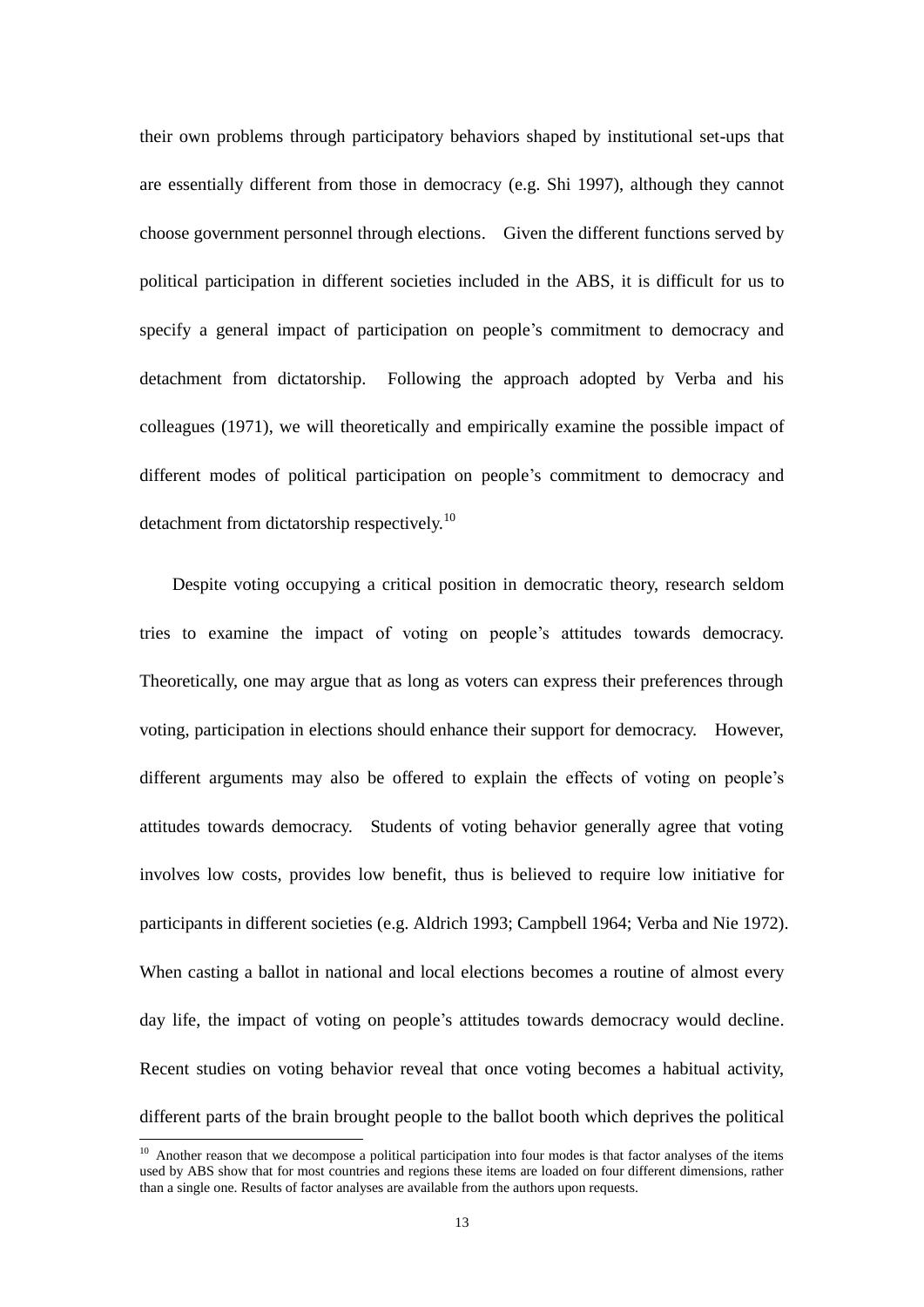significance of voting behavior (Aldrich et al. 2007). In non-democracies, however, voting in semi-competitive elections may still bring people some benefits and can put at least some constraints on government officials (e.g. Manion 1996; Manion 2006; Shi 1999a; Shi 1999b; Shi and Lu 2005). Such semi-competitive elections may generate people's support and desire for democracy so that they may control their own fate. Given such diversity, we will not specify the role of voting on people's commitment to democracy and detachment from dictatorship.

Compared with voting, participation in campaign activities has higher demands on resources that people should invest, such as time and money. The conventional wisdom assumes that people's involvement in campaign activities is likely to reinforce their appreciation of party competition and publicly debating public policies. Unfortunately, this theoretical specification is based on the experience of advanced democracies with program-based linkages between politicians and electorates. The situation in new democracies are usually different: linkages between elites and the general populace in those societies is usually based on patron-client relationships, or clientelism (e.g. Kitschelt 2000). In many new democracies, campaign activities have become arenas for delivering material benefits for ballots and citizens' participation in such activities has nothing to do with the appreciation of democratic principles and values but simply seeking tangible material rewards (e.g. Kitschelt and Wilkinson 2006; Stokes 2005). For example, the Philippines, Thailand and Taiwan are infamous for active machine politics in national and local elections. Given the mixed nature of the linkages between politicians and electorates, what can be pre-specified theoretically is that the impact of participation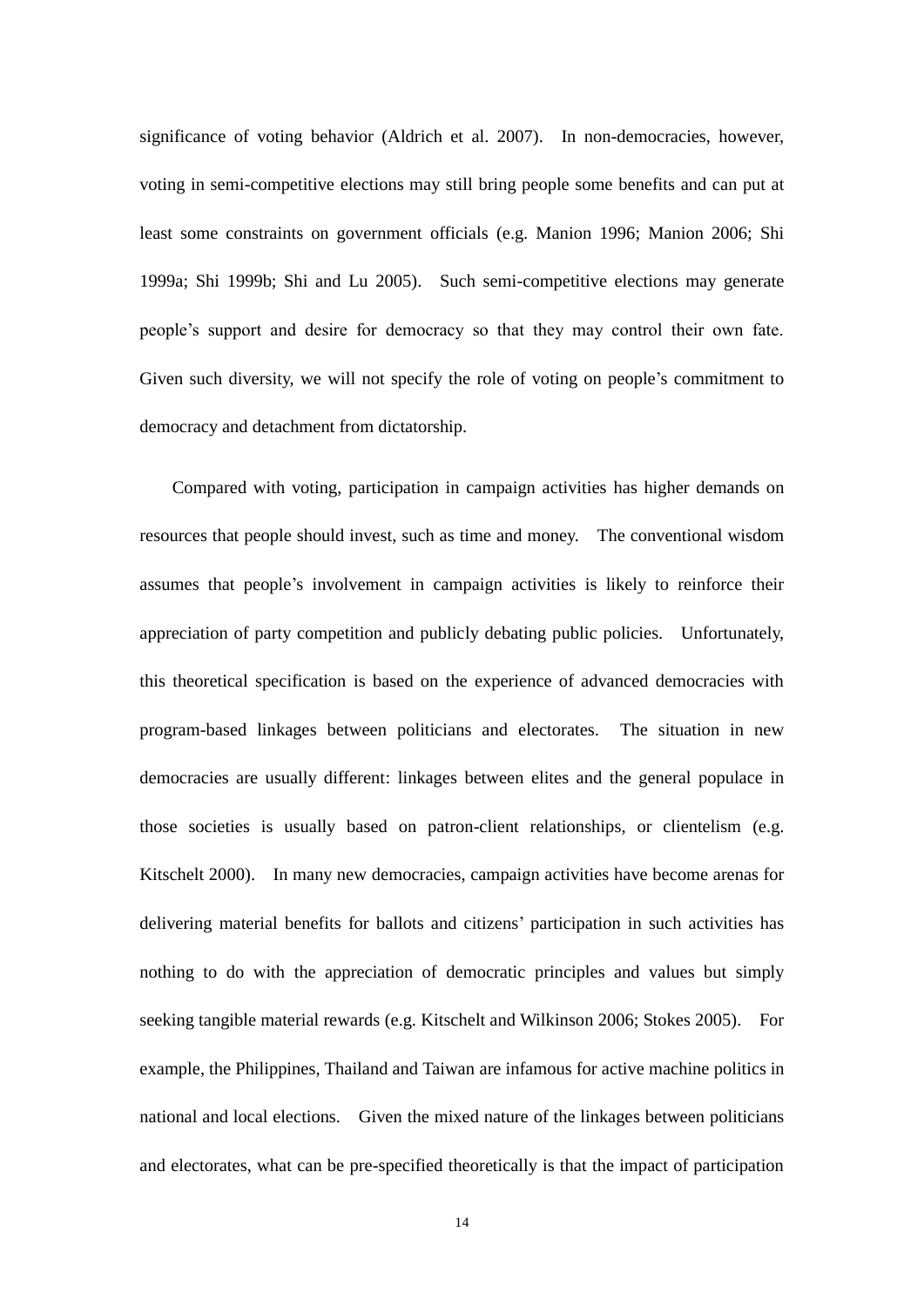in campaign activities on people's commitment to democracy and detachment from dictatorship, if there is any, should vary according to the different nature of political competition.

Contacting is another important mode of political participation in both democracies and non-democracies. In contrast to voting and campaign activities, contacting has a smaller scope of influence with a more restricted focus. It is primarily aimed at resolving issues concerning its initiators.<sup>11</sup> While contacting may help participants to re-establish confidence towards different political agents, whether this increased confidence in different political agents can be transmitted into a commitment to democracy is a different story. Furthermore, contacting success may even reduce the likelihood for people to support democracies, particularly in non-democracies. If one can get his problem resolved through contacting non-elected officials, the person would have no intention to support regime change and changes of governing principle in his society. Theoretically we predict that the impact of contacting people's commitment to democracy and detachment from dictatorship should be contingent upon the nature of the polity in the particular society involved.

Unconventional political participation, like strikes and sit-in, has been traditionally regarded as "another channel of communication" for people to get their voice heard when established institutional channels are blocked or cannot accommodate their opinions without being substantially changed (e.g. Barnes and Kasse 1979). Compared to

<u>.</u>

 $11$  This is only applicable to average situation. In elections dominated by machine politics, voting and participating in campaign activities can also bring direct material benefits to initiators of such behavior, in addition to possible influence over national and/or regional policies.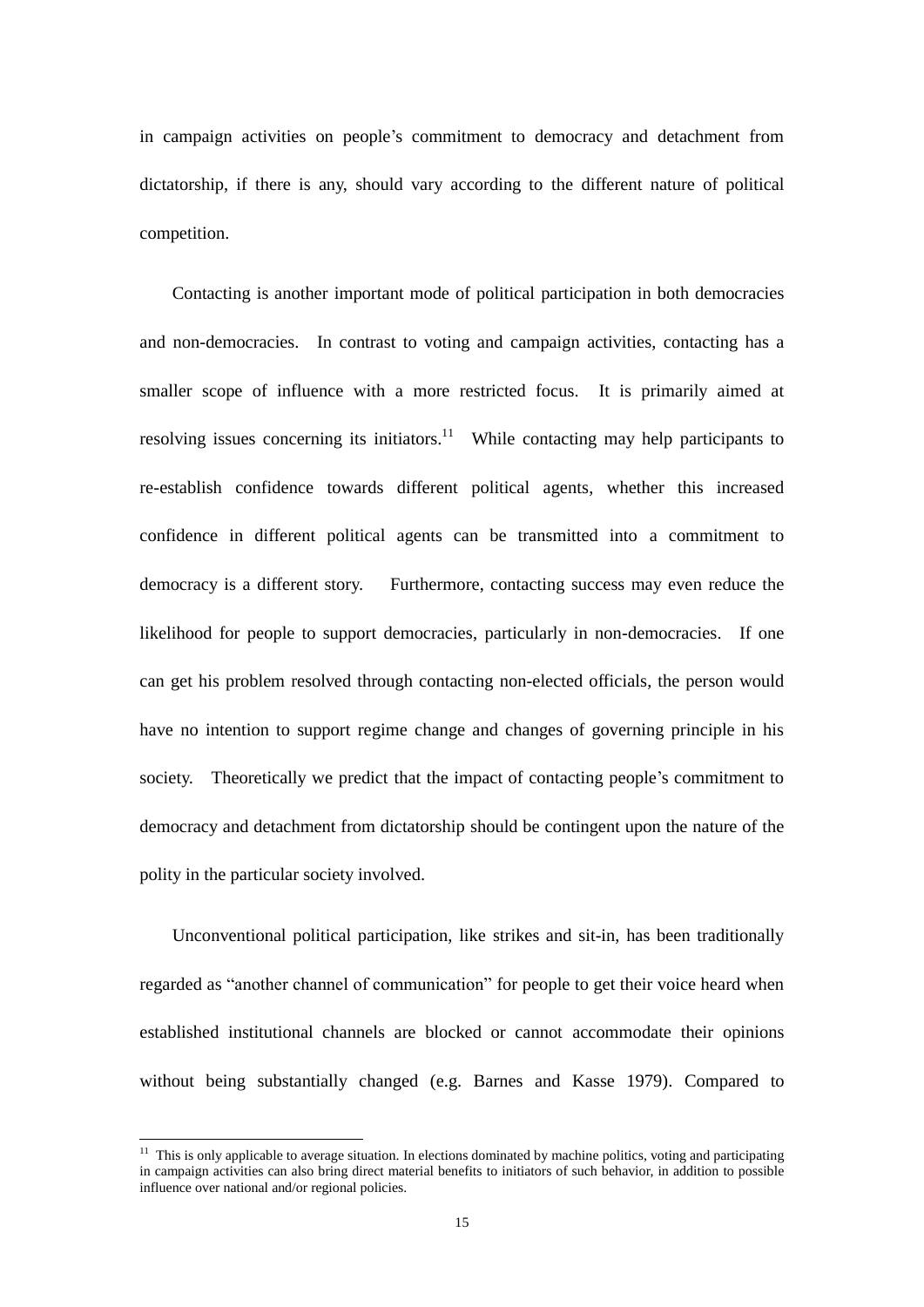conventional political participation, these participatory behaviors are more risky and demand more resources on the part of participants. In democracies, unconventional participation has been found to be associated with people's efforts in protecting and expanding the scope of their political rights, such as civil rights movements, the green movement, and the gay-lesbian movement (Kriesi et al. 1995). Thus involvement in unconventional participation is likely to enhance people's commitment to democracy and detachment from dictatorship. Nevertheless, such kinds of mass movements have also been manipulated by politicians in democracies dominated by clientelism and non-democracies for parochial party or personal benefits, at the cost of democratic principles. It will be difficult to argue that unconventional participation in the latter situation can also increase people's commitment to democracy and further their detachment from dictatorship, if not the other way round.

In sum, without knowing the institutional settings in different societies for people to participate in politics, it is difficult, if not impossible, for researchers to specify the impact of different modes of political participation on people's attitudes toward democracy. The only possible conclusion we can derive herein is that the impacts of political participation on people's commitment to democracy and detachment from dictatorship is contingent upon the nature of the political system in which actors are embedded.

*Cultural Explanation* If democratic values in some Asian societies are exogenously imported from abroad as suggested previously, the formation of people's attitudes toward democracy should be a result of the interaction between the new ideas and endogenously developed values and norms. We thus expect people's commitment to democracy and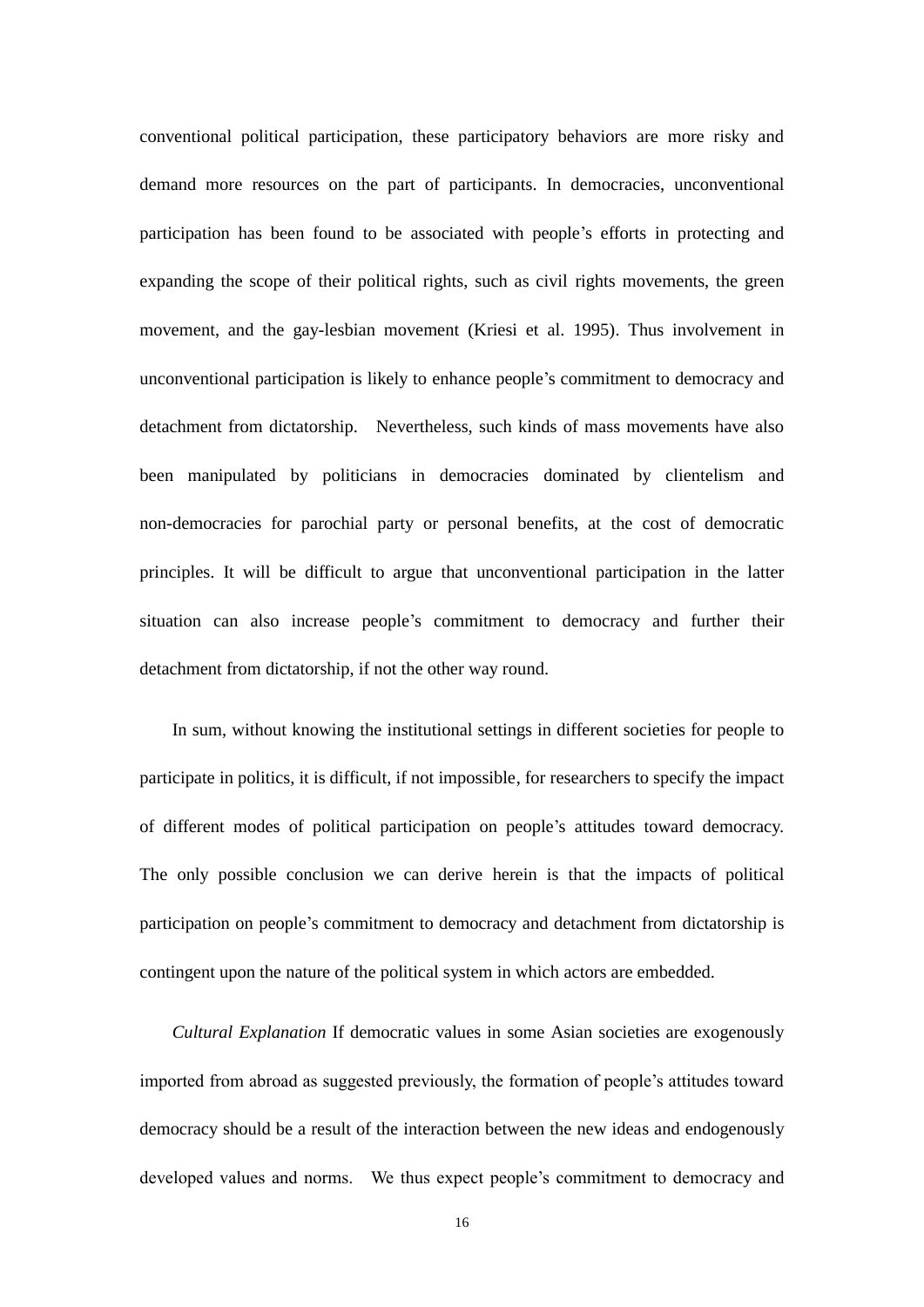detachment from authoritarian rule to be dependent upon values and norms embedded in those societies, produced by their unique historical experience and transmitted through socialization {Almond & Verba 1963 #18}{Inglehart & Welzel 2005 #15958}.

Which particular norm can influence people's attitudes toward democracy? We argue that two norms -- orientation towards the authority (OTA) and definition of self interests (DSI) -- are crucially important. There are two ways to define the relationship between individual and public authority and such a definition not only shapes people's expectations of public authority but also determines the standard used by people to evaluate their government overall. In Western value systems, the relationship between individuals and authority is defined as reciprocal, which can be labeled as reciprocal orientation towards authority (ROTA). In this tradition, the power of public authority comes from the consent of the people. If government fails to deliver what its people asked for, ROTA authorizes people to withdraw support from their government and replace it with a new one. Rather than defining the relationship between individuals and authority as "a reciprocal one in which the obligations of obedience and respect are contingent upon the behavior of those with power," Confucian culture defines the relationship between individuals and authority as hierarchical {Pye 1988 #514} which created a Hierarchical Orientation Toward Authority (HOTA). As HOTA defines the bond between citizens and their government as modeling traditional family relationship, citizens are expected to respect, trust, rely and depend on their government rather than keeping vigilant eyes upon it. We therefore expect that those who hold HOTA as more likely to accept benign dictators; while those holding ROTA are more likely to reject such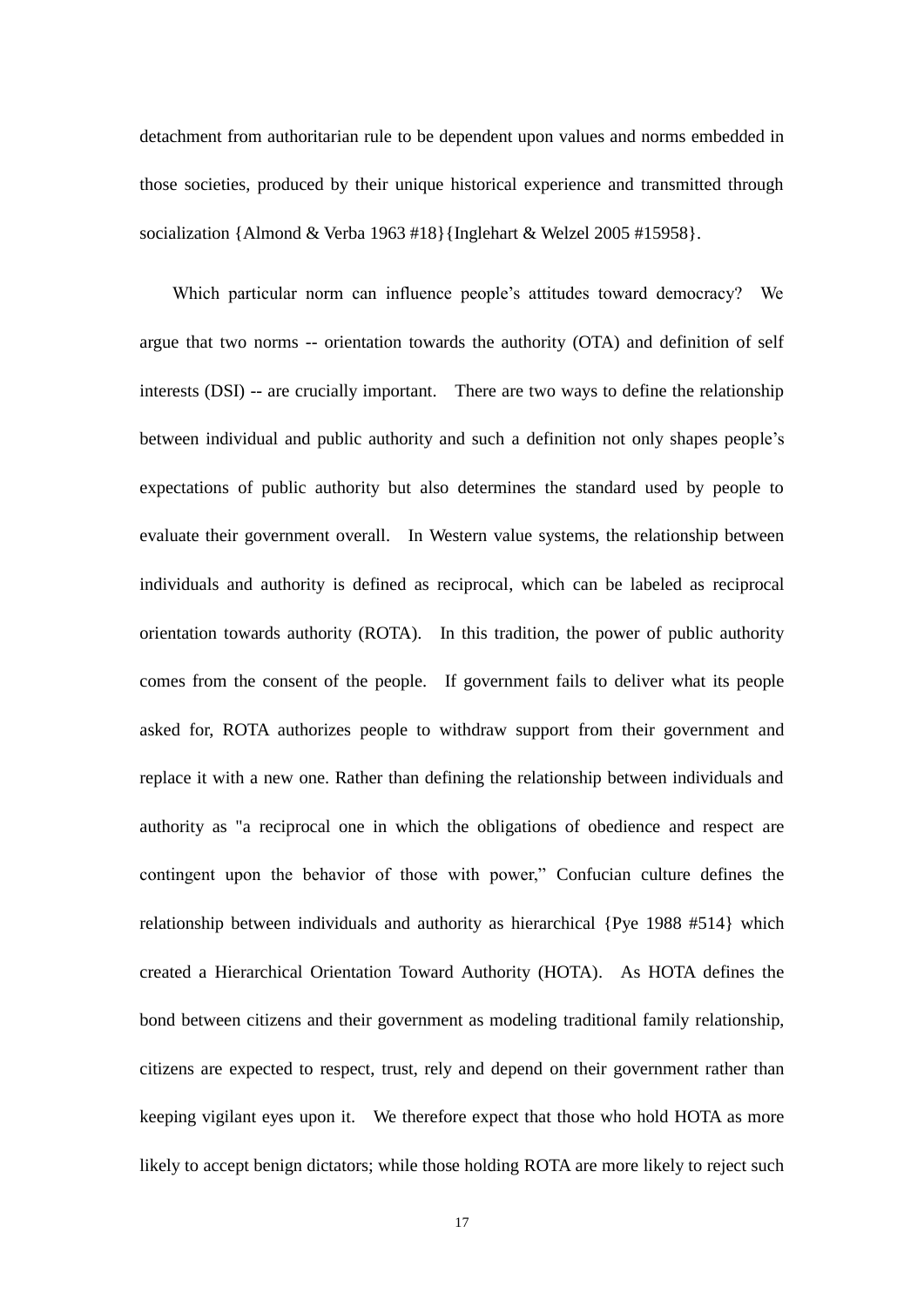an option. 12

<u>.</u>

Anther important dimension of cultural norms that might influence people's attitudes towards democracy taps people's definition of self interest. There are two ways for individuals to define their self interests. While individualism pushes actors to care only about their own personal gains, collectivism makes people define their private interests as being associated with certain social groups.<sup>13</sup> Theoretically, we should expect people with individualistic orientation to be more interested in protecting their own interests through well established procedures and institutions while people with a collectivistic orientation would be less likely to emphasize the significance of procedures and institutions, given the strong belief in other people's shared emphasis on collective interests.<sup>14</sup> It is important to understand that well established procedures and institutions are the essence of the rule of law, rather than a key difference between democracy and non-democracies. In authoritarian regimes, people with individualistic orientations might also be more likely to collude with dictatorships to protect their own benefits through well established but biased institutions. In democracies where the logic of politics changes, such people might be more committed to established democratic principles. Thus, the role of individualism regarding people's attitudes towards democracy and

 $12$  We used three items in the ABS to measure people's orientation toward authority. All respondents in the ABS were asked to say if they strongly agree, agree, disagree, or strongly disagree with the following statements: 1) even if parents' demands are unreasonable, children still should do what they ask; 2) if there is a quarrel, we should ask an elder to resolve the dispute; and 3) government leaders are the head of a family and we should all follow their decisions. After collapsing the Likert-scale into dummy coding, we average the index for analysis.

<sup>&</sup>lt;sup>13</sup> We used three items in the ABS to measure people's definition of interest. All respondents in the ABS have been asked to say if they strongly agree, agree, disagree, or strongly disagree with following statements: 1) for the sake of the family, the individual should put his personal interests second; 2) if people have too many ways of thinking, society will be chaotic; and 3) for the sake of the national community/society, the individual should be prepared to sacrifice his personal interests. After collapsing the Likert-scale into dummy coding, we average the index for analysis.

<sup>&</sup>lt;sup>14</sup> This is a kind of game-theoretical explanation. Given the cost of establishing procedures/institutions and solving problems through procedures/institutions, the common knowledge on each other's individualistic or collectivistic orientation may lead to a different equilibrium. Due to the limited space here, we save further analysis for another paper.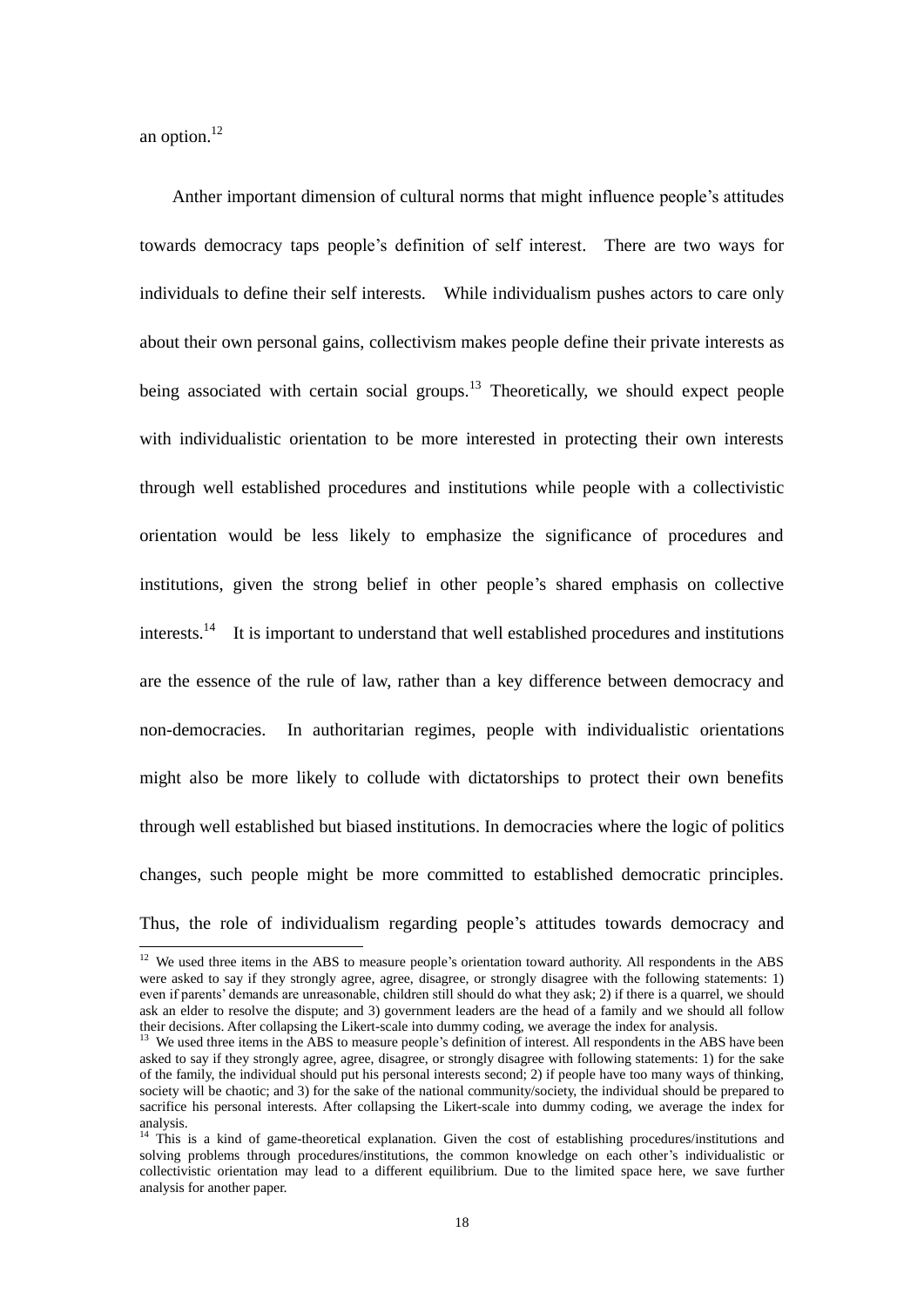authoritarianism is expected to vary across different societies.

*Performance of the current Regime*: People's attitudes toward democracy may also be shaped by current regime. Here, studies on the linkage between economic performance and voter's choice in liberal democracies may be borrowed by us to explain people's attitudes towards democracy and dictatorship. Literature on economic voting suggests that economic performance in a society has an independent effect on voters' choice (Anderson 2007; Duch and Stevenson 2005; Hibbs 1977; Kinder and Kiewet 1979; Kramer 1983; Powell and Whitten 1993). The same logic should also be applicable to partly understanding people's commitment to democracy and detachment from dictatorship. To capture different but possible performance-based impacts, we used four questions in the ABS to measure 1) sociotropic retrospective evaluation, 2) sociotropic prospective evaluation, 3) egocentric retrospective evaluation, and 4) egocentric prospective evaluation.<sup>15</sup> We use these variables in our statistical analysis as controls.

## Determinants of CTD and DTA

Since our assignment is to examine the impacts of political participation on people's attitudes toward democracy, we first examine the empirical relationship between four modes of political participation and people's commitment to democracy and detachment from authorianism. Table I reports pair-wise correlation coefficients between various modes of participation and people's commitment to democracy and detachment from dictatorship for eight Asian societies included in the first wave of ABS.

 $15$  All four variables are measured with a 5-point scale from 1 (very bad) to 5 (very good).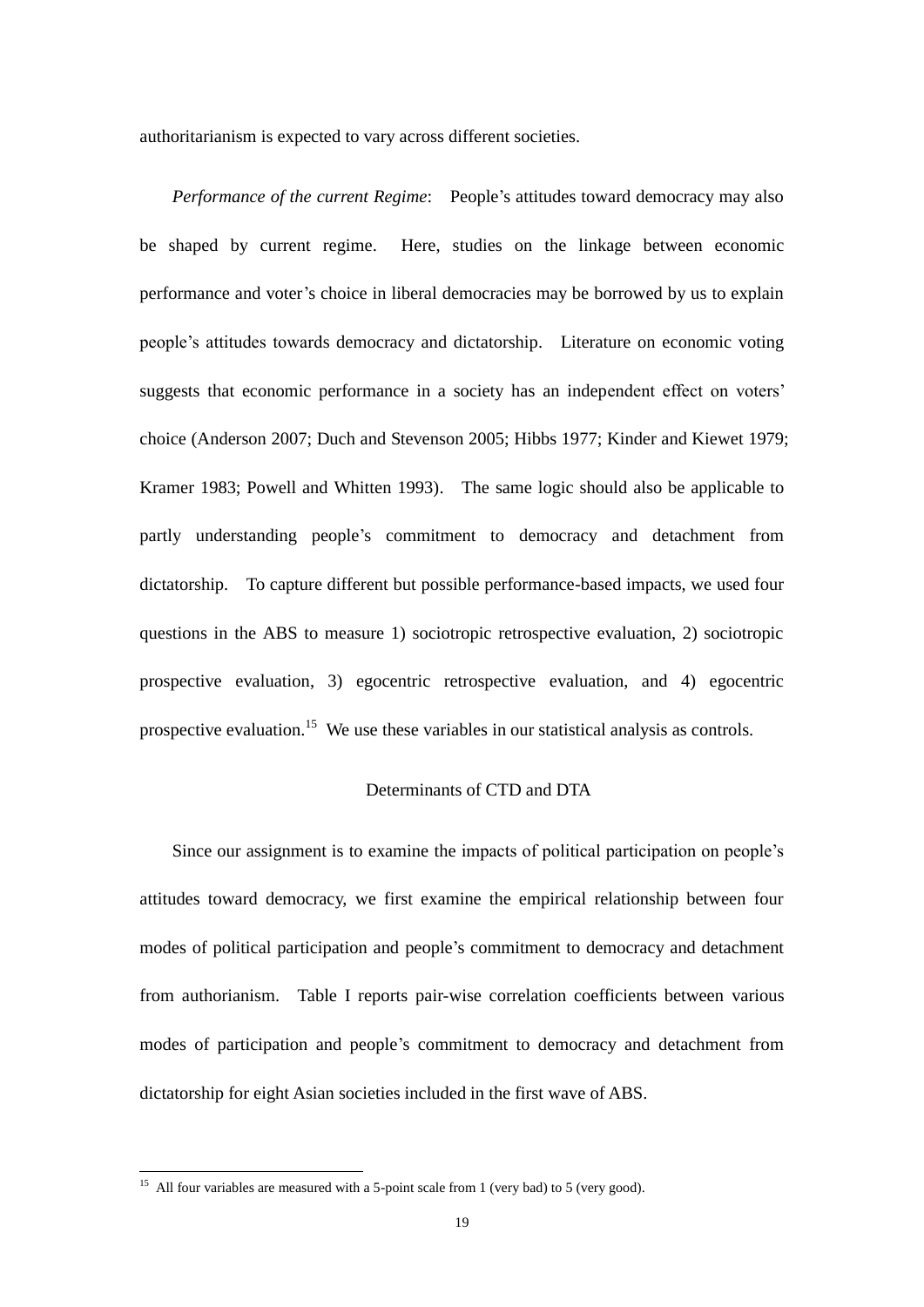### [Table I about here]

The analysis presented in Table I shows that no persistent pattern can be found between any mode of political participation and people's commitment to democracy and detachment from authoritarianism. Voting is only positively and significantly related to people's commitment to democracy in Japan and Hong Kong. For the rest of the countries and regions in Asia, electoral participation does not enhance people's commitment to democracy. Voting in elections makes people become detached from authoritarianism only in Japan and Hong Kong, but make people more attached to dictatorship in South Korea and mainland China.

The signals we get on campaign activities, contacting government officials, and unconventional participation are mixed as well. People's involvement in campaign activities is positively and significantly associated with their commitment to democracy in mainland China, Mongolia, and Taiwan; but negatively correlated to CTD in South Korea and Thailand. For the relationship between people's participation in campaign activities and their detachment from dictatorship, we found positive relationship in Hong Kong, Mongolia, and Taiwan but a negative relationship in South Korea. Contacting government officials seems to make people significantly more committed to democracy in mainland China and Mongolia. At the same time, while contacting makes people in Kong Kong, mainland China, Taiwan, and the Thailand become detached from dictatorship, the same act makes people in South Korea and Philippines become attached to authoritarianism. Unconventional participation also has no persistent impact on people's attitudes towards democracy in these eight societies. While participation in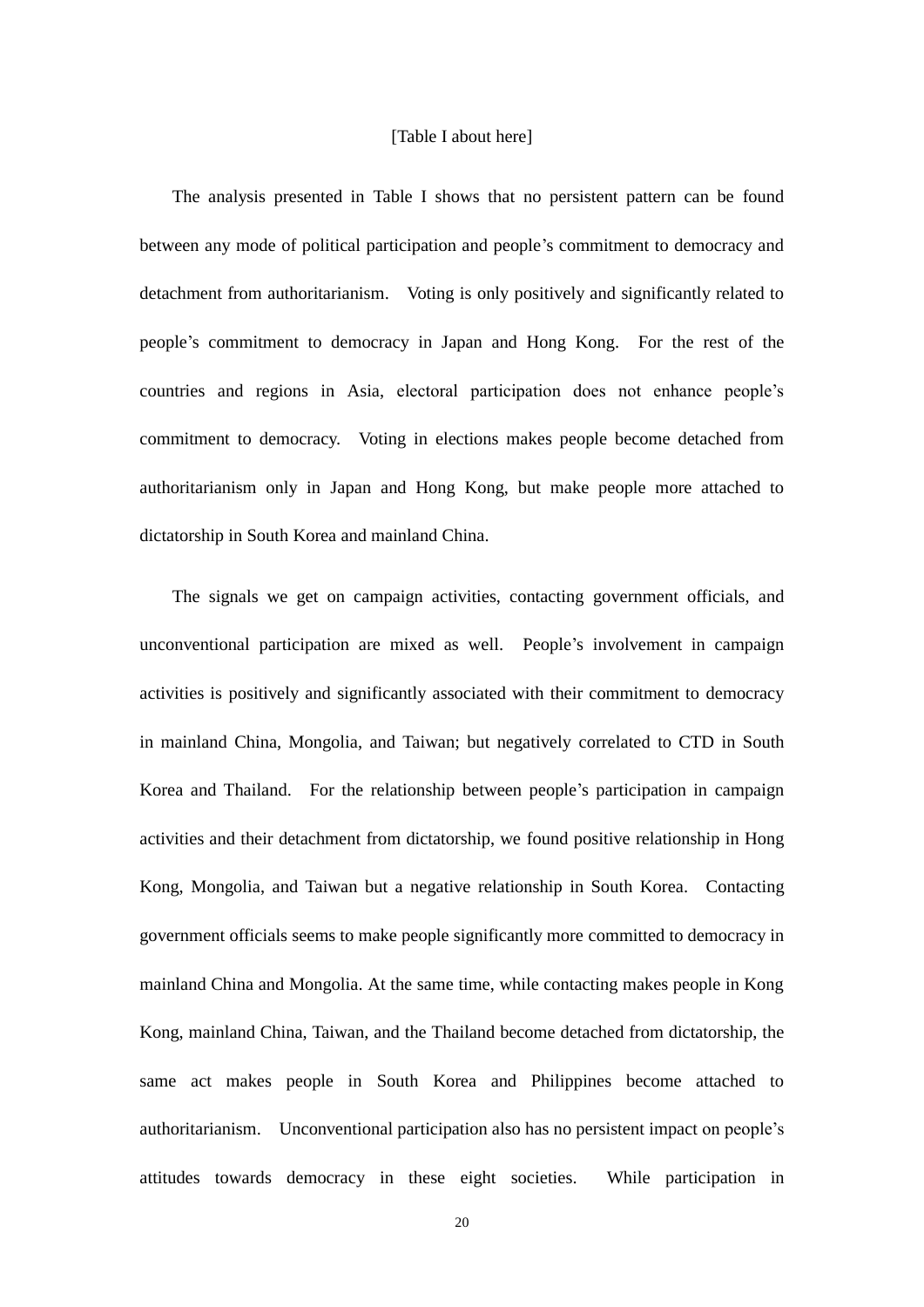unconventional political acts makes people more likely to be committed to democracy and at the same time make people in mainland China, Japan, Hong Kong, and Taiwan become more detached from authoritarianism, it has no impact on people's attitudes towards democracy in the other Asian societies under study. In a nutshell, the preliminary empirical results are compatible with our theoretical speculation on contingent stories for the impact of political participation on people's commitment to democracy and detachment from dictatorship.

Readers should keep in mind that since the effects of participation on people's attitudes towards democracy may be contingent on other sociological, institutional, and cultural conditions where the respondents live and that none of those critical and relevant independent variables are under control, the bivariate associations presented in Table I might be spurious thus misleading.

ABS data's unique structure including respondents nested with countries/regions, has offered a rare opportunity for us to explore different mechanisms that might emerge in different countries and regions in shaping people's commitments to democracy and detachment from dictatorship. In the following analysis, we will take advantage of hierarchical linear models (e.g. Gelman and Hill 2007; Luke 2004; Raudenbush and Bryk 2002) to examine the impact of explanatory variables specified previously regarding people's commitment to democracy and detachment form dictatorship across societies covered in the ABS. Since our two dependent variables, CTD and DFA are both dummy variables, Logistic models, rather than OLS regression, will be used in the empirical analysis.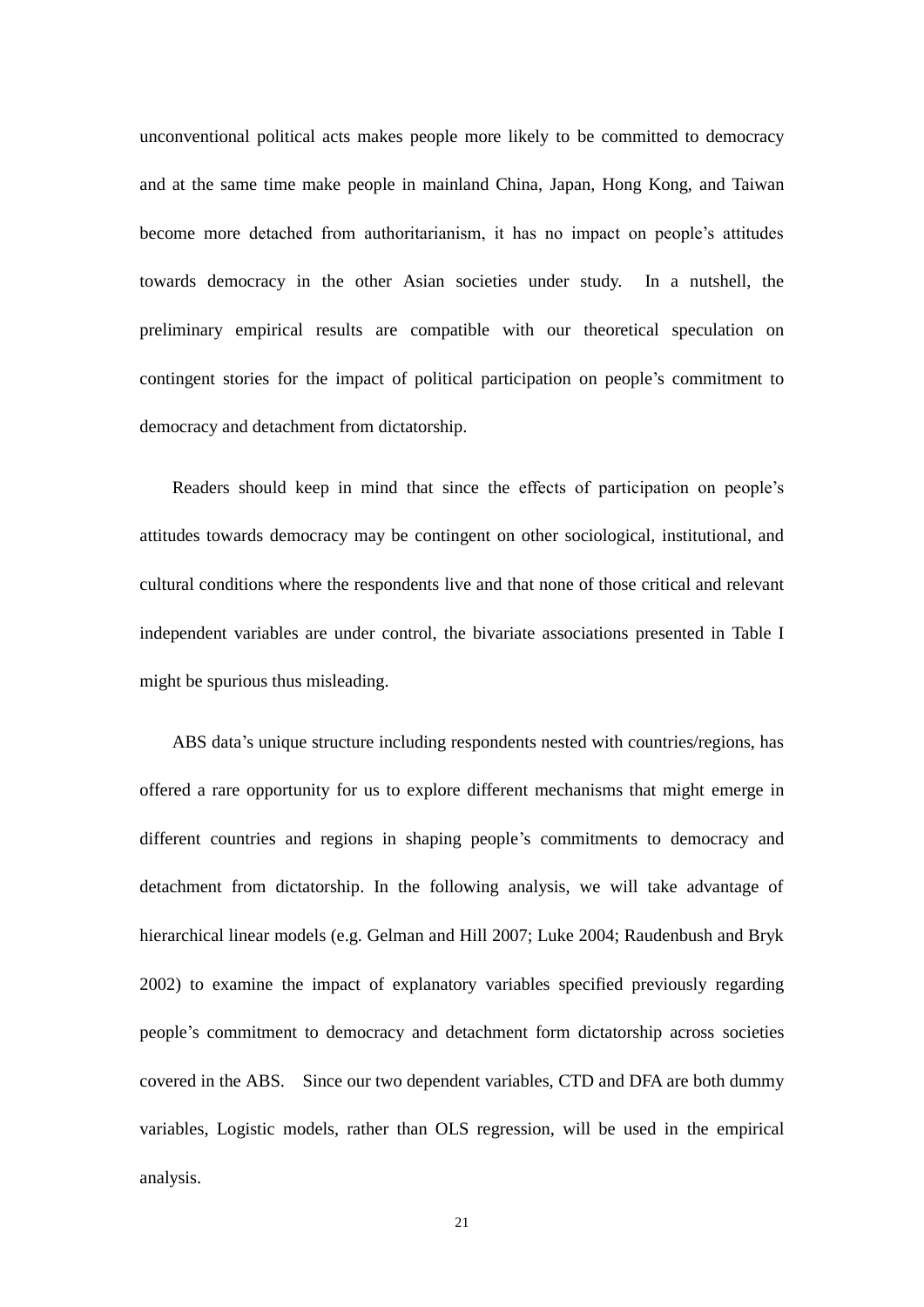## [Table II about here]

Table II has shown the results of two-level zero-order Logistic models for people's commitment to democracy and "detachment from dictatorship." As reflected in the analysis, a 95% confidence interval for the probability of people in different societies, on average, to become fully committed to democracy ranges from 28.36% to 83.68%. This result indicates that in some societies, the probability for people to become fully committed to democracy is around 28%; but in some other societies, the probability is around 84%. Similarly, the probability for people in some societies to become fully detached from authoritarianism is around 29%; but in some others, the probability is around 71%. These findings clearly tell us that there are cross-society variances in people's attitudes towards democracy that cannot be explained by individual level differences – the data structure warrants for two level models.

In Table III, we presented a full HLM model. To test if people's commitment to democracy and detachment from dictatorship comes from the same sources, we ran parallel models for CTD and DFA. To facilitate a comparison, we put the results of these analyses side by side. The second and third columns are regression coefficients with associated standard errors for people's commitment to democracy and detachment from dictatorship respectively. Probably the first and a very important finding is that the analysis reveals that the mechanisms of formation of these two important political attitudes appear to be different.

[Table III about here]

22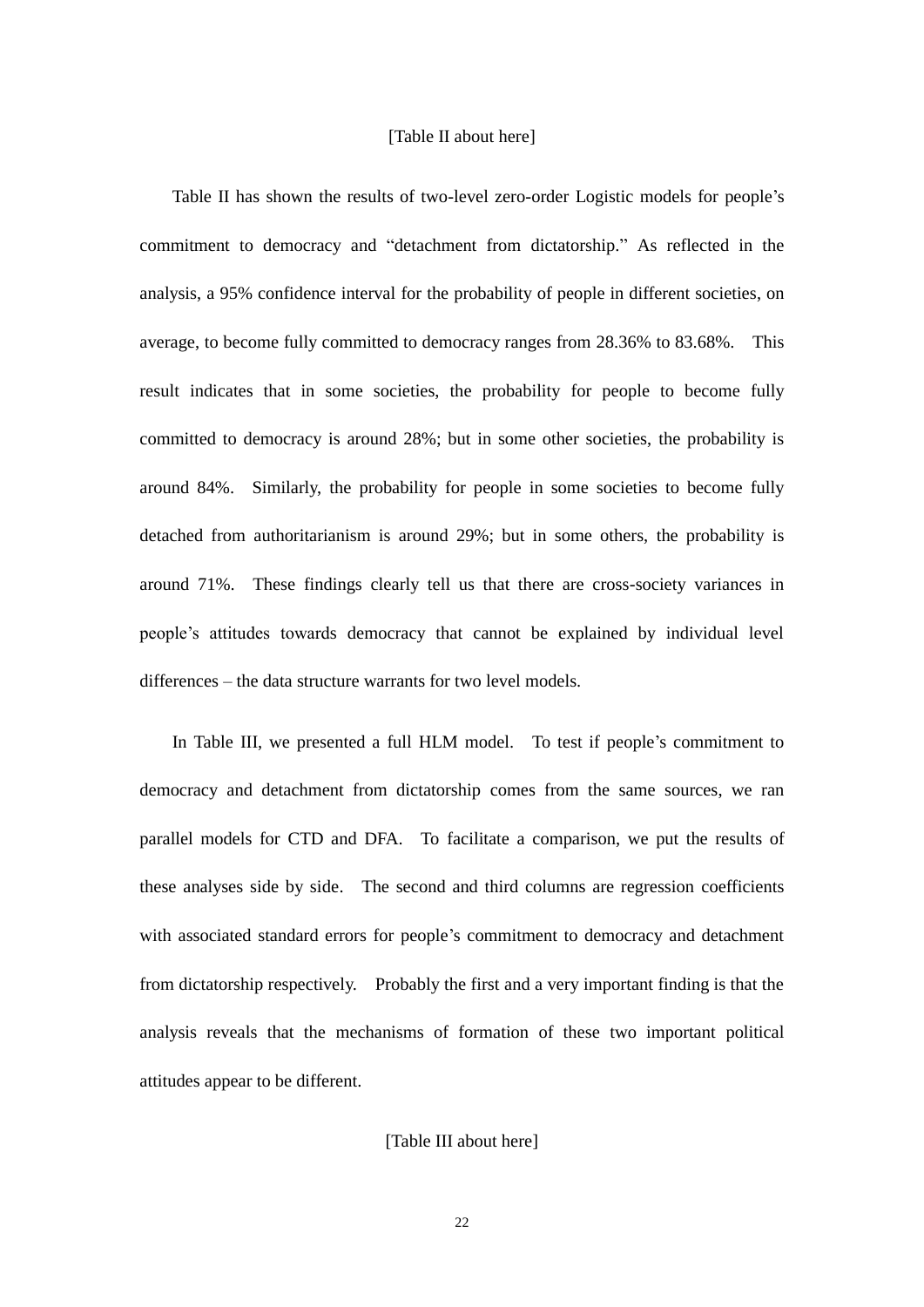Political participation appears to have no significant impact on CTD. Impacts of voting, participation in campaign activities, contacting, and unconventional participation on CTD all are insignificant. Moreover, none of them shows significant random components at the second level. We then ran an F-test to see if the coefficients of various modes of political participation can be fixed to zero simultaneously for CTD. The result of this analysis is again insignificant, which implies that none of the different modes of participation in any of these societies contributes at all to people's commitment to democracy.<sup>16</sup> Similar patterns are also found in our results for DFA. None of the regression coefficients of voting, participation in campaign activities, contacting, and unconventional participation are significant in shaping respondents' detachment from authoritarianism. Nevertheless, contacting different political agents does have a significant random component at the second level. This seemingly "puzzling" result should no longer be strange if we understand the differences between the meaning of regression coefficients at the first and second level. For regression coefficients at the first level, they are the pooled population average coefficient. If contacting political agents has positive impacts on people's detachment from dictatorship in one society, but negative impacts in another, the pooled population coefficient will be statistically insignificant as they cancel each other out. However, since its impact is statistically different from one society to anther, the impact of this variable at the second level should vary significantly. This empirical finding is compatible with our theoretical speculation on the contingent nature of contacting on people's detachment from dictatorship.

<sup>&</sup>lt;sup>16</sup> Chi-square statistic is 5.522 with 4 degrees of freedom, and the p-value is 0.237.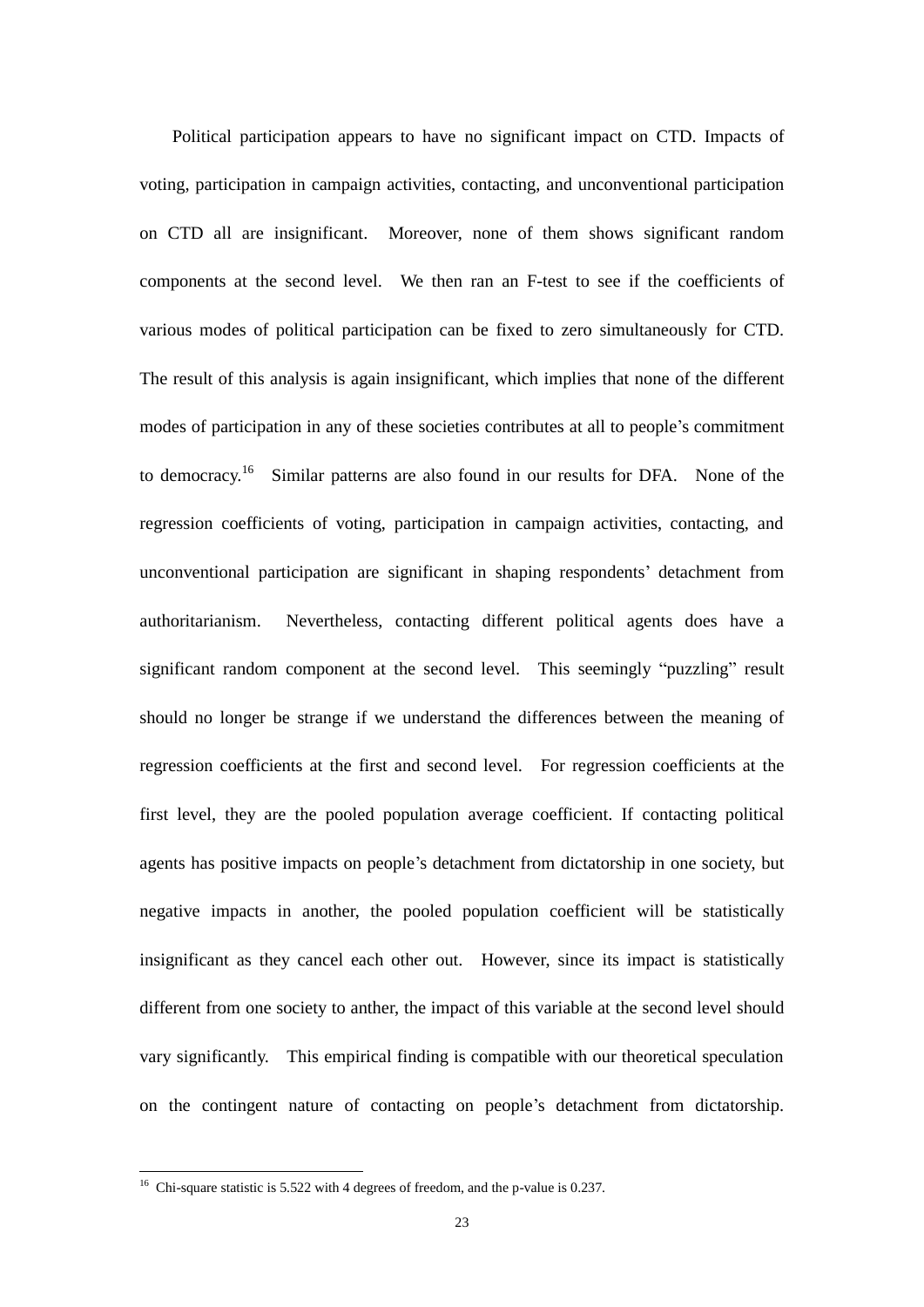Moreover, when we do an F-test to see if the coefficients of all four modes of political participation can be fixed to zero simultaneously for DFA, we did get significant results.<sup>17</sup> We will come back to this point latter with further discussion.

Though we have controlled different socioeconomic features, gender still has a significant impact on both attitudes, with males more committed to democracy and detached from dictatorship. There is a significant linear relationship between age and people's commitment to democracy (the elder are more committed!) as well, but not a significant relationship between age and people's detachment from dictatorship.  $^{18}$ Education does have a persistent, significant and positive impact on both attitudes. People with more education are more committed to democracy and detached form dictatorship then others. Moreover, the impact of education varies across countries/regions for both political attitudes. People's income level is not significantly related to their commitment to democracy; but more income does dramatically weaken people's attachment to dictatorship. Media exposure has a statistically significant role in strengthening people's detachment from dictatorship; but its impact on their commitment to democracy is cross-cutting across different societies, as indicated by the significant random component at the second level. In some societies, more exposure to media does increase people's commitment to democracy; but in some others, the impact is negative.

Political interest is also a significant predictor for people's commitment to both democracy and detachment from dictatorship and its impact does not vary across

<sup>&</sup>lt;sup>17</sup> Chi-square statistic is 14.456 with 4 degrees of freedom, and p-value is 0.0004.

<sup>&</sup>lt;sup>18</sup> We have re-run the model by dropping the squared age to see if a linear relationship might have been covered by the issue of collinearity. However, we found no impact of age in the model for people's detachment from dictatorship.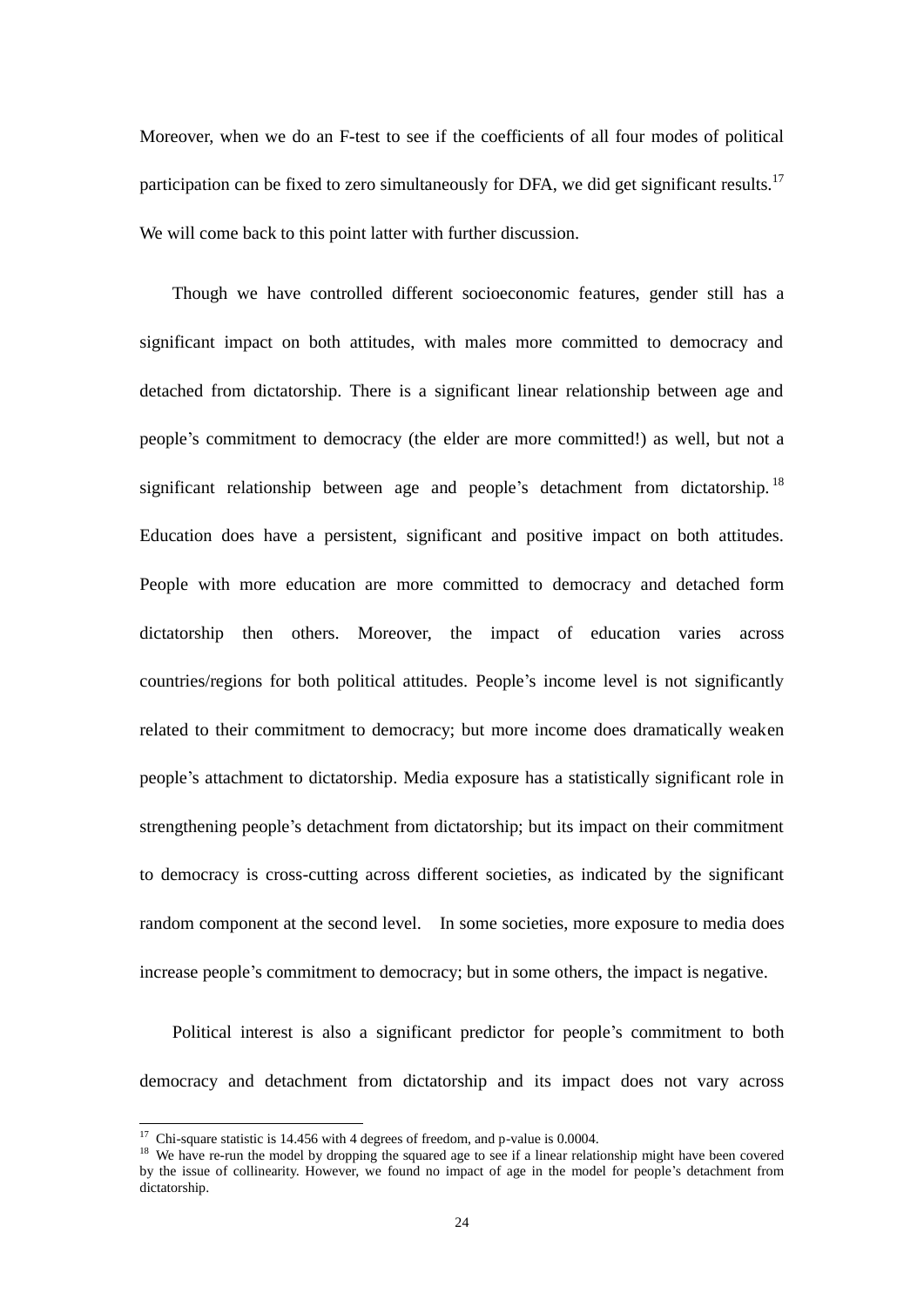countries/regions. Subjectively perceived government's impact has statistically significant and positive influence over people's detachment from authoritarianism. However, we find cross-society differences in the impact of the perceived influence of government on people's commitment to democracy. In some societies, the perceived impact of government makes people more committed to democracy. In others, it makes people less committed. In sum, the finding forcefully confirms the modernization thesis - that is -- structural variables play a critical role in shaping people's attitudes towards democracy.

The analysis also shows that political culture also plays a decisive role in shaping people's attitudes towards democracy. Those who are indoctrinated with a paternalistic orientation regarding authority through their early socialization are less likely to commit themselves to democracy and more attached to dictatorship. This impact however, varies across countries/regions for the latter political attitudes. As expected, individualism does have contrasting impacts on people's commitment to democracy and detachment from dictatorship. In some societies, people with an individualistic orientation are more likely to detached from dictatorship and committed to democracy. In other societies, similar people are more attached to authoritarian rule and less committed to democracy. Political culture apparently plays a significant and substantial role in shaping people's attitudes towards democracy.

The analysis suggests that performance of public authorities has little impact on people's attitudes towards authority. Egocentric performance evaluation, regardless of its retrospective or prospective natures, has no statistically significant impact on people's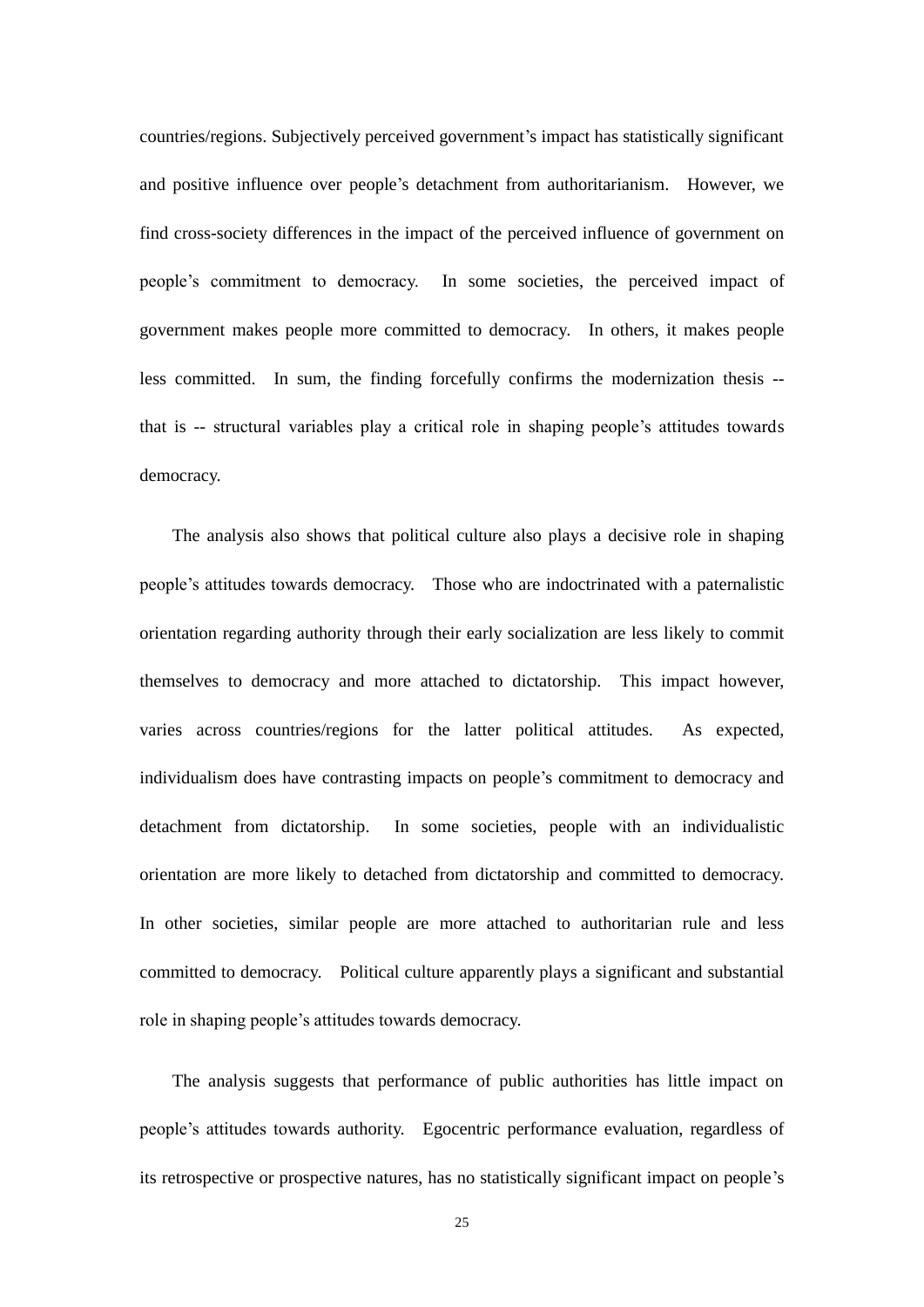commitment to democracy and their detachment from dictatorship. For sociotropic performance evaluation, the situation is a little bit different. People's sociotropic retrospective and prospective evaluation of a regime's economic performance both have contrasting impacts on people's commitment to democracy in different states/regions. But for people's detachment from dictatorship, only their sociotropic retrospective evaluation of government performance shows a cross-cutting effect in its influence over people's political attitudes. Prospective evaluation has no statistically significant impact in this situation.<sup>19</sup>

Due to the limit of cases at the second level (we have only 8 cases), we cannot fully explore the dynamics the county/regional differences at the second level by adding more compositional or structural variables. However, the cross-cutting effect in the impacts of contacting on people's detachment from dictatorship revealed in the HLM model merits further exploration. To do this, we have run parallel logistic regression analysis for the impacts of contacting on people's detachment from dictatorship in each society with the same model specification. The results of these analyses are demonstrated in Table IV.

## [Table IV about here]

As we can see in Table IV, contacting has significant negative impacts on DFA in South Korea and the Philippines but a significant positive impact in Hong Kong. This pattern is compatible with the cross-cutting effect we found in the HLM results. At the same time, the analysis confirms that a reciprocal orientation towards authority has

<sup>&</sup>lt;sup>19</sup> Since we did not have much confidence in the robustness of the significant impact of sociotropic prospective evaluation on people's detachment from dictatorship, we did not further explore this issue.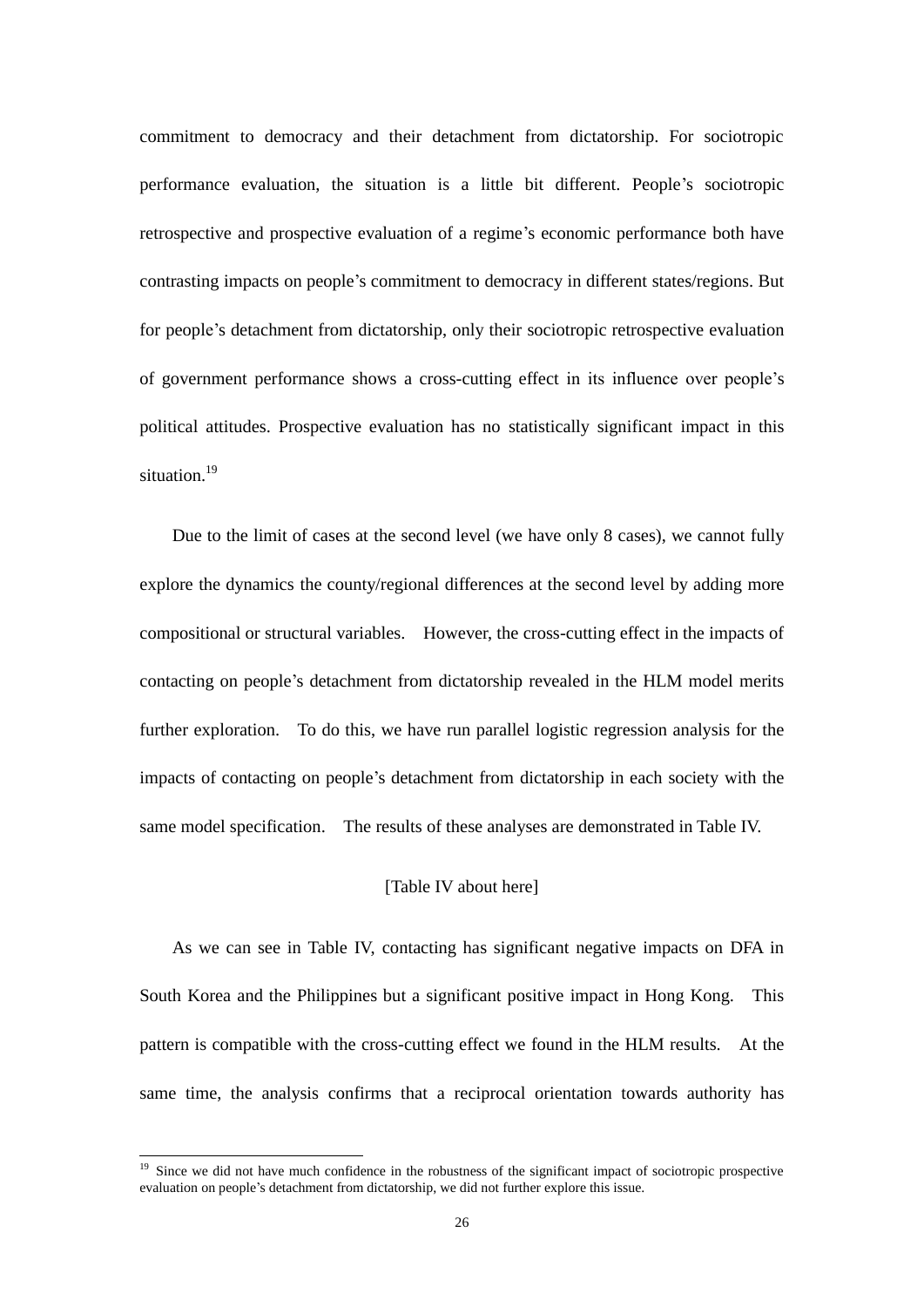persistent, positive and significant impact on detachment from dictatorship across all Asian societies. Individualistic orientation however, has significant positive impacts on people's detachment from dictatorship in Japan, Hong Kong, Mongolia, and the Philippines; but a significant negative impact in mainland China and Thailand. Conclusions we drew on the impact of education, income and gender are also confirmed in these parallel regression analyses.

#### Conclusions and Suggestions

Despite people's commitment to democracy and detachment from dictatorship being critical for democratic transitions and possible reversal in regime change, few empirical efforts have been made to understand the mechanisms that facilitate the formation of these critical attitudes. Taking advantage of the ABS data, we systematically examined the distribution of these two related political attitudes -- commitment to democracy and detachment from dictatorship in eight Asian societies. Although these two critical political attitudes are usually believed to be two sides of the same coin and closely related, our analysis shows that they tap different dimensions of people's psychological orientation. In other words, self reported commitments to democracy and detachment from dictatorship are not two sides of the same coin.

To explore the mechanisms by which democratic sentiments are formed, we tested structural, institutional and cultural explanations with a particular emphasis on the effects of political participation. The analysis shows that voting, campaign activities, and unconventional participation has no significant impact either on people's commitment to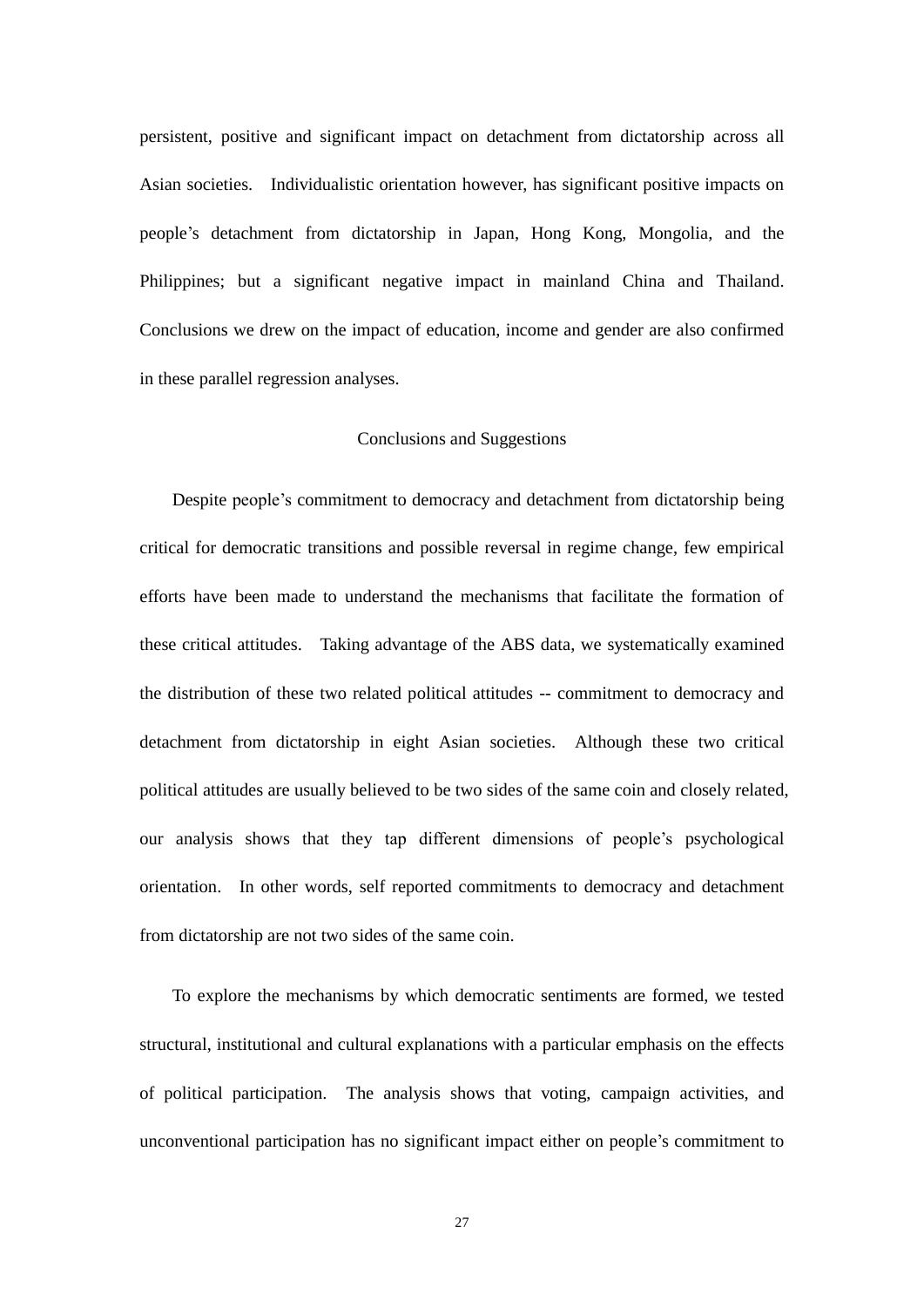democracy or detachment from dictatorship. However, contacting has contrasting impacts on people's detachment from dictatorship in different societies. In some countries, such as South Korea and the Philippines, contacting enhances people's attachment to authoritarian rule. In Hong Kong, however, contacting make people become detached from dictatorship. Lacking detailed information on the nature of political regimes and linkages between politicians and electorates in each society prevent us from further exploring the political dynamics by which contacting influences people's attitudes towards authoritarian rule. Future researches in this regard should integrate the findings and knowledge from the literature on various forms of democratic accountability and political competition to advance our understanding.

Another interesting and extremely important finding in this paper is that political culture has a persistent and a robust impact on people's commitment to liberal democracy and detachment from dictatorship. Asians who hold paternalistic orientations towards authority are less likely to commit themselves to liberal democracy and more likely to attach themselves to authoritarianism. As the "Asian Values" do make people more attached to authoritarianism, the task of converting Asians away from authoritarianism to democracy might be more demanding than it appears. Since the transformation of cultural values is usually a long and slow process that lags behind economic growth and technological innovation, the conditions that facilitate the shifting of cultural values that dominating people's mind in Asian societies should be an important, interesting, and promising topic for future studies on democratic transition and regime change in this populous but economically emerging continent.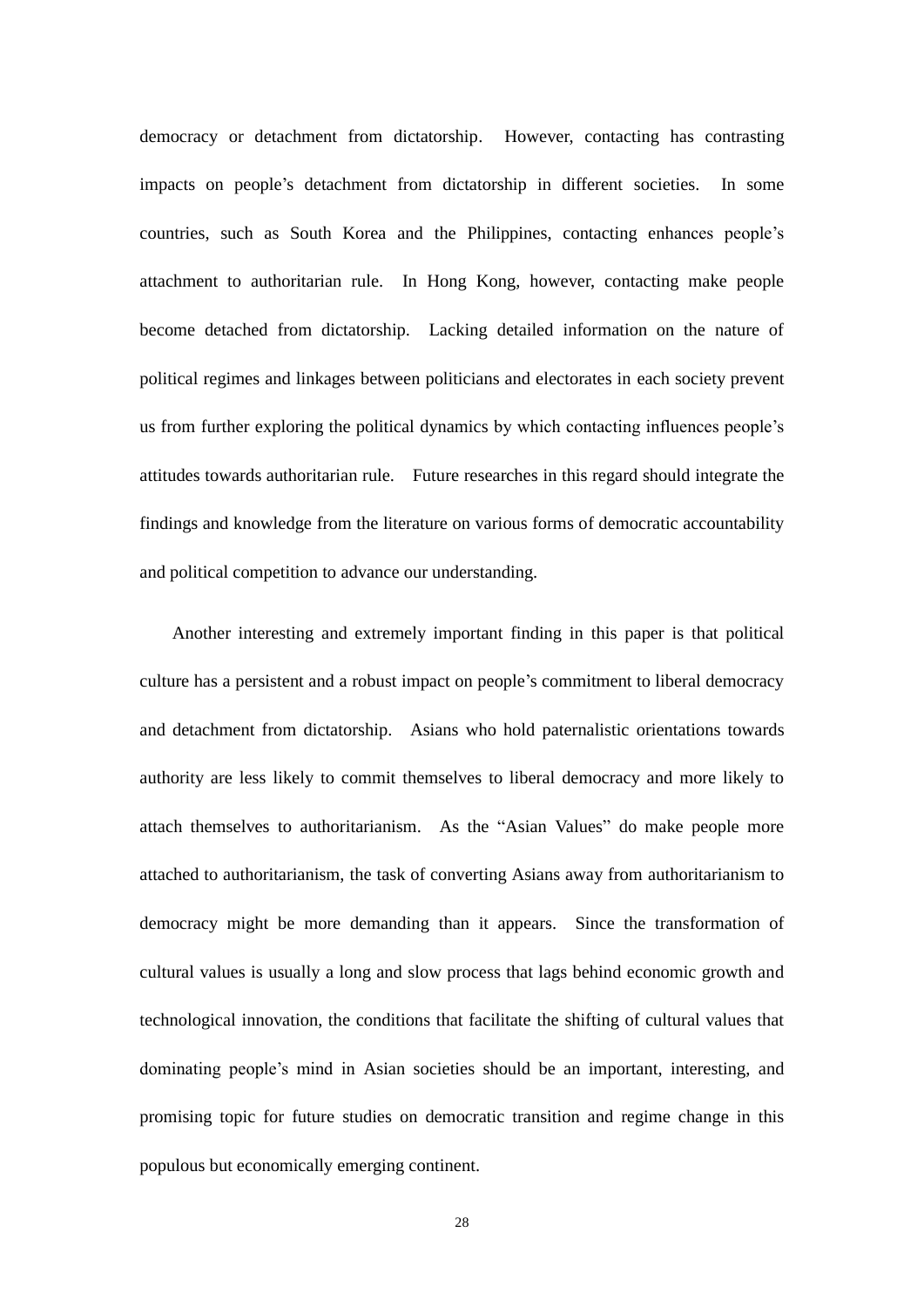- Aldrich, J. 1993. Rational Choice and Turnout. *American Journal of Political Science* 37:246-278.
- Aldrich, J., Jacob Montgomery, Ashley Taylor, and Wendy Wood. 2007. Repeated Turnout as a Habit. In *the 65th Annual Meeting of the Midwest Political Science Association*. Chicago, Illinois.
- Almond, G. A., and S. Verba. 1963. *The civic culture; political attitudes and democracy in five nations*. Princeton, N.J.: Princeton University Press.
- Anderson, Christopher J. 2007. The End of Economic Voting? Contingency Dillemas and the Limits of Demcoratic Accountability. *Annual Review of Political Science* 10:271-296.
- Barnes, Samuel H., and Max Kasse. 1979. *Political Action: Mass Participation in Five Western Democracies*. Beverly Hills: Sage Publications.
- Boix, C. 2003. *Democracy and redistribution*. Cambridge, UK ; New York: Cambridge University Press.
- Boix, C., and S. Stokes. 2003. Endogenous Democratization. *World Politics* 55 (July):517-549.
- Bratton, M., and N. Van de Walle. 1997. *Democratic experiments in Africa : regime transitions in comparative perspective*. Cambridge, U.K. ; New York: Cambridge University Press.
- Bratton, Michael , Robert Mattes, and E. Gyimah-Boadi. 2005. *Public Opinion, Democracy, and Market Reform in Africa*. New York: Cambridge University Press.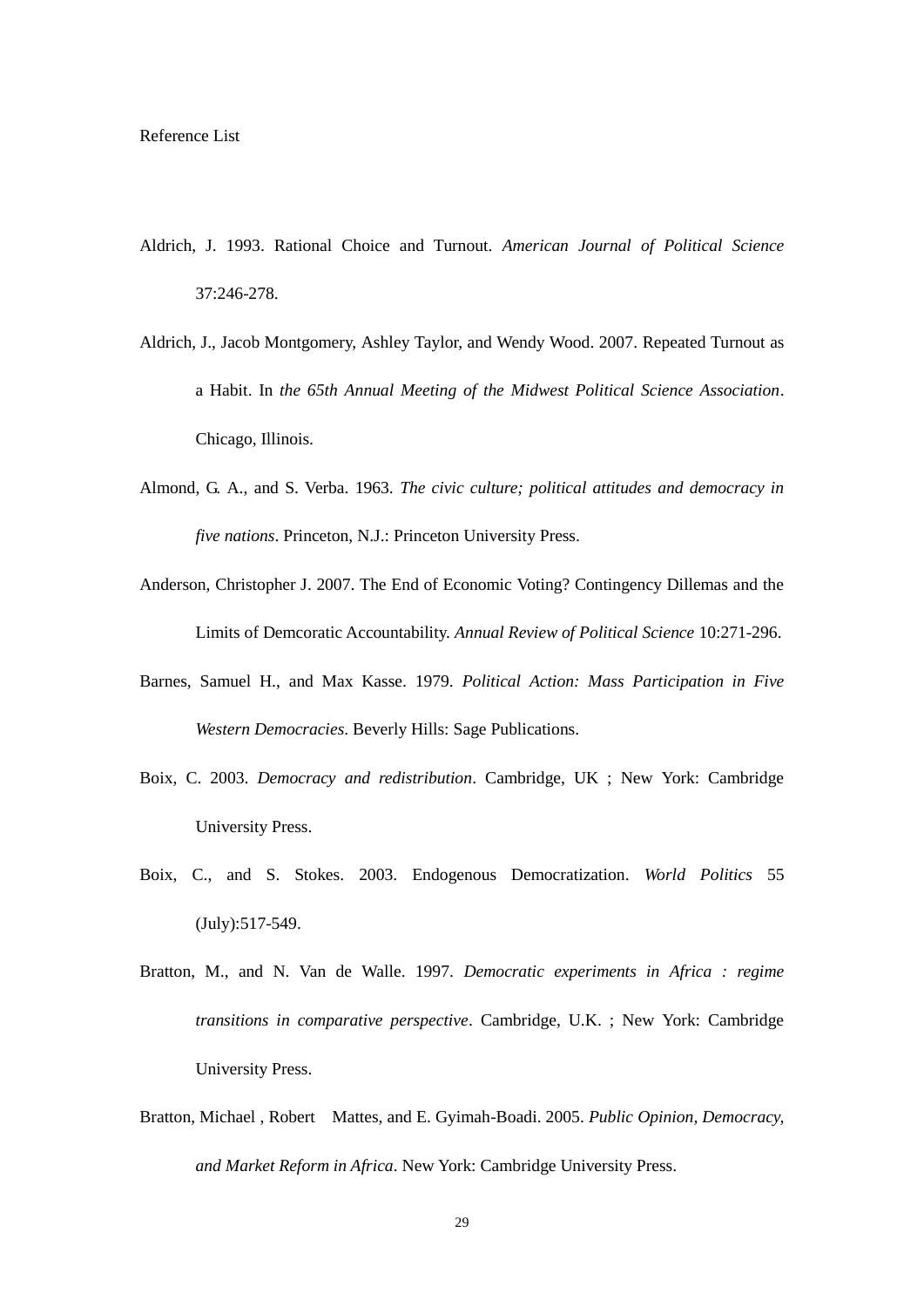Campbell, A. 1964. *The American voter : an abridgement*. New York: Wiley.

- Coleman, J. S. 1990. *Foundations of social theory*. Cambridge, Mass.: Harvard University Press.
- Collier, D., and S. Levitsky. 1997. Democracy with Adjectives: Conceptual Innovation in Comparative Research. *World Politics* 49 (3):130-151.
- Collier, D., and J. Mahoney. 1993. Conceptual "Stretching" Revisited: Adapting Categories in Comparative Analysis. *American Political Science Review* 87 (4):845-855.
- Duch, R. M., and R. Stevenson. 2005. Context and the Economic Voting: A Multilevel Analysis. *Political Analysis* 13:387-409.
- Feng, Y., and P. Zak. 1999. The Determinants of Democratic Transition. *Journal of Conflict Resolution* 43 (2):162-177.

Geertz, Clifford. 1973. *The Interpretation of Cultures*. New York: Basic Books.

- Gelman, Andrew, and Jennifer Hill. 2007. *Data analysis using regression and multilevel/hierarchical models*, *Analytical methods for social research*. New York: Cambridge University Press.
- Gilison, Jerome. 1968. Soviet Electiosn as A Measure of Dissent: The Missing One Percent. *American Political Science Review* 62 (3):814-826.
- Haggard, Stephan, and Robert R. Kaufman. 1995. *The Political Economy of Democratic Transition*. Princeton, NJ: Princetion University Press.
- Hellman, J. 1998. Winnter Take All: The Politics of Partial Reform in Postcommunist Transitions. *World Politics* 50 (2):203-234.

Hibbs, Douglas A. 1977. Political Parties and Macroeconomic Policy. *American Political*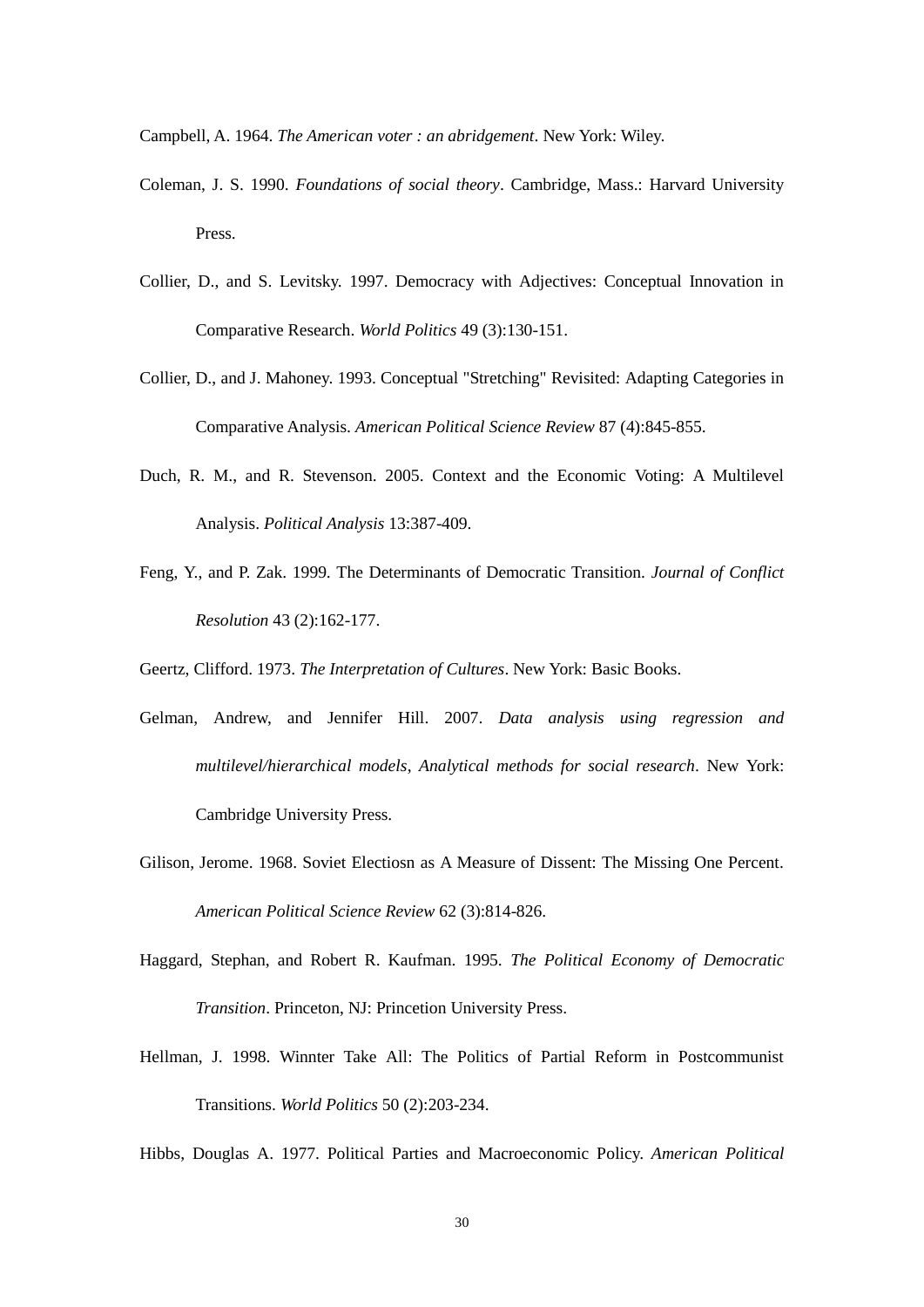*Science Review* 71 (4):1467-1487.

- Inglehart, R. 2003. *Human values and social change : findings from the values surveys*. Leiden ; Boston: Brill.
- Inglehart, R., and C. Welzel. 2005. *Modernization, cultural change, and democracy : the human development sequence*. New York: Cambridge University Press.
- Inkeles, Alex, and David Horton Smith. 1974. *Becoming modern : individual change in six developing countries*. Cambridge, Mass.: Harvard University Press.
- Karklins, Rasma. 1986. Soviet Elections Revisited: Voter Abstention in Noncompetitive Voting. *American Political Science Review* 80 (2):449-469.
- Kinder, D. R., and D. R. Kiewet. 1979. Economic Discotent and Political Behavior: The Role of Personal Grievances and Collective Economic Judgments in Congressional Voting. *American Journal of Political Science* 23 (August):495-527.
- Kitschelt, H. 2000. Linkages Between Citizens and Politicians in Democratic Polities. *Comparative Political Studies* 33 (6/7):845-879.
- Kitschelt, H., and S. Wilkinson, eds. 2006. *Patrons, Clients, and Policies: Patterns of Democratic Accountability and Political Competition*. New York: Cambridge University Press.
- Kramer, G. H. 1983. The Ecological Fallacy Revisited: Aggregate- versus Individual-Level Findings on Economics and Elections, and Sociotropic Voting. *American Political Science Review* 77:92-111.
- Kriesi, H., Ruud Koopmans, Jan Willem Duyvendak, and Marco G. Guigni. 1995. *New Social Movements in Western Europe: A Comparative Analysis*. London: University College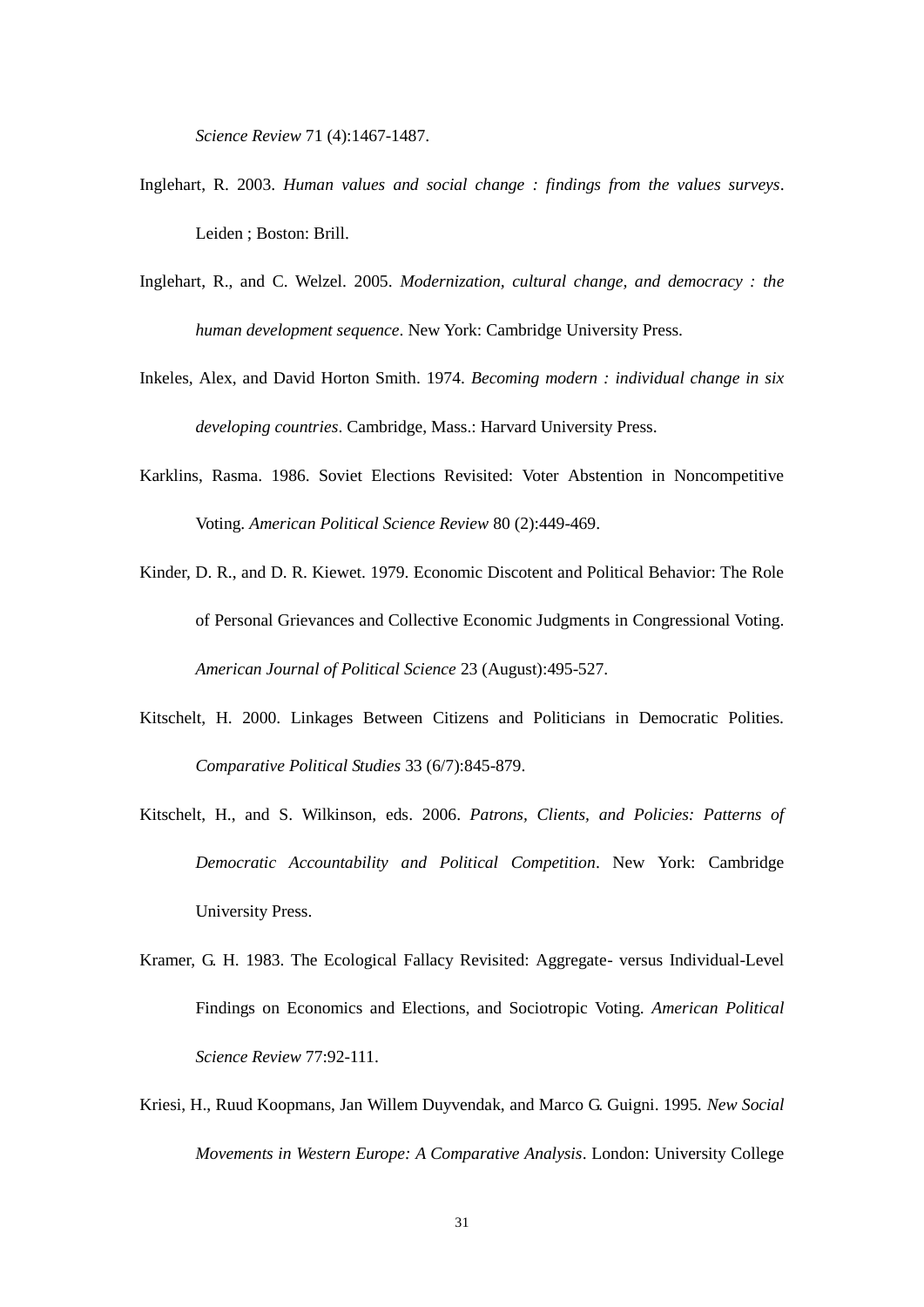London Press.

- Lerner, Daniel, and Lucille W. Pevsner. 1962. *The passing of traditional society: modernizing the Middle East*. Glencoe, Ill.,: Free Press.
- Lijphart, A. 1977. *Democracy in plural societies : a comparative exploration*. New Haven: Yale University Press.
- Lipset, S. M. 1959. Some Social Requisites for Democracy: Economic Development and Political Legitimacy. *American Political Science Review* 53 (1):69-105.

Luke, Douglas A. 2004. *Multilevel modeling*. Thousand Oaks, Calif.: Sage Publications.

- Manion, M. 1996. The Electoral Connection in the Chinese Countryside. *American Political Science Review* 90 (4):736-748.
- Manion, M. 2006. Democracy, Community, Trust: The Impact of Elections in Rural China. *Comparative Political Studies* 39 (3):301-324.
- Mattes, Robert, and M. Bratton. 2007. Learning about Democracy in Africa: Awareness, Performance, and Experience. *American Journal of Political Science* 51 (1):192-217.
- Moore, B. 1967. *Social origins of dictatorship and democracy : lord and peasant in the making of the modern world*. Boston: Beacon Press.
- O'Donnell, Guillermo. 1994. Delegative Democracy. *Journal of Democracy* 5 (1):55-69.
- Powell, G. B., and G. D. Whitten. 1993. A Cross-National Analysis of Economic Voting: Taking Account of the Political Context. *American Journal of Political Science* 37 (May):391-414.
- Przeworski, A. 1991. *Democracy and the market : political and economic reforms in Eastern Europe and Latin America*. Cambridge ; New York: Cambridge University Press.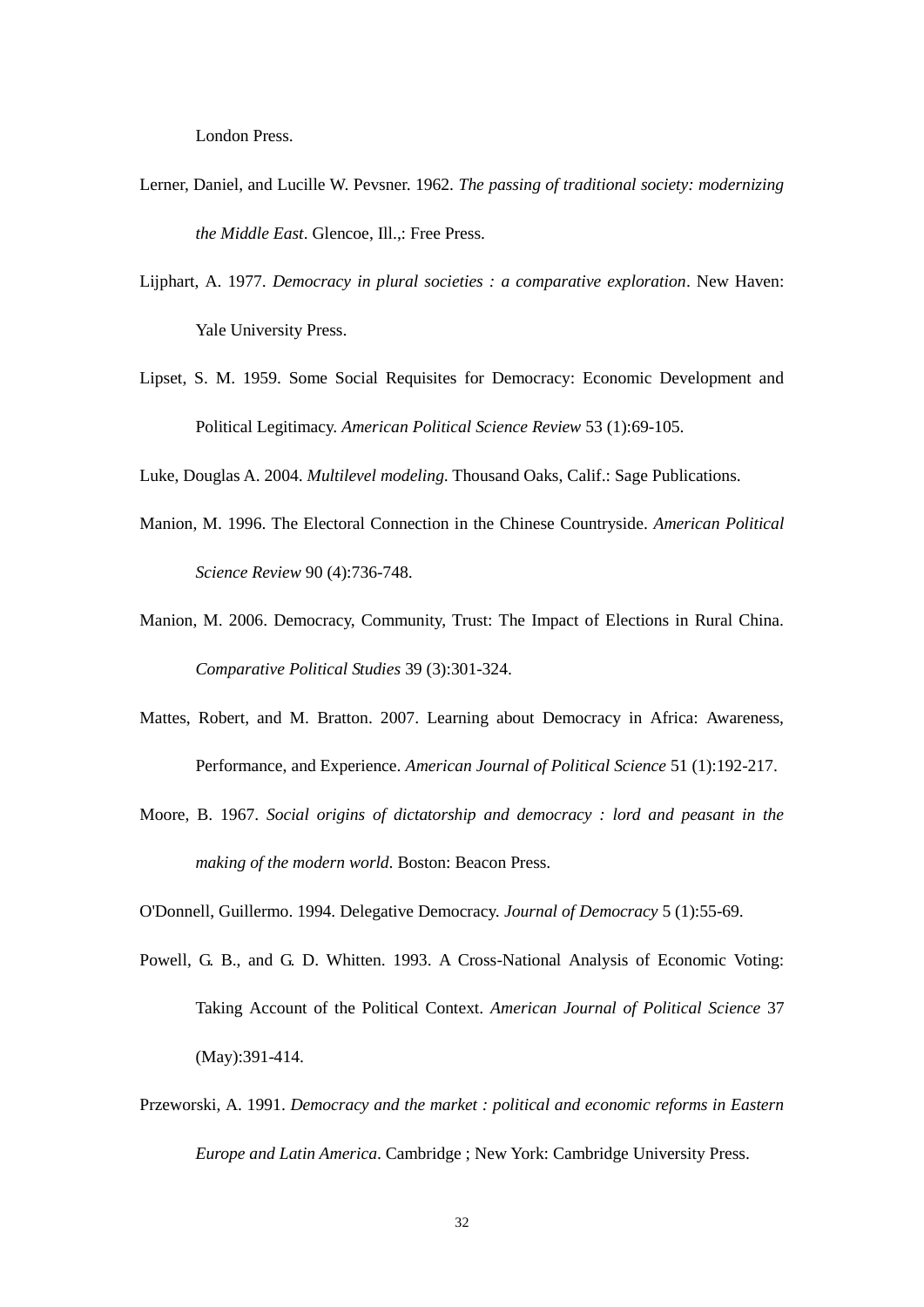- Przeworski, A. 2000. *Democracy and development : political institutions and well-being in the world, 1950-1990*. Cambridge ; New York: Cambridge University Press.
- Raudenbush, S. W., and A. S. Bryk. 2002. *Hierarchical linear models : applications and data analysis methods*. Thousand Oaks: Sage Publications.
- Rueschemeyer, D., E. Huber Stephens, and John Stephens. 1992. *Capitalist Development and Democracy*. Chicago: University of Chicago Press.
- Shi, T. 1997. *Political Participation in Beijing*. Cambridge, Mass: Harvard University Press.
- Shi, T. 1999a. Voting and Non-voting in China. *Journal of Politics* 61 (4):1115-1139.
- Shi, T. 1999b. Village Committee Elections in China. *World Politics* 51 (3):385-412.
- Shi, T. 2000b. Cultural Values and Democracy in Mainland China. *China Quarterly* 162:540-559.
- Shi, T. 2000c. Political Culture: A Prerequisite for Democracy. *American Asian Review* 18 (2):53-83.
- Shi, T., and J. Lu. 2005. Learning or Mobilization? In *International Conference on Clan/Lineage Groups and Governance in Rural China*. Nanchang, Jiangxi, China.
- Smelser, Neil J. 1966. The Modernization of Social Relations. In *Modernization: the Dynamics of Growth*, edited by M. Weiner. New York: Basic Books.
- Stokes, S. 2005. Perverse Accountability: A Formal Model of Machine Politics with Evidence from Argentina. *American Political Science Review* 99 (3):315-325.
- Tsebelis, G. 1999. *Nested Games: Rational Choice in Comparative Politics*. Berkeley: University of California Press.

Verba, S., and N. H. Nie. 1972. *Participation in America: political democracy and social*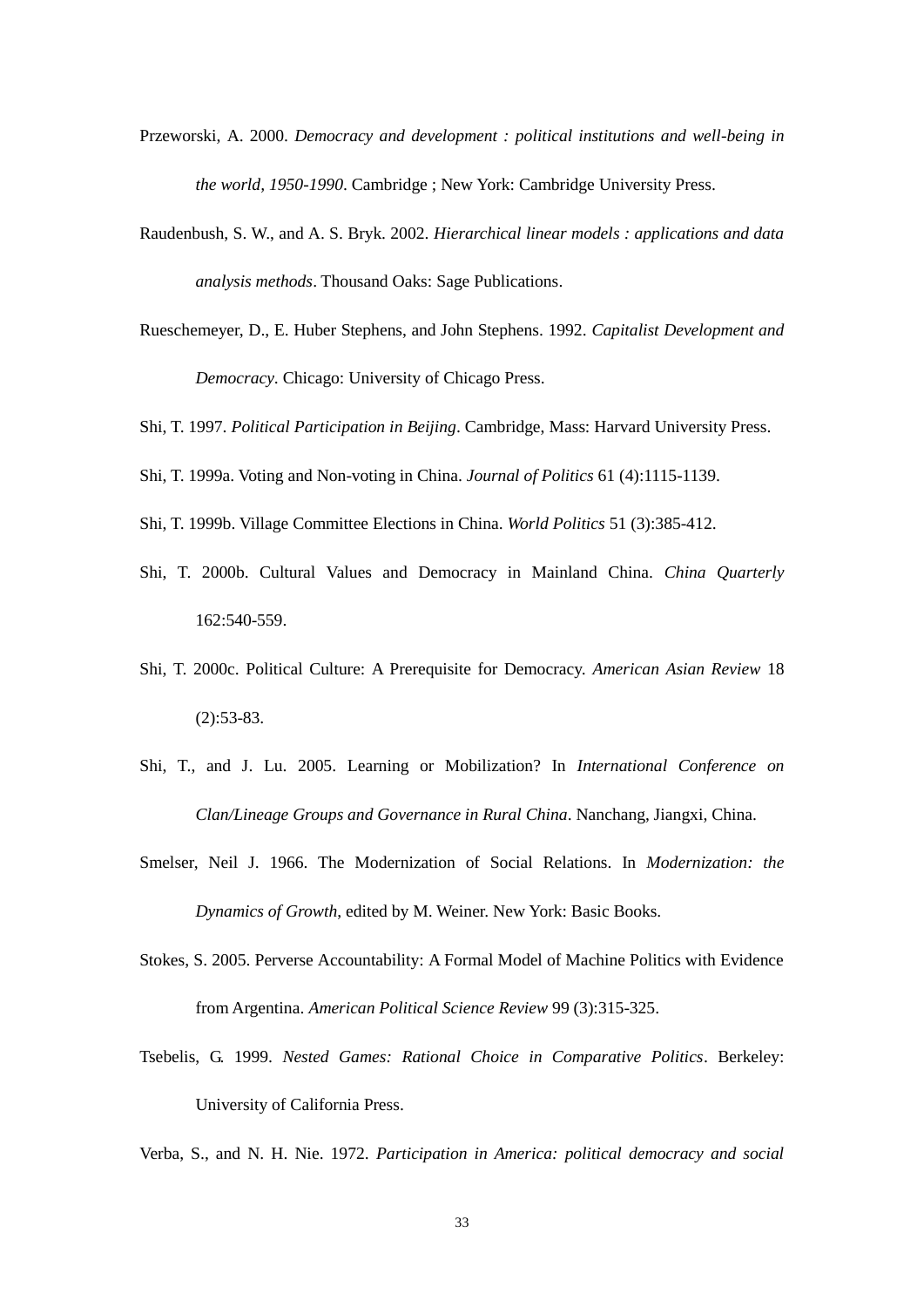*equality*. New York: Harper & Row.

- Verba, S., N. H. Nie, and J. O. Kim. 1971. *The modes of democratic participation: a cross-national comparison*. Beverly Hills, Calif.: Sage Publications.
- Verba, S., N. H. Nie, and J. O. Kim. 1978. *Participation and political equality : a seven-nation comparison*. Cambridge, Eng. ; New York: Cambridge University Press.
- Verba, S., K. L. Schlozman, and H. E. Brady. 1995. *Voice and equality : civic voluntarism in American politics*. Cambridge, Mass.: Harvard University Press.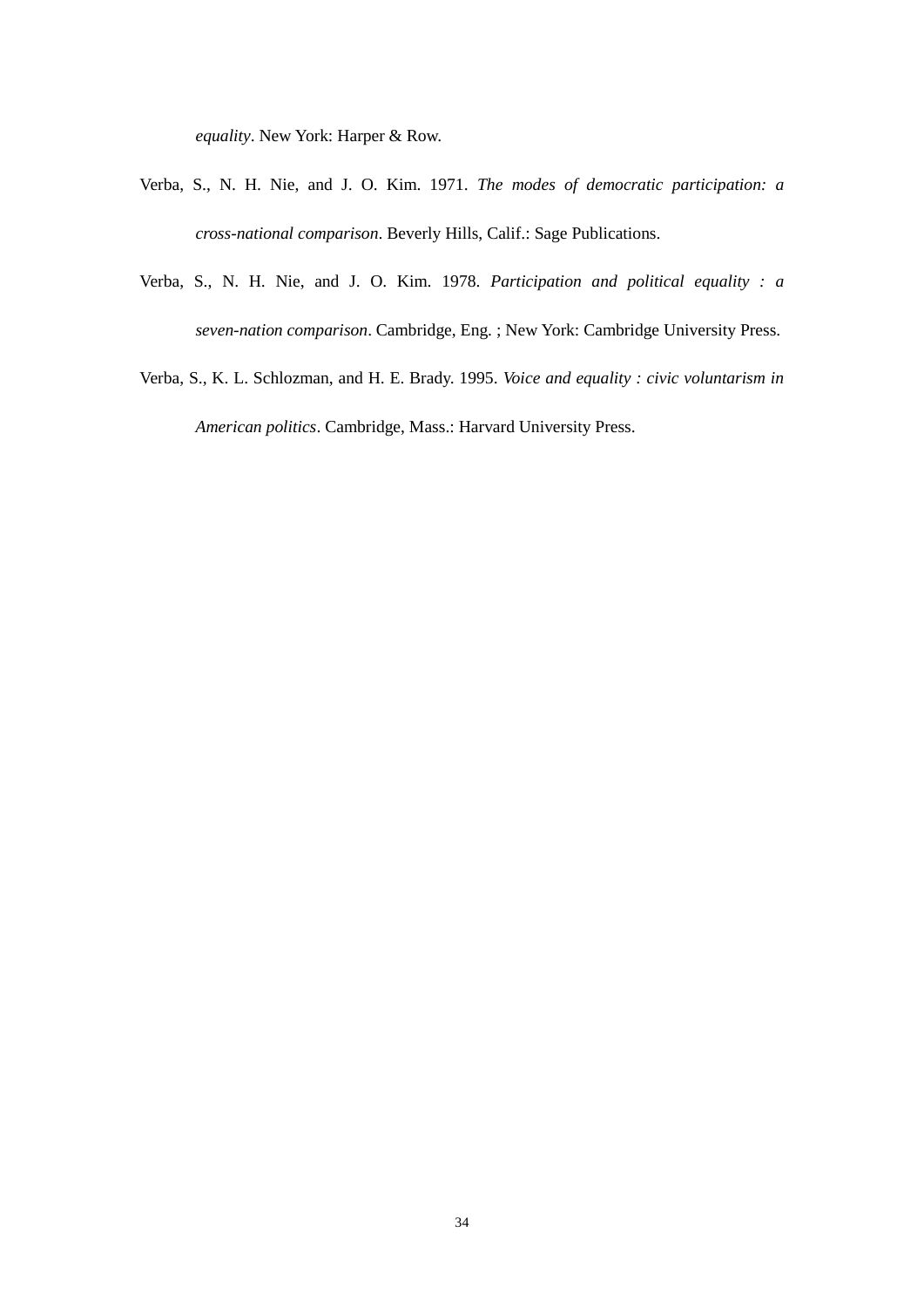## Appendix I: Distribution of Political Participation

In the first wave of ABS, we asked questions in all eight countries and regions to gauge people's involvement in different modes of political participation. For voting, one question has been used: whether the respondent voted in the last election. For campaign activities, two questions have been used: 1) whether the respondent has attended campaign meetings or rallies; and 2) whether the respondent has tried to persuade others to vote for a particular candidate. For contacting, respondents were asked whether they have ever contacted 1) government officials, 2) elected legislators, 3) political parties, and 4) media regarding policy issues. Questions were also designed to ask respondents if they have engaged in a strike, sit-in or other similar activity. These answers are coded as dummy variables with 1 indicating positive answers. For campaign activities and contacting different political agents, which have more than one indicator, the average score across different indicators has been used to create an index. The country/region weighted population means for voting, campaign activities, contacting political agents, and unconventional participation are presented in Figure II, III, IV, and V.

#### [Figure II, III, IV, and V about here]

In terms of voting, as shown in Figure II, the percentage of people who voted in the last election is persistently high in all eight Asian countries and regions. Thailand, Taiwan, Mongolia, and South Korea are outstanding in this regard. Moreover, the differences among these eight societies are not salient. As we can see in Figure III, Mongolians and Thai outperform their counterparts in their participation in campaign activities. Rather surprising to most readers is that Chinese are also quite active in campaign activities, even more than citizens of South Korea; and Japan, the two most advanced and established democracies in the region. The variance in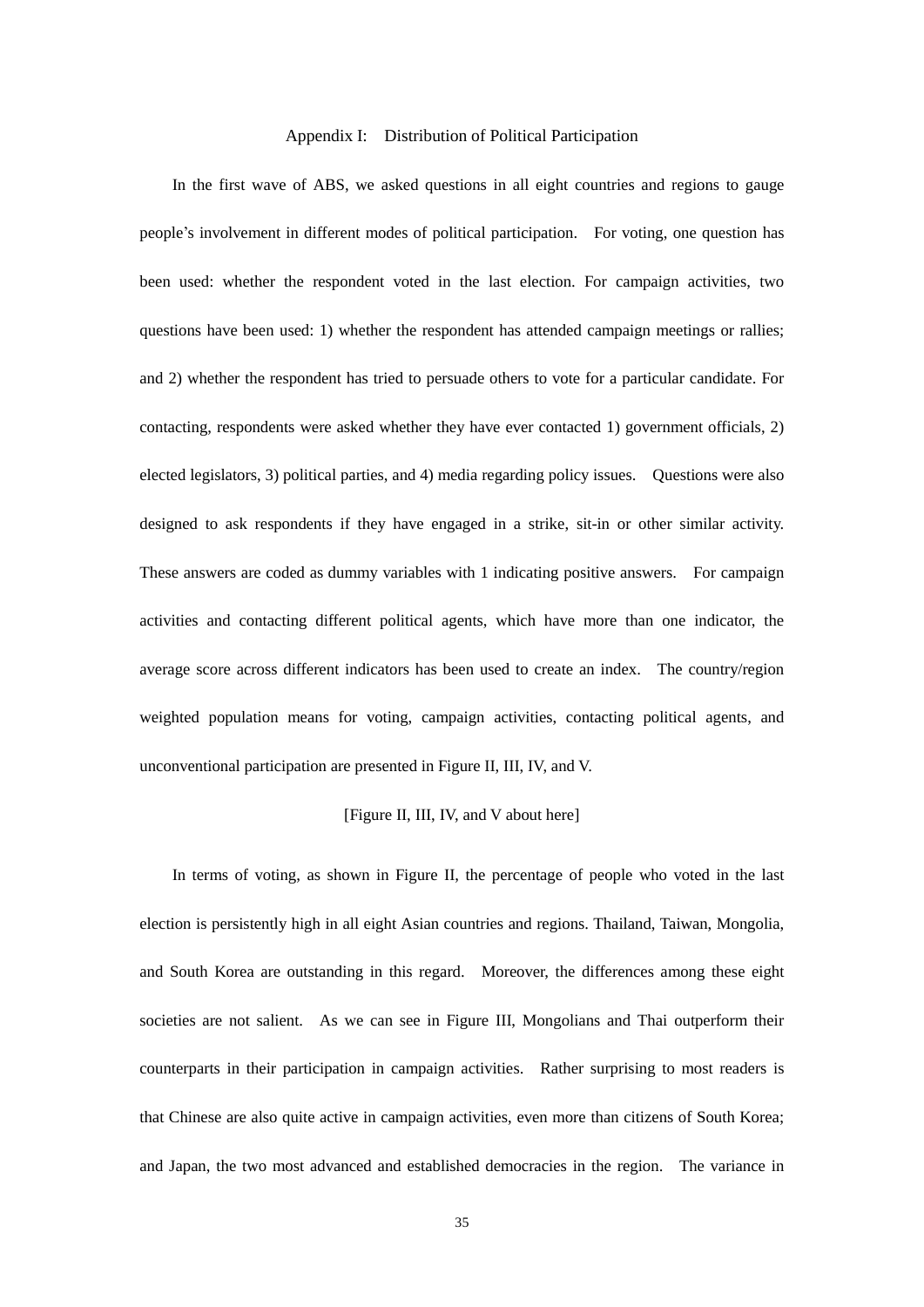people's engagement in contacting is less than that of campaign activities, as displayed in Figure IV. Thai, on average, are much more likely than citizens of other countries and regions in contacting government officials, elected legislators, political parties, and media regarding policy issues. We next have Koreans and the inhabitants of mainland China and Hong Kong in showing a relatively high inclination in contacting political agents. It is also surprising that the Japanese are not as active as their counterparts in contacting different political agents regarding policy issues, though this country is also famous for *guanxi*-based (relationship-based) social interaction. As shown in Figure V, unconventional political participation shows the highest variance<sup>20</sup> among Asian societies though the absolute number of people who reported that they have been involved in such acts is quite small. Citizens of Hong Kong exceed their counterparts in the rest of countries and the regions in this regard. Thai, Koreans, and Mongolians also show relatively high levels of participation through unconventional means. Comparatively speaking, Chinese are the least likely to engage in unconventional political activities.

<sup>&</sup>lt;sup>20</sup> The coefficients of variation (CV) for voting, campaign activities, contacting political agents, and unconventional participation are 0.222, 0.656, 0.367, and 0.715 respectively.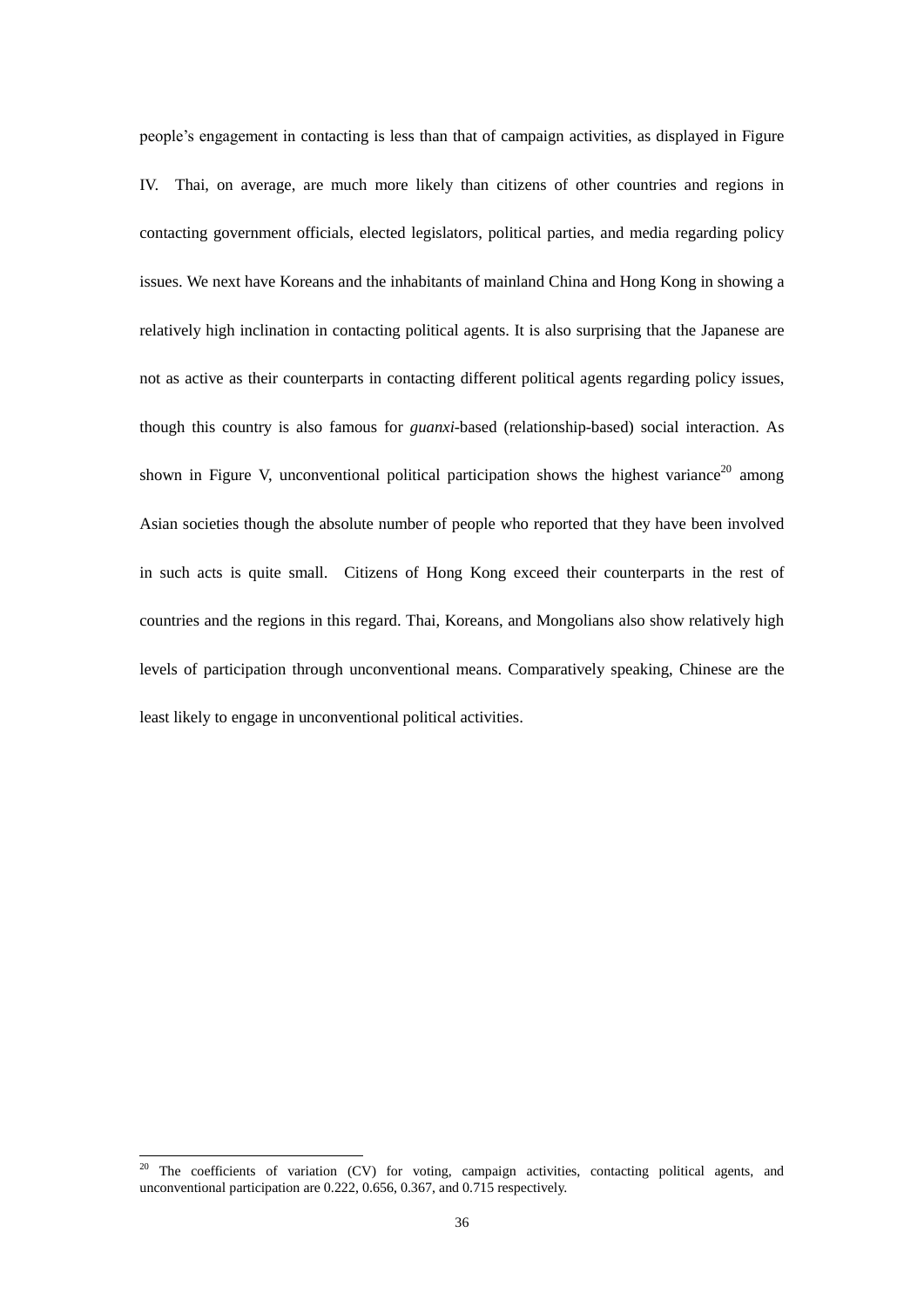# **Figure I: Committment to Democracy and Detachment from Authoritarian Rule**

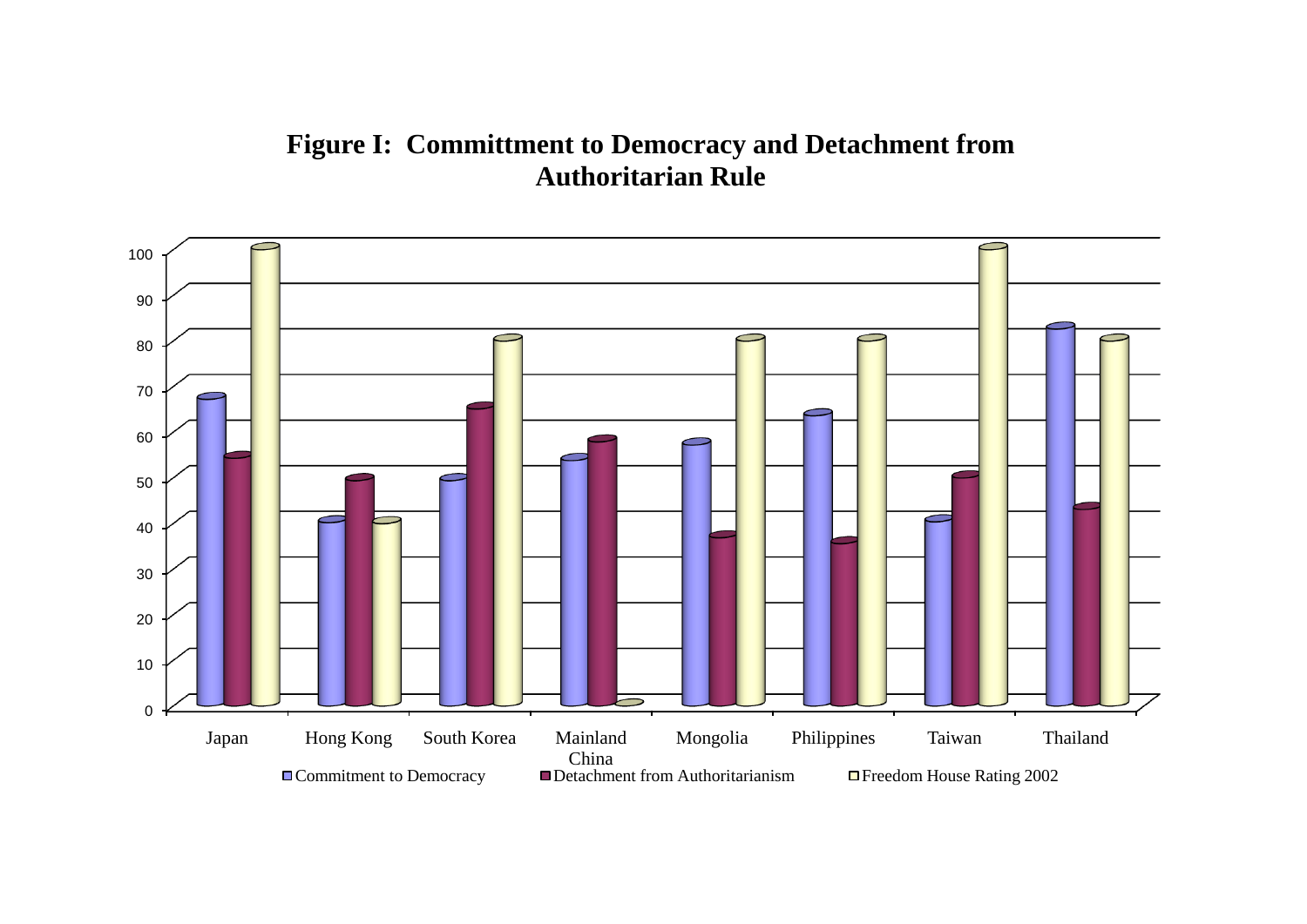**Figure II: Voting**

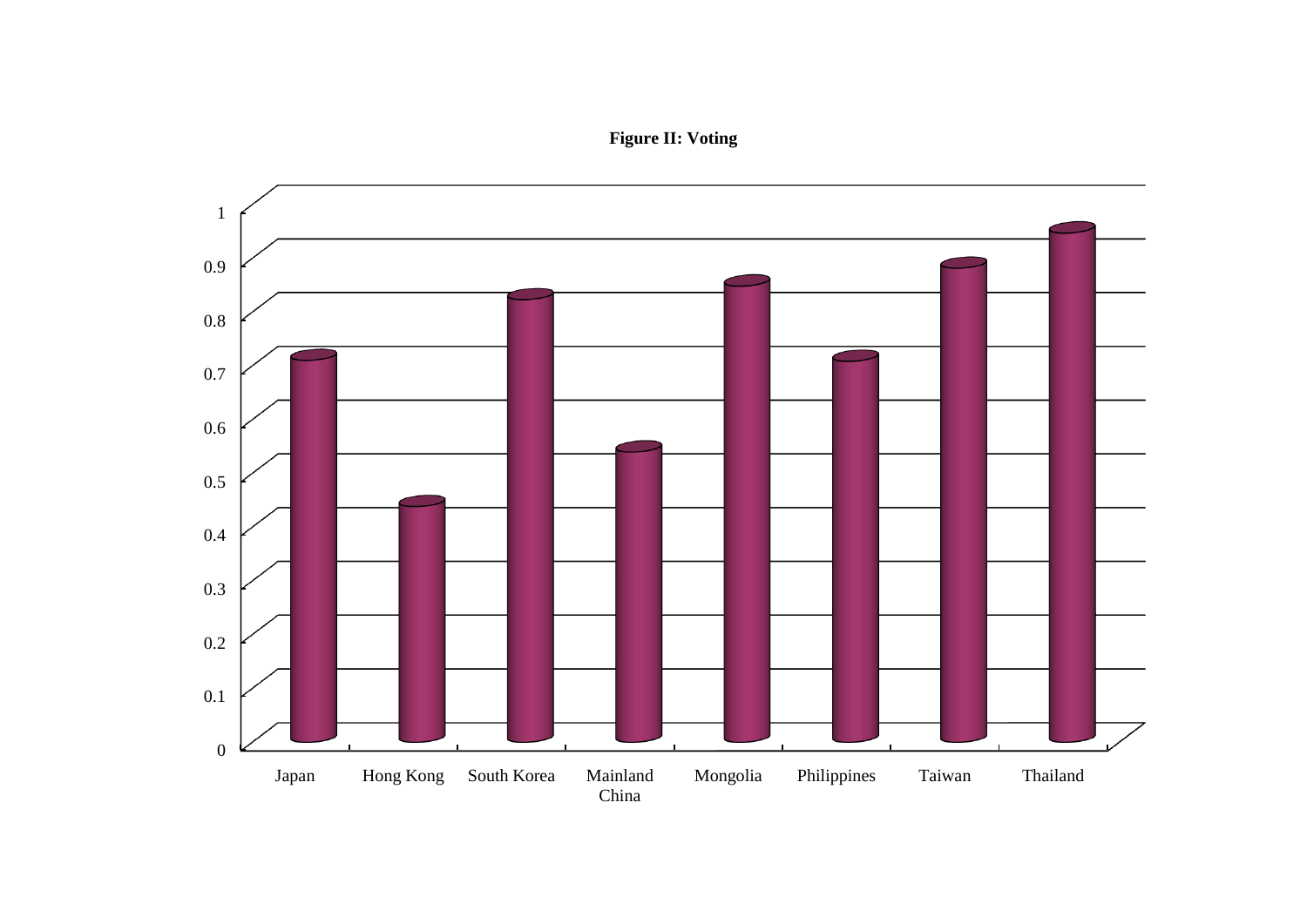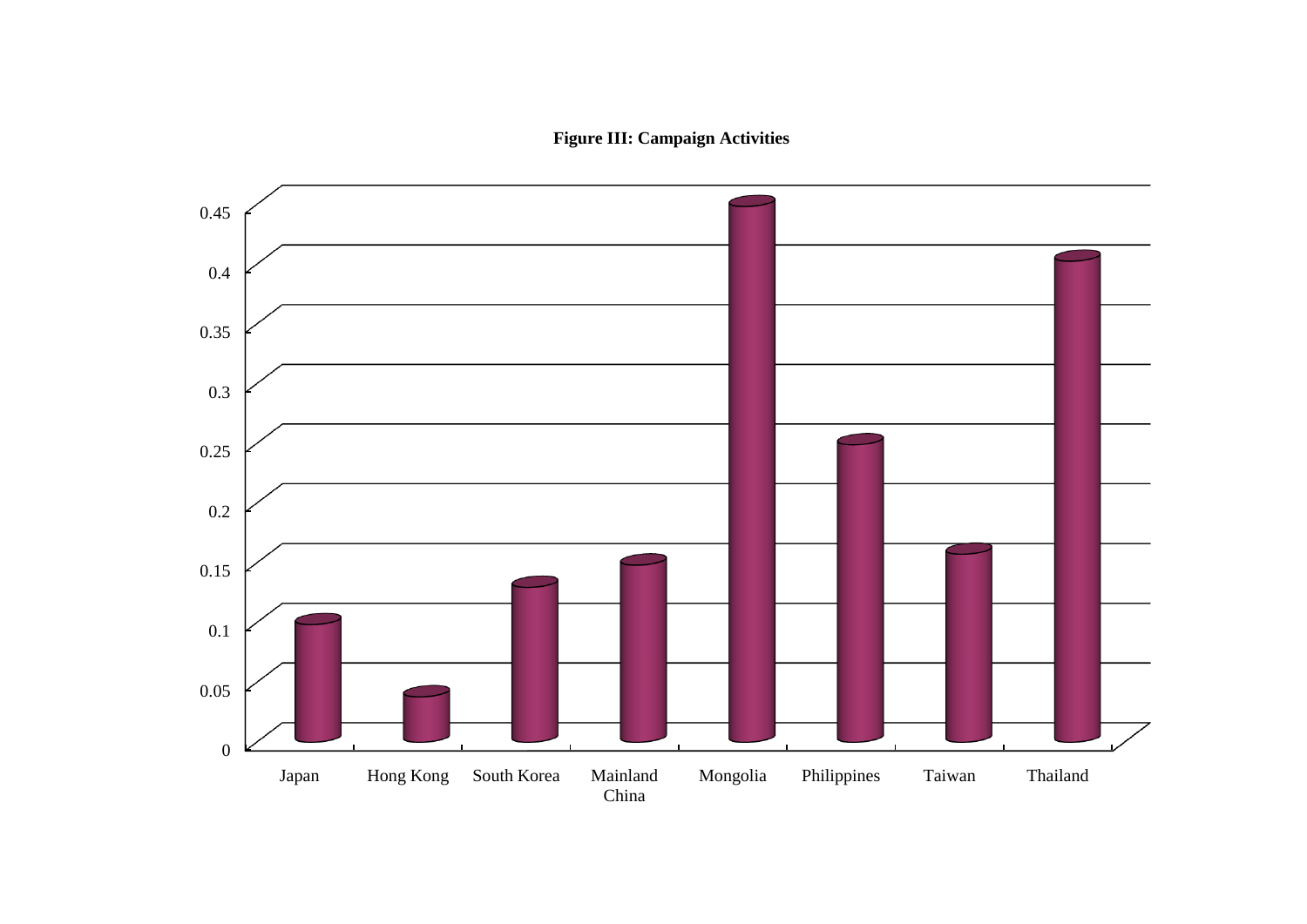

# **Figure IV: Contacting Officials and Other Political Agents**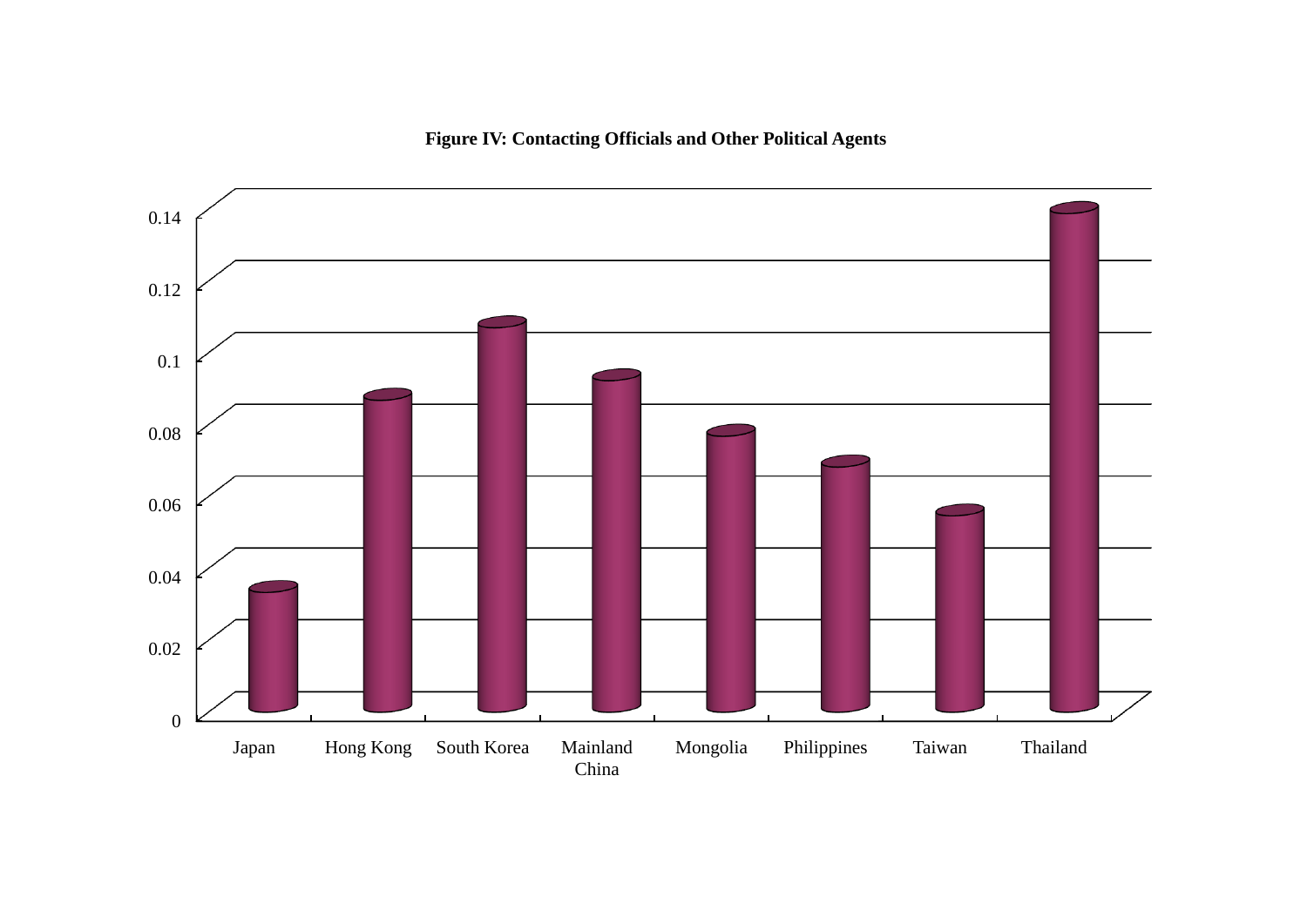**Figure V: Unconventional Political Participation**

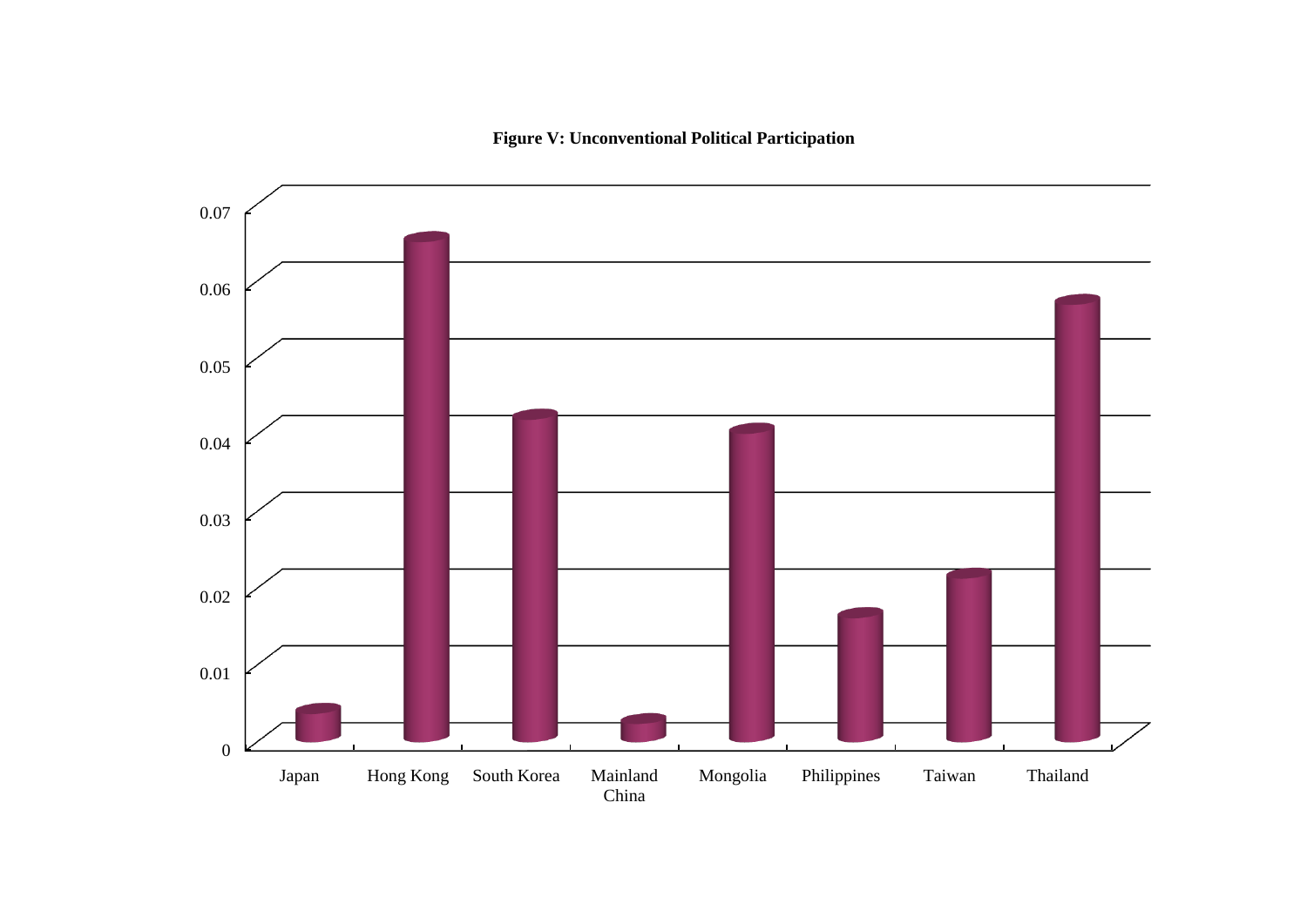|                |            | Voting                 | <b>Campaign Activities</b> | Contacting Political | Unconventional |  |
|----------------|------------|------------------------|----------------------------|----------------------|----------------|--|
|                |            |                        |                            | Agents               | Participation  |  |
| Japan          | <b>CTD</b> | $0.1132***$            | 0.0147                     | 0.0114               | 0.0148         |  |
|                | <b>DFA</b> | $0.0587**$             | 0.019                      | 0.0257               | $0.0536**$     |  |
| Hong Kong      | <b>CTD</b> | $0.2000***$            | 0.0283                     | $-0.0088$            | $-0.0182$      |  |
|                | <b>DFA</b> | $0.0981***$            | $0.0956^{**}$              | $0.1300***$          | $0.1125***$    |  |
| South Korea    | <b>CTD</b> | $-0.0143$              | $-0.0605***$               | 0.0133               | 0.0191         |  |
|                | <b>DFA</b> | $-0.0424$ <sup>*</sup> | $-0.0447$                  | $-0.0604$ **         | 0.007          |  |
| Mainland China | <b>CTD</b> | $-0.0207$              | $0.0656***$                | $0.0806***$          | $0.0320*$      |  |
|                | <b>DFA</b> | $-0.0519***$           | 0.0218                     | $0.0616***$          | 0.0065         |  |
| Mongolia       | <b>CTD</b> | 0.0226                 | $0.0779***$                | $0.0577**$           | 0.0179         |  |
|                | <b>DFA</b> | $-0.0325$              | $0.1054***$                | 0.0034               | 0.0248         |  |
| Philippines    | <b>CTD</b> | 0.0089                 | 0.043                      | 0.0063               | 0.0019         |  |
|                | <b>DFA</b> | $-0.0423$              | $-0.0418$                  | $-0.0731$ **         | $-0.0298$      |  |
| Taiwan         | <b>CTD</b> | $-0.0093$              | $0.0754***$                | $-0.0009$            | $-0.0010$      |  |
|                | <b>DFA</b> | $-0.0038$              | $0.1369***$                | $0.1010***$          | $0.0673**$     |  |
| Thailand       | <b>CTD</b> | 0.0312                 | $-0.0418$ <sup>*</sup>     | $-0.0398$            | $-0.0054$      |  |
|                | <b>DFA</b> | 0.0039                 | $-0.0007$                  | $0.0538***$          | $-0.0215$      |  |

**Table I: Pairwise Corerlation Coefficients between Different Participatory Behavior and CTD/DFA**

Source: Asian Barometer I Survey

CTD: Commitment to Democracy DFA: Detachment from Authoritarianism

\*\*\*  $p < 0.01$  \*\*  $p < 0.05$  \*  $p < 0.1$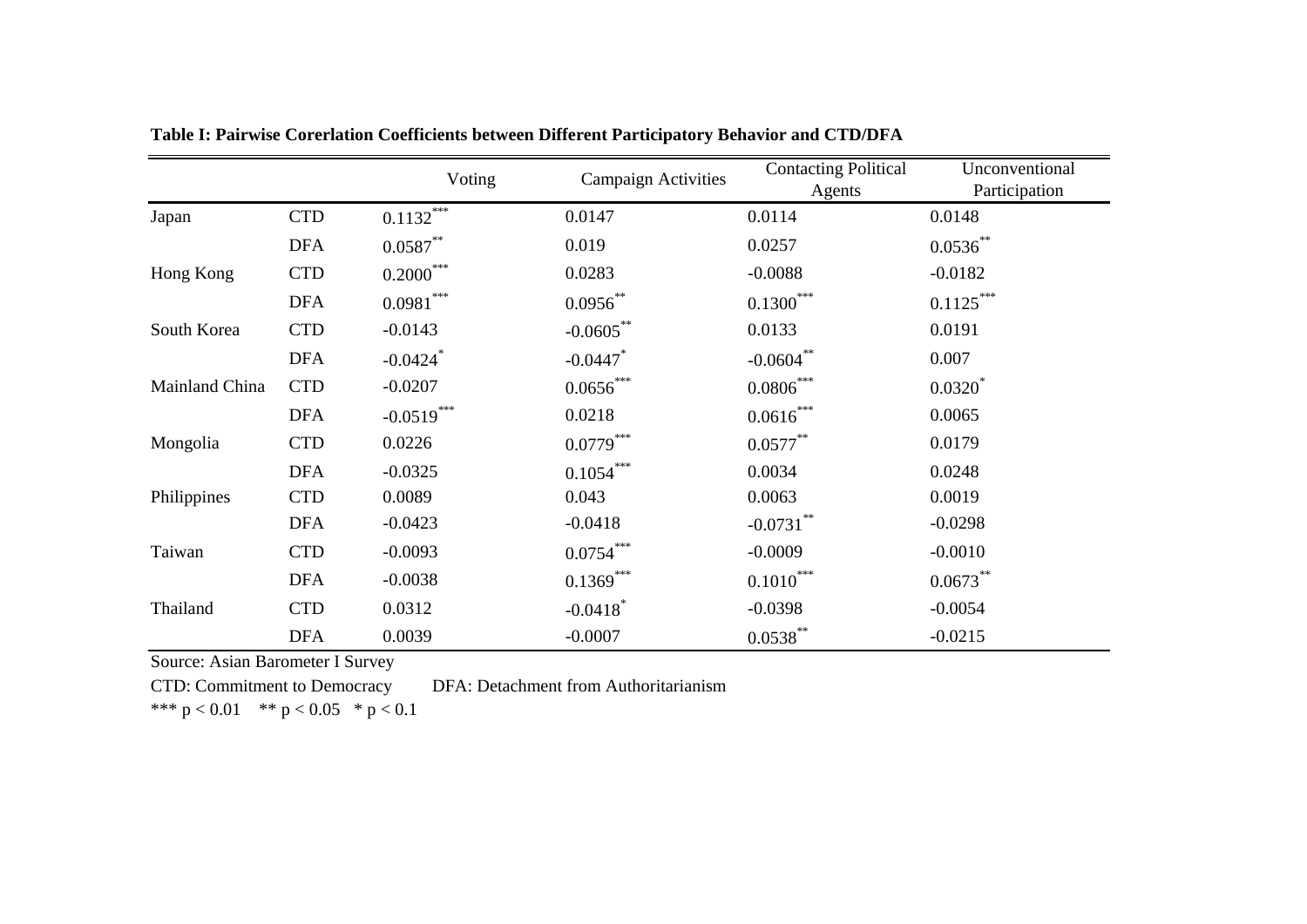# **Table II: Two-Level Zero-Order Logistic Unit-Specific Models**

|                                          | <b>CTD</b>      |        | <b>DFA</b>      |    |
|------------------------------------------|-----------------|--------|-----------------|----|
| <b>Parameter</b>                         | <b>Estimate</b> | DF     | <b>Estimate</b> | DF |
| <b>Fixed Effects</b>                     |                 |        |                 |    |
| Constant                                 | 0.354(0.217)    | $\tau$ | $-0.002(0.154)$ | 7  |
| Variance Components                      |                 |        |                 |    |
| State/Region-Level                       | $0.42694***$    |        | $0.213***$      |    |
|                                          | 28.36%          |        | 28.78%          |    |
| 95% Confidence Interval the Second Level | 83.68%          |        | 71.14%          |    |

Source: Asian Barometer I Survey

Note: Entries are restricted penalized quasi-likelihood (PQL) coefficients with robust standard errors in parentheses. Software is HLM 6.0.

\*=p < 0.1, \*\*=p < 0.05, \*\*\*=p < 0.01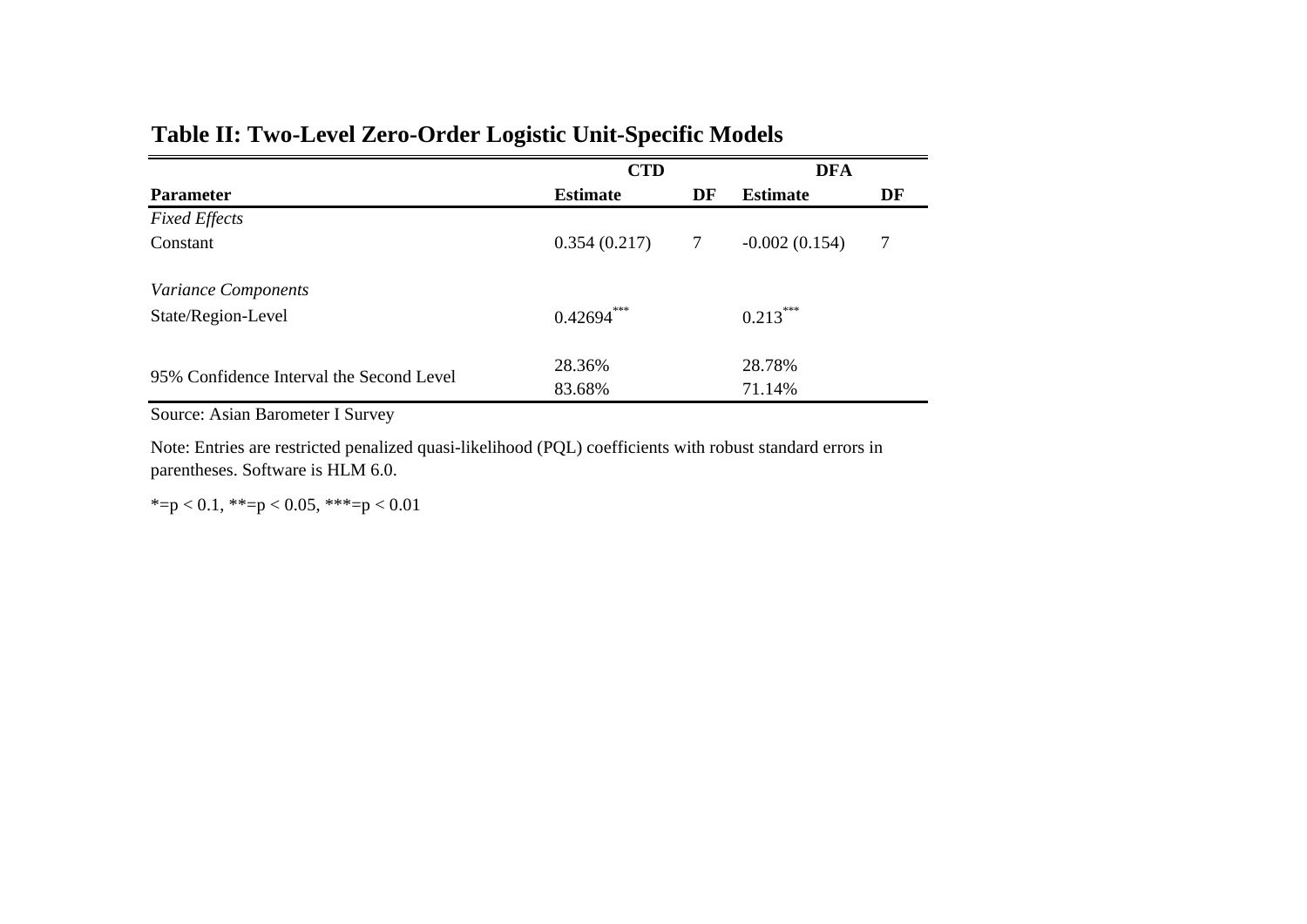|                                            | <b>CTD</b>         |                   | <b>DFA</b>            |                |  |
|--------------------------------------------|--------------------|-------------------|-----------------------|----------------|--|
| <b>Parameter</b>                           | <b>Estimate</b>    | DF                | <b>Estimate</b>       | DF             |  |
| <b>Fixed Effects</b>                       |                    |                   |                       |                |  |
| Constant (intercept)                       | $0.490(0.227)^{*}$ | 7                 | 0.176(0.210)          | $\overline{7}$ |  |
| Voting                                     | $-0.022(0.058)$    | 8989              | $-0.086(0.060)$       | 8988           |  |
| <b>Compaign Activities</b>                 | 0.092(0.080)       | 8989              | $-0.025(0.077)$       | 8988           |  |
| <b>Contacting Political Agents</b>         | $-0.145(0.141)$    | 8989              | $-0.008(0.257)$       | 7              |  |
| <b>Unconventional Participation</b>        | 0.021(0.143)       | 8989              | $-0.041(0.146)$       | 8988           |  |
| Gender                                     | $0.152(0.047)$ *** | 8989              | $0.182(0.047)$ ***    | 8988           |  |
| Age                                        | $0.049(0.010)$ *** | 8989              | 0.055(0.040)          | 8988           |  |
| Age Squared                                |                    |                   | $-0.003(0.003)$       | 8988           |  |
| Education                                  | $0.044(0.015)$ **  | 7                 | $0.042(0.023)^{*}$    | 7              |  |
| Income Level                               | 0.025(0.020)       | 8989              | $0.089(0.020)$ ***    | 8988           |  |
| Media Exposure                             | 0.018(0.038)       | 7                 | 0.080(0.022)          | 8988           |  |
| <b>Political Interest</b>                  | $0.126(0.031)$ *** | 8989              | $0.064(0.031)$ **     | 8988           |  |
| Governmental Impacts                       | 0.020(0.053)       | $\tau$            | $0.123(0.025)$ ***    | 8988           |  |
| <b>ROTA</b>                                | $0.175(0.047)$ *** | 8989              | $0.724$ $(0.103)$ *** | 7              |  |
| Individualism                              | $-0.070(0.105)$    | 7                 | 0.224(0.142)          | 7              |  |
| Sociotropic Retrospective Evaluation       | $-0.011(0.042)$    | 7                 | $-0.026(0.064)$       | $\overline{7}$ |  |
| Sociotropic Prospective Evaluation         | 0.064(0.058)       | 7                 | 0.045(0.029)          | 8988           |  |
| <b>Ecocentric Retrospective Evaluation</b> | 0.029(0.027)       | 8989              | 0.016(0.026)          | 8988           |  |
| <b>Ecocentric Prospective Evaluation</b>   | $-0.047(0.030)$    | 8989              | 0.018(0.030)          | 8988           |  |
| Variance Components<br>State/Region-Level  |                    |                   |                       |                |  |
| <b>Contacting Political Agents</b>         |                    |                   | 0.3556                | $\tau$         |  |
| Education                                  | ***<br>0.0013      | 7                 | 0.0037                | 7              |  |
| Media Exposure                             | $0.0076^{***}\,$   |                   |                       |                |  |
| Governmental Impacts                       | $0.0173***$        | $\tau$            |                       |                |  |
| <b>ROTA</b>                                |                    |                   | 0.0646                | $\overline{7}$ |  |
| Individualism                              | 0.0661             | $\tau$            | 0.1371                | 7              |  |
| Sociotropic Retrospective Evaluation       | $0.0084$ **        | $0.0266$ ***<br>7 |                       | 7              |  |
| Sociotropic Prospective Evaluation         | $0.0196^{***}$     | 7                 |                       |                |  |
| Constant                                   | $0.4091***$        | 7                 | $0.3449***$           | 7              |  |

**Table III: Two-Level Logistic Models with Random Components**

Source: Asian Barometer I Survey

CTD: Commitment to Democracy DFA: Detachment from Authoritarianism

Note: Entries are restricted to penalized quasi-likelihood (PQL) coefficients with standard errors in parentheses. Software is HLM 6.0.

\*=p < 0.1, \*\*=p < 0.05, \*\*\*=p < 0.01